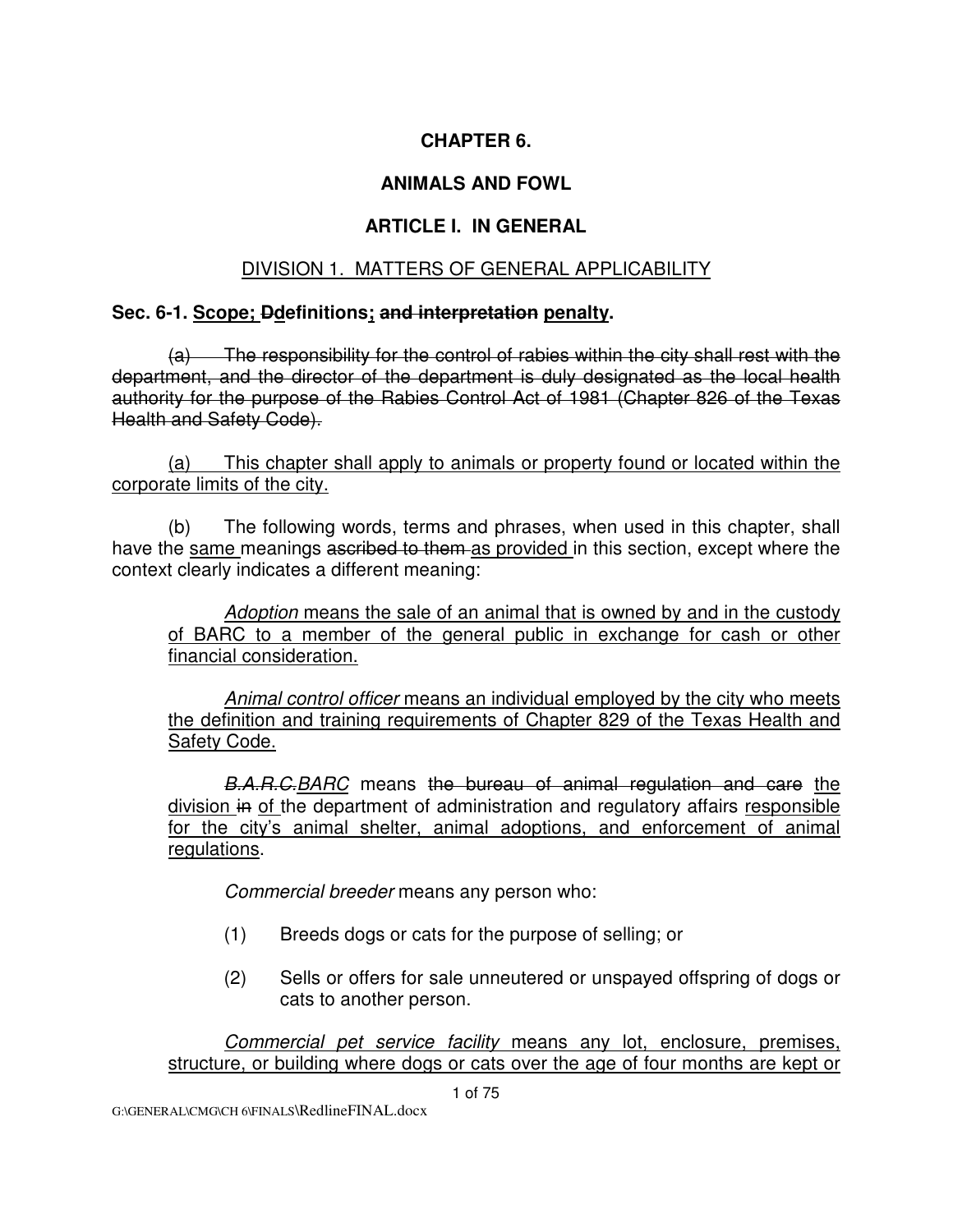maintained for any commercial purpose. This term includes a mobile commercial pet service business. Provided, however, for purposes of article IV of this chapter only, commercial pet service facility shall not include commercial breeders, hobby/conformation breeders, non-commercial breeders, veterinarians, or veterinary hospitals.

Current rabies vaccination means a rabies vaccination that was administered in compliance with the requirements of Chapter 826 of the Texas Health and Safety Code and Title 25 of Chapter 169 of the Texas Administrative Code and that has not expired under the terms thereof.

Department means the department of administration and regulatory affairs.

Director means the director of the department of administration and regulatory affairs or his designee.

Disposition means the relocation of an animal or termination of ownership of an animal by BARC through adoption, transfer to a humane organization, or humane euthanasia.

Dog kennel means any lot, enclosure, premises, structure or building whereon or wherein four or more dogs over the age of six months are kept or maintained for any purpose whatsoever.

Extreme weather conditions means conditions in which the actual or effective outdoor temperature is below 32 degrees Fahrenheit, or a hurricane, tropical storm, flood, flash flood, severe thunderstorm or tornado warning or heat advisory has been issued for the jurisdiction by the National Weather Service.

Feral animal means any untamed or free-roaming animal other than a domestic cat.

Feral cat means any homeless, wild, free-roaming or untamed domestic cat.

Hobby/conformation breeder means a person who:

- (1) Breeds personally-owned dogs or cats for the purpose of improving a breed, showing in a competitive venue, use in a sporting activity or working purposes, or other personal reasons;
- (2) Is a member in good standing with an organized national, regional, or local club established for the purposes listed above in item (1),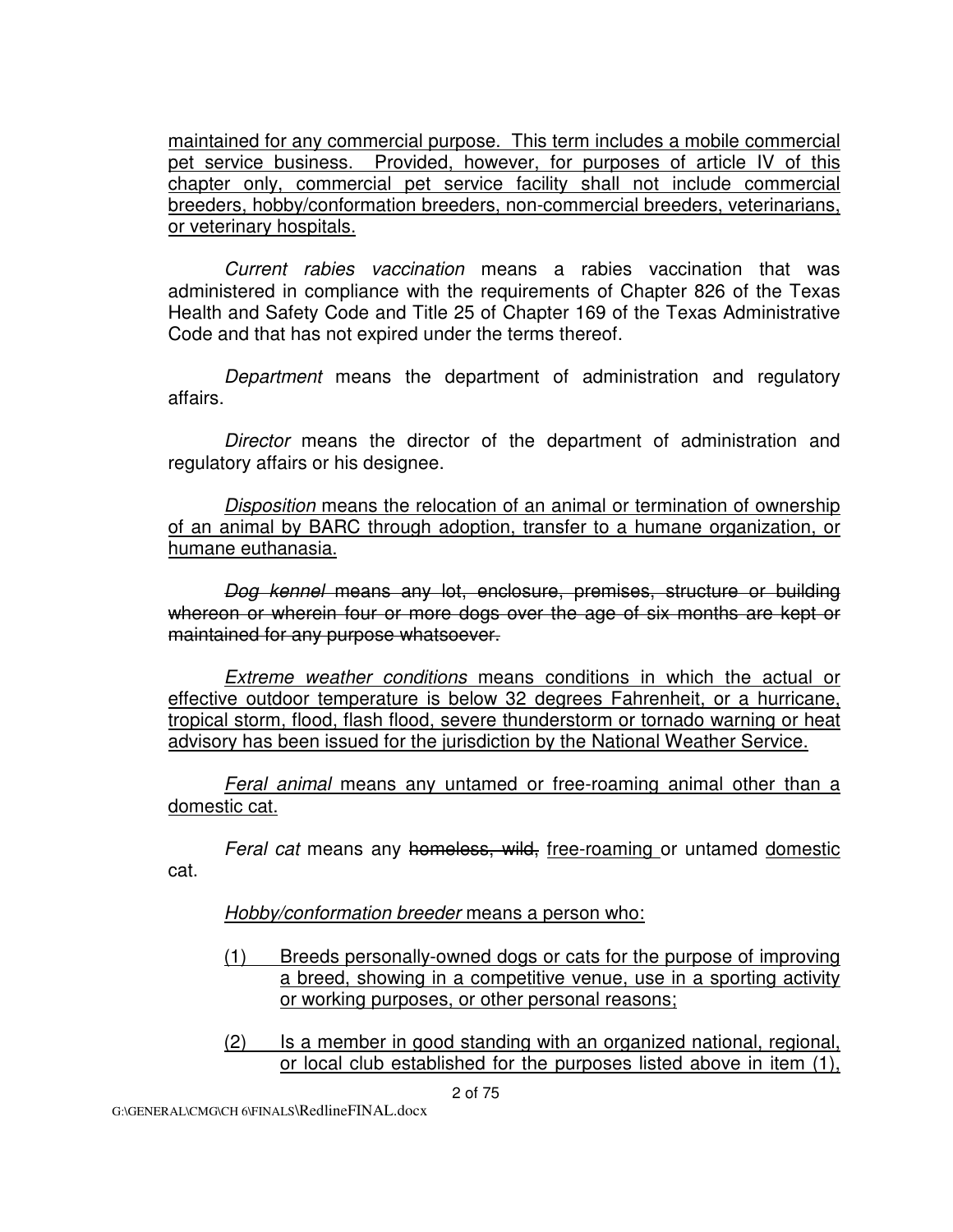as evidenced by a membership card or other proof of membership; and

(3) Sells, trades, barters, distributes, or otherwise exchanges consideration for dogs or cats to other hobby/conformation breeders or conducts private sales to individuals. For purposes of this chapter, this term shall not include sales, trades, barter, distribution or the exchange of consideration to wholesalers or brokers.

Hearing officer means an individual employed by the municipal courts department of the city designated to conduct administrative hearings and enter orders in the manner provided by this chapter, and who shall have no prior knowledge of the facts or circumstances regarding the matter at issue, except that he may receive a copy of the notice of the hearing prior to the hearing and may have conducted a prior hearing regarding a lesser penalty involving the same party.

Humane organization means:

(1) aAn organization that utilizes a foster care network consisting of individual member or volunteer homes; or

(2) A nonprofit corporation that maintains a permanent shelter facility within the city for the care and custody of sick, injured, lost, abandoned or strayed animals and provides veterinary services for the care of the animals kept in its shelter facility under the supervision of a veterinarian who is employed or retained by the corporation.

Keeper means one who has the care, custody, or management of an animal.

Licensee means the person holding a license for a dog or cat issued pursuant to division 2 of article IV of this chapter.

Livestock shall mean any sheep, llama, or any bovine or equine species.

Neuter refers to permanent sterilization to render male animals incapable of impregnating female animals by means of: either

(1) sSurgery performed to remove the testicles; or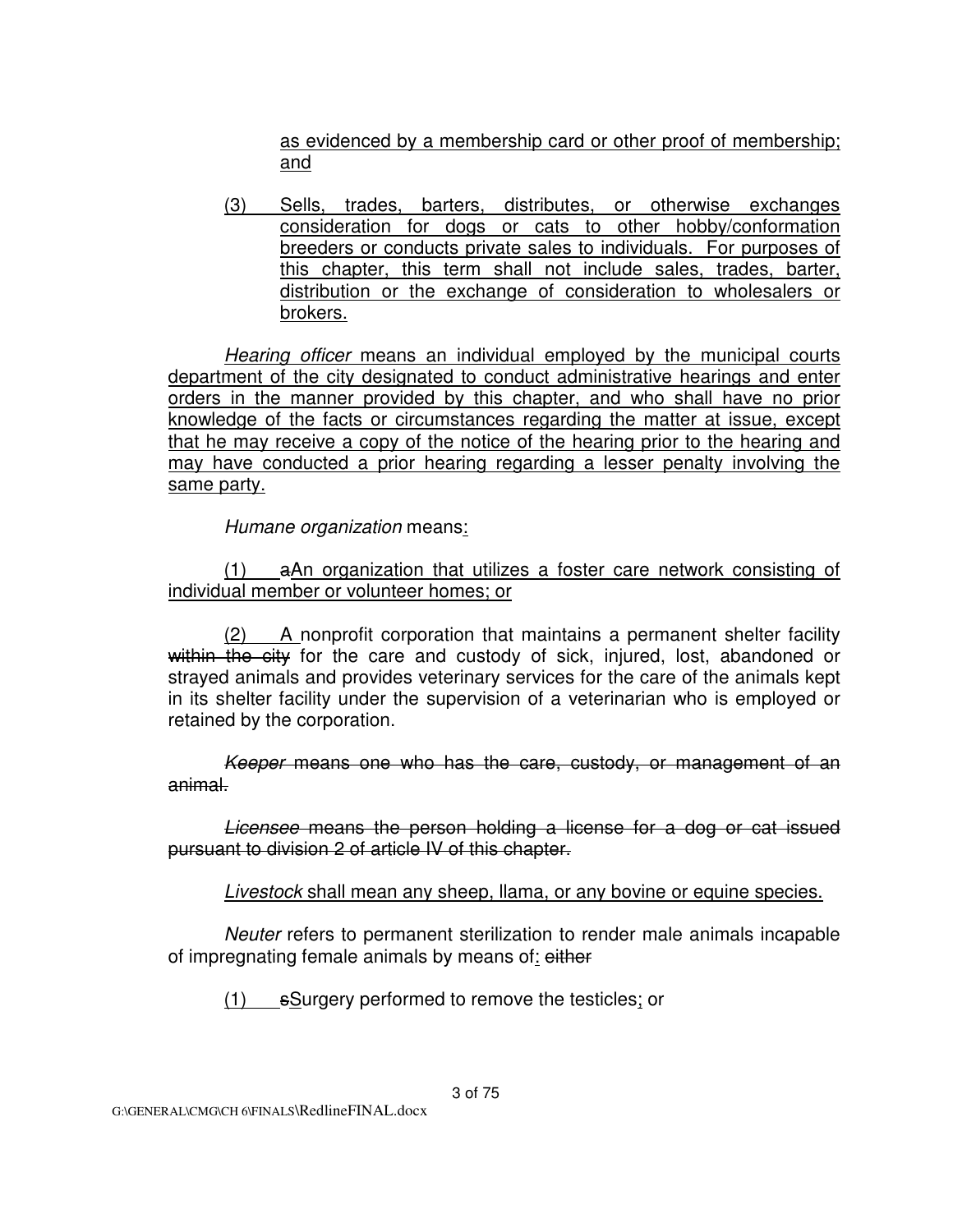$(2)$  eChemical sterilization by which the animals are injected with utilizing a drug approved by the United States Food and Drug Administration for that purpose.

Non-commercial breeder means any person who allows a dog or cat in his possession to produce offspring.

Owner has the meaning ascribed in section 822.041 of the Health and Safety Code, as amended from time to time means any person who owns, harbors, or has custody or control of an animal but shall not include a person providing commercial or veterinarian services to an animal.

Police officer means any peace officer employed by the city's police department.

Running at large or to run at large means the going upon an animal that is allowed to go on public or private property by an animal without the its owner or a person in charge thereof having direct physical control over the animal; the terms include any animal whatsoever that may be is staked, tied or hobbled in any manner within the city limits in such manner as to allow such the animal to go or get upon the access public streets or sidewalks.

Spay refers to permanent sterilization to prevent female animals from having estrus (heat) cycles and eliminating the ability to become pregnant by means of: either

- (1) sSurgery performed on an animal to remove the ovaries and uterus; or
- $(2)$  eChemical sterilization by which female animals are injected with utilizing a drug approved by the United States Food and Drug Administration for that purpose.

Sterilized refers to a spayed or neutered dog or cat.

Sterilized pet license means a current and valid license issued under this chapter for a dog or cat that has been spayed or neutered.

Trap, neuter, and return program means a program approved by the director in which feral cats are humanely trapped, evaluated, vaccinated, sterilized, and marked by an identifying notch in the left ear by a veterinarian and returned to the trap location.

Unsterilized refers to a dog or cat that has not been spayed or neutered.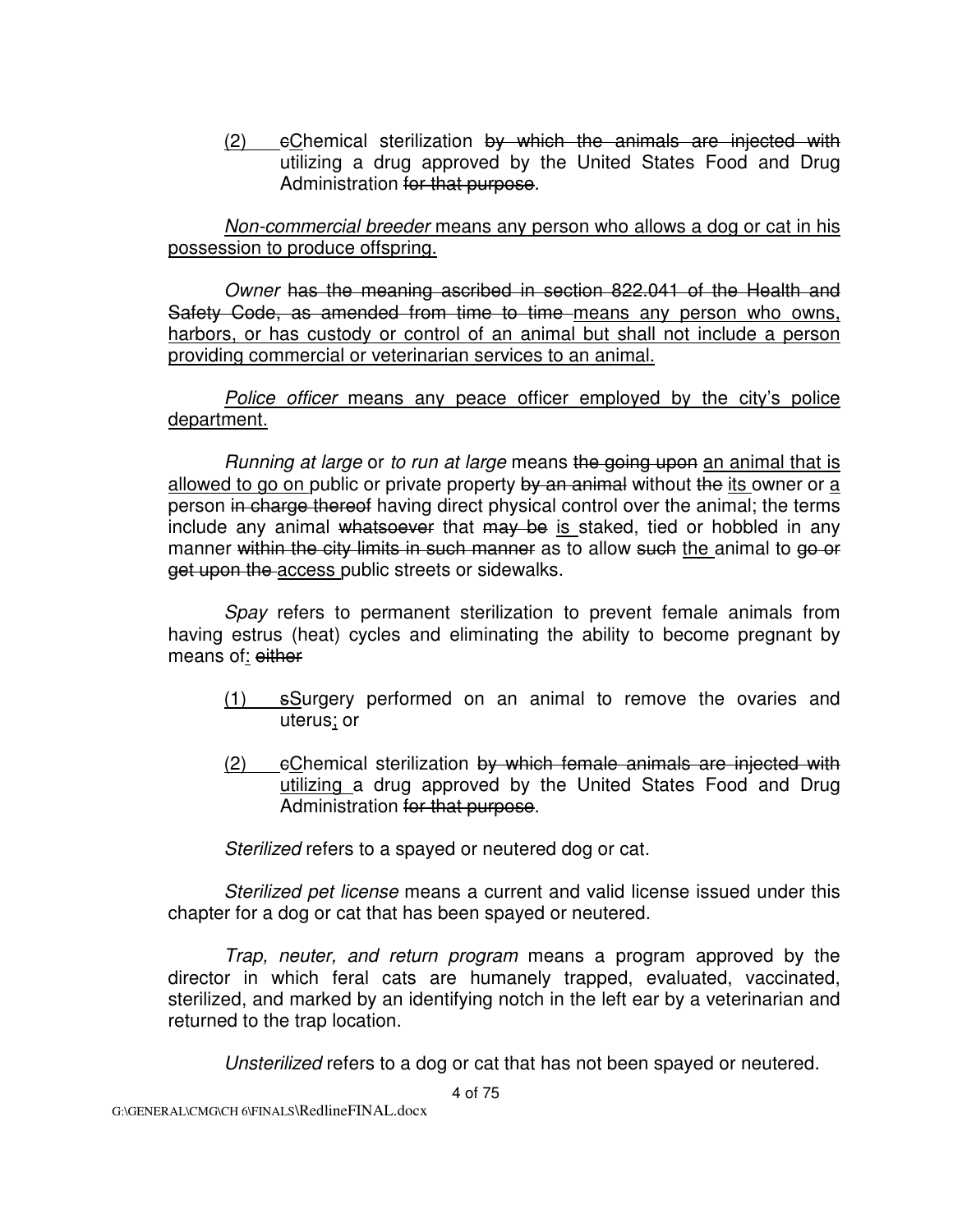Unsterilized pet license means a current and valid license issued under this chapter for a dog or cat that has not been spayed or neutered.

Veterinarian means any person who is duly licensed to practice as a doctor of veterinary medicine by the state of Texas the licensing authority of any one or more of the 50 United States or the District of Columbia, provided that such person is acting within the course and scope of his license and practicing in a state or district in which such license is recognized for the practice of veterinary medicine.

Veterinary hospital means any place where medical and surgical treatment is administered to animals by or under the supervision of a veterinarian.

(c) The violation of any provision of this chapter  $6$  is hereby declared to be unlawful. Unless another penalty is expressly applicable as provided in any section or subsection hereof, then a violation shall be punishable as provided in section 1-6 of this Code and the provisions of section 1-6 are expressly invoked for such purpose. Provided, however, any violation of any provision of this chapter that constitutes an offense under Chapter 826 of the Texas Health and Safety Code or other applicable state laws shall be punishable as provided thereunder.

### **Sec. 6-2. Acceptance of donations, gifts or bequests.**

The director is authorized to accept, on behalf of the city, donations, gifts and bequests, which shall be used solely for the care of the animals in the care and control of the city. Funds shall be used exclusively for the purpose for which they are donated.

### DIVISION 2. ANIMALS AT LARGE AND IMPOUNDMENT

### **Sec. 6-23. Owner's responsibility for animals at large.**

An owner or any other person having the right of possession of an animal shall ensure that such the animal does not run at large in violation of this chapter and shall be subject to punishment under this chapter without regard to whether he the person was acting with a culpable mental state.

### **Sec. 6-34. Running at large of domestic animals or fowl prohibited.**

(a) The running at large of domestic animals or domestic fowl, within the city limits is hereby declared to be a nuisance. and it shall be unlawful It is unlawful for the an owner or keeper of any such animal or fowl to permit the same any animal or fowl to run at large within the city.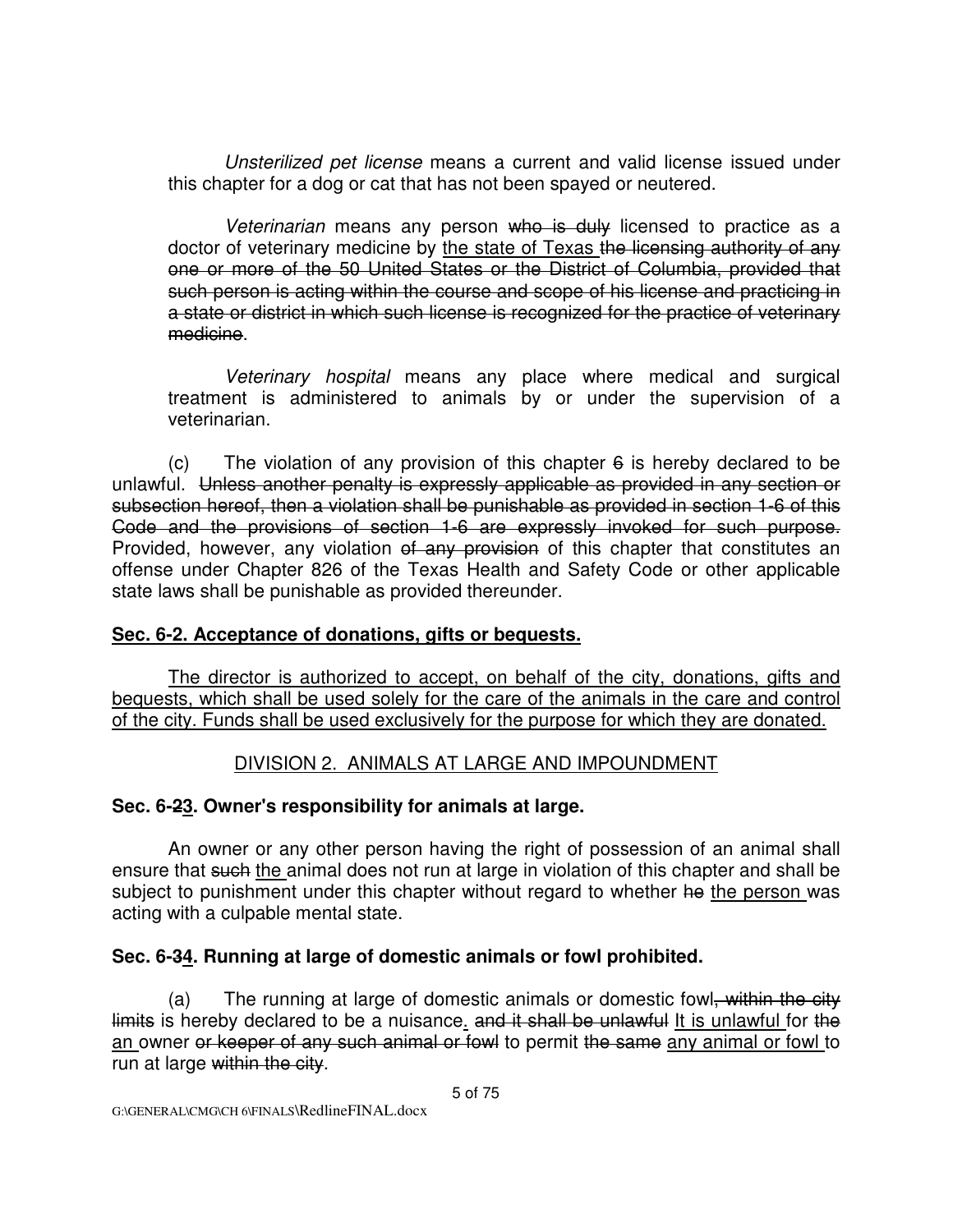(b) It shall be a defense to prosecution under subsection (a) above that the animal was:

- (1) A dog in an off-leash site established under section 32-11 of this Code; or
- $(2)$  A feral cat that has been subjected to is a part of a trap, neuter, and return program approved by the director.

## **Sec. 6-45. Impoundment of animal running at large.**

(a) It shall be the duty of the department to establish an animal control center shelter in the city, at such place as may be designated by the city council, where all animals found running at large in violation of section 6-3 of this Code chapter shall be received and taken care of. For purposes of this chapter, the animal shelter shall be referred to as BARC.

 (b) The provisions of this section shall not apply to "'estrays'" as defined in section 142.0021 of the Texas Agriculture Code.

### **Sec. 6-56. Unauthorized impoundment of animals.**

(a) It shall be unlawful It is unlawful for any person, other than a peace police officer, an animal control officer of the department, or a member or employee of a humane organization approved by the director, or a licensed employee of a licensed pest control service to engage in the catching or impounding of animals.

- (b) It is a defense to prosecution under this section that:
- (1) The animal impounded was unlawfully running at large upon property under the possession or control of the person catching it;
- (2) The animal was caught and held in a humane manner $\frac{1}{2}$ ; and
- $(3)$  That tThe capture of the animal was promptly reported to the animal control center for the pick-up of said animal BARC for the pick-up and disposition of the animal as BARC deems appropriate; provided, however, if the captured animal is a domestic animal, the animal was brought to BARC for disposition as BARC deems appropriate.

 $(bc)$  The provisions of this section shall not apply to "estrays" as defined in section 142.0021 of the Texas Agriculture Code.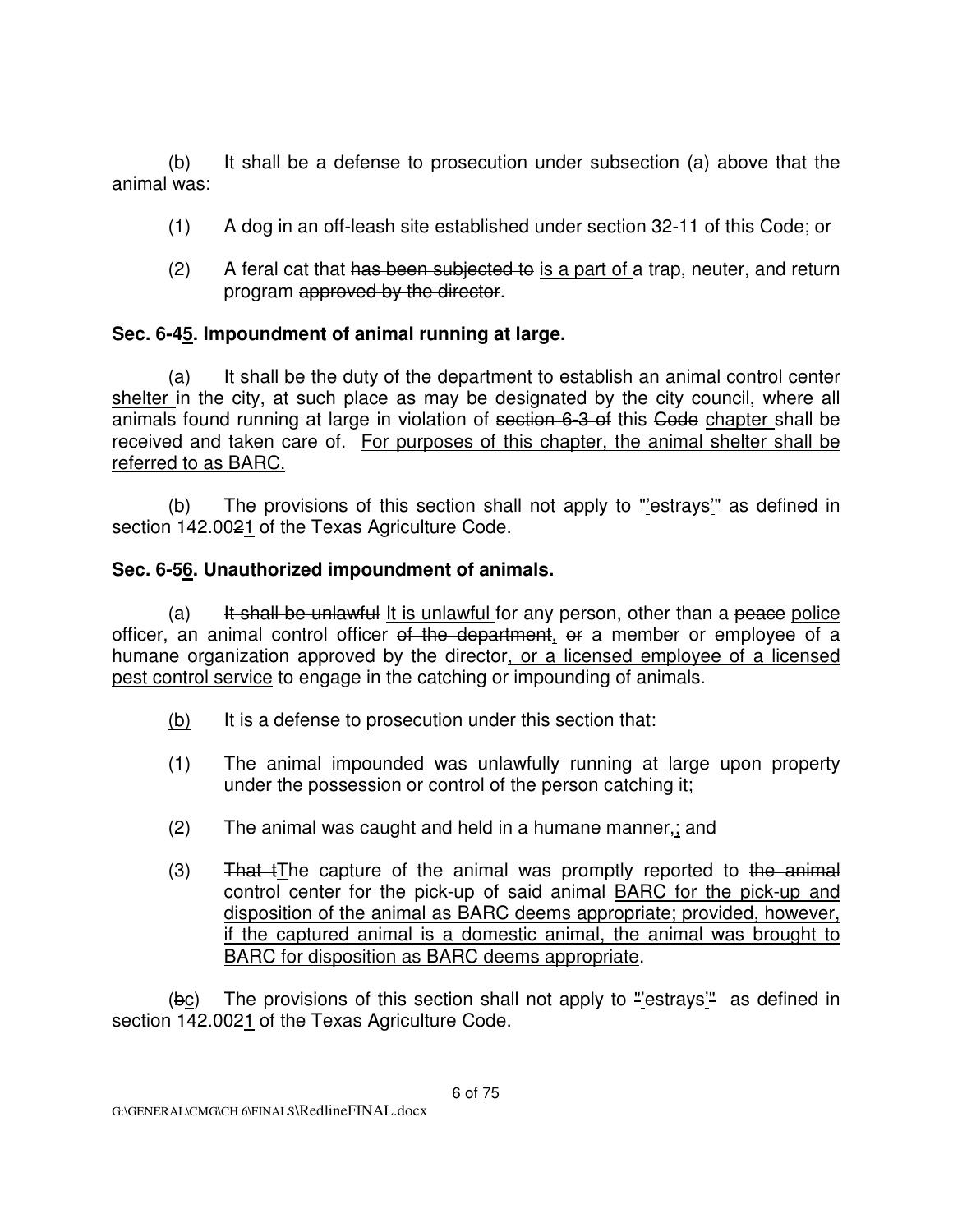(d) Notwithstanding anything to the contrary in this section, it shall be unlawful it is unlawful for anyone other than a police officer, an animal control officer, a member or employee of a humane organization approved by the director, or a licensed employee of a licensed pest control service to engage in the use of a trap to capture animals under extreme weather conditions.

## DIVISION 3. CARE, KEEP, AND USE OF ANIMALS

#### **Sec. 6-67. General regulations as to care, keeping and using of animals.**

Every owner, caretaker or user of any animal within the city limits shall be required to observe the following rules, regulations, terms and conditions in connection with the care, keeping and using of such the animals, and any person violating any provisions hereof of this section shall be deemed guilty of an offense:

 (1) All stables or other enclosures in which such the animal is kept and the ground upon which same the stable or enclosure is situated shall be kept and maintained in a clean and sanitary condition, and all stables and fences surrounding such each lot where the animal is kept and the feed troughs and water troughs, with which such animals are fed and watered, shall be free from any projection or thing whereon or whereby conditions that may injure such the animal may be injured. All stables and enclosures shall contain adequate space for an animal relative to the animal's species, size, weight, and age and must allow the animal to stand upright without touching any part of the structure and to move around unencumbered.

- (2) All stables containing horses shall meet the following minimum standards:
	- a. The size of the stable must be at least 100 square feet for horses weighing up to 1000 pounds; stables for horses weighing over 1000 pounds shall have a wall length of at least one and a half times the horse's length;
	- b. A ceiling height of at least 10 feet, with a minimum of a 3 feet, 6 inch clearance above the horse's head. The height is measured from the floor to the lowest point of the ceiling of the stable, including any fixtures and beams;
	- c. The roof of the stable must be weatherproof and the structure must provide for adequate ventilation;
	- d. The walls or partitions of the stable must be flush to the floor and at least eight feet tall and made of solid plywood with metal horizontal edges or boards spaced no more than 1 ½ inches apart with center bracing. For stables containing multiple horses, the walls or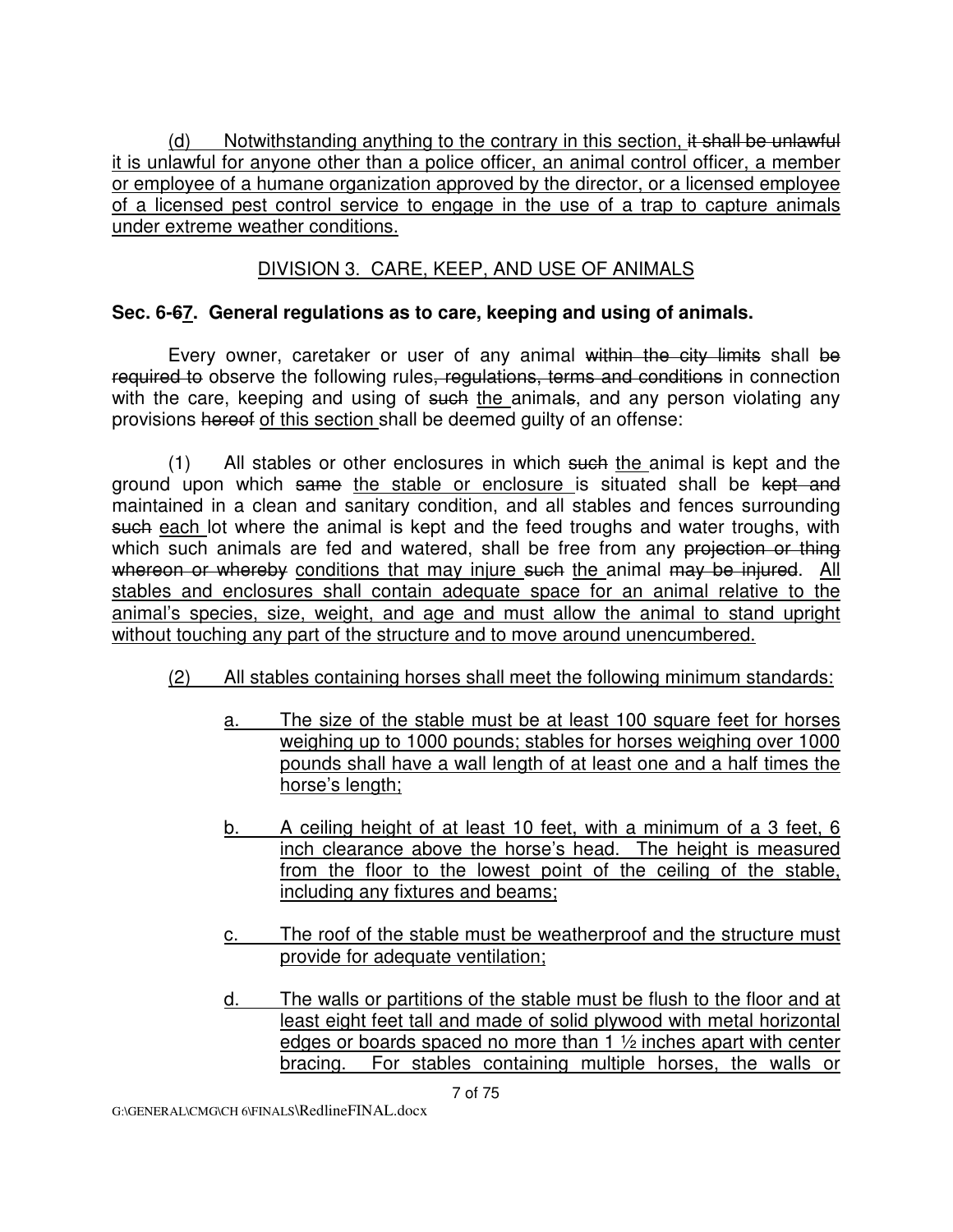partitions must have metal bars or heavy-gauge wire mesh extending to the ceiling to allow the horses to see each other. The bars must be at least 34 of an inch to one inch in diameter and spaced no more than three inches apart. The heavy-gauge wire mesh must have openings of no more than two inches;

- e. Door openings must be at least seven feet in height and 45 inches wide; and
- The flooring must be nonslip. Any concrete or pavers must have sufficient rubber mats or deep bedding to protect the legs and feet of the horse and must be sloped for drainage. All dirt flooring must be dug out and replaced once it is ammonia saturated.

(23) The owner, caretaker or user shall feed Aall animals shall be fed in his care with a quantity of good, wholesome food sufficient to keep them the animals in a good, well-nourished condition, and such food shall be served to such animals the food in a clean, sanitary manner.

(34) The owner, caretaker or user shall feed Aall work and milk animals shall be fed with salt at proper and regular intervals.

(45) The owner, caretaker or user shall ensure that Aall horses or mules worked or used shall have good substantial shoes upon each hoof.

(56) No person shall work or use an animal shall be used or worked where there are any sores upon such the animal's body, legs, head or shoulders.

 (67) The owner, caretaker, or user shall ensure that Aall harness used on any work animal shall be is properly fitted to such the animal and shall be is free from any wire, rivets, break, tear or anything else that will irritate or make sores on such the animal.

(78) No personal shall hitch an animal shall be worked to any wagon, which wagon has not been, and is not being kept, that is not well-greased, or where either the pole or the singletree is in such condition as  $\overline{may}$  cause injury to such the animals.

(89) No personal shall drive an animal drawing a wagon or other loaded vehicle which is loaded shall be driven faster than at a walk.

(910) The owner, caretaker, or user shall provide each All animals shall be provided with pure, clean water in sufficient quantities at all times.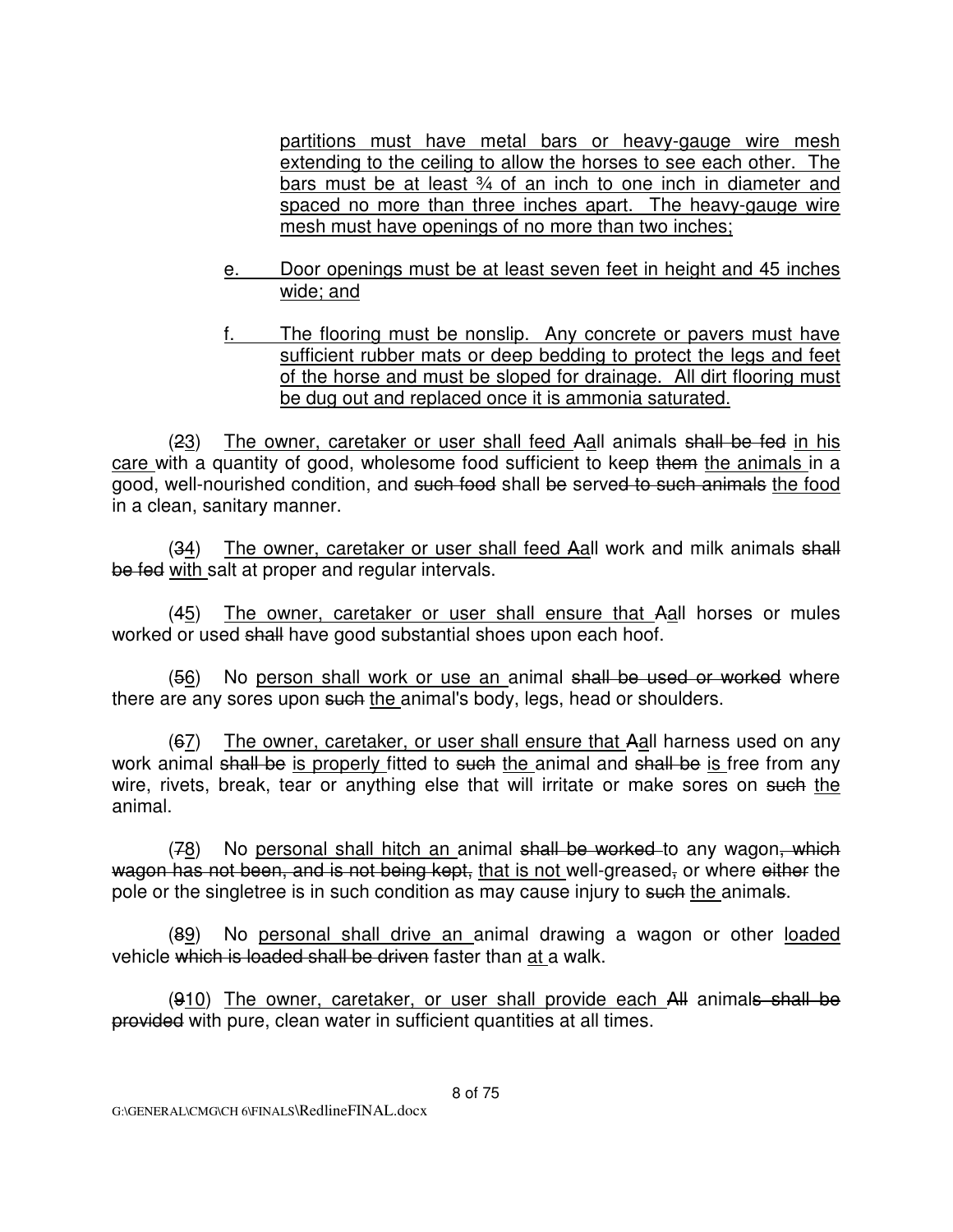(4011) No person shall work or use a sick or crippled animal or lead or drive it on any street of the city sick or crippled animal shall be worked or used, nor shall such animal be led or driven in, on, upon or through any street of the city.

(4412) No person shall run, or be concerned with participate in the running, of any horse race in, along or across any public road, public square or public street in the city.

 (1213) No animal person may restrain a dog may be restrained by a leash unless the animal is in the immediate possession of and accompanied by the animal's owner tether that:

- a. Is less than 10 feet in length or five times the length of the dog measured from nose to the base of the tail, whichever is longer; or
- b. Due to the weight of the tether itself, causes injury or visible discomfort to the dog.

 (14) The caretaker, owner or user shall provide each animal sufficient and appropriate exercise for the requirements of the species.

 (15) The caretaker, owner or user shall ensure that each animal receives adequate grooming, treatment, transportation, and veterinary care when needed to prevent suffering or disease transmission.

### **Sec. 6-78. Destruction of wounded or feral animals.**

(a) When from any cause it may happen that any animal within the corporate limits of the city shall be so wounded, maimed or injured as to render its recovery hopeless, or the animal is a feral animal and poses a threat to humans, domestic animals or property, then it shall be the duty of the director to cause it to be humanely destroyed. Such destruction shall take place as soon after such injury as practicable, and shall be conducted in such manner as the director shall determine to be the least painful. The director shall humanely destroy the animal as soon as practicable after he discovers the injury or the feral animal's threat. Upon destruction, the director shall direct or cause the carcass thereof to be lawfully removed and disposed of. When the director shall causes any animal to be destroyed under this section, it he shall be his duty to file prepare a report in writing of such the destruction with the city secretary to be maintained in BARC's electronic records. Such The report shall show:

 (1) A description of the animal destroyed, and the name of the animal's owner thereof, if known.; and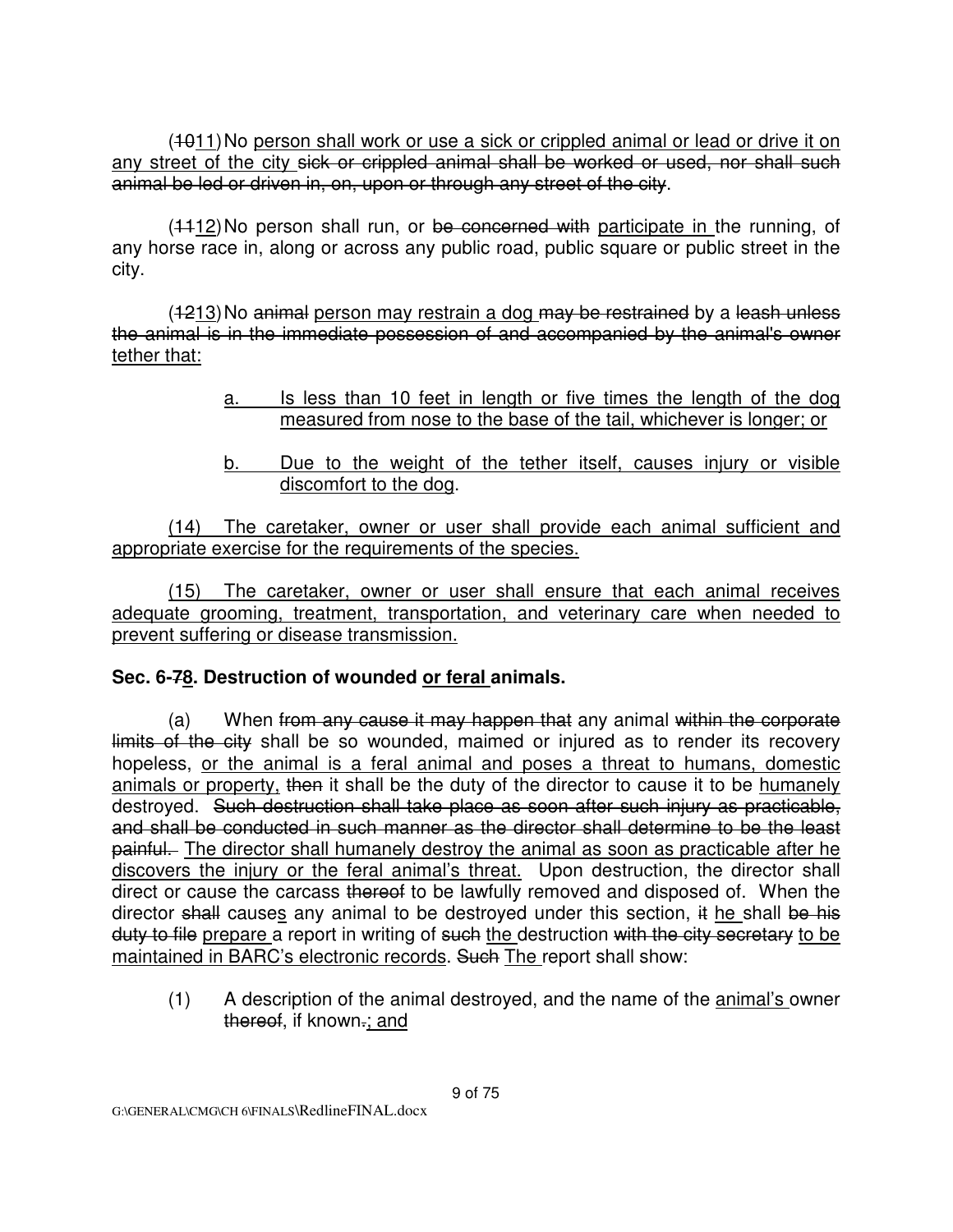- (2) The injury or situation that which made destruction necessary, and in the case of injured animals, how same the injury was inflicted, and by whom, if known.
- (3) The names of at least two reliable witnesses, who are conversant with the facts of the injury and the destruction.

 (b) The provision of subsection (a) shall not apply to veterinarians or veterinary hospitals.

#### **Sec. 6-9. Shooting or catching wild birds.**

 (a) It is unlawful for any person to shoot or attempt to shoot or kill with any air rifle, bow and arrow, slingshot, firearm or other means, or to ensnare or catch by any means whatsoever any wild bird.

 (b) It is an affirmative defense to prosecution under subsection (a) of this section that the person ensnaring or catching a wild bird is:

- (1) A federal- or state-permitted bird rehabilitator authorized to take, transport and temporarily possess sick, injured or orphaned birds for rehabilitation purposes; or
- (2) A federal, state, county or municipal employee capturing birds for testing purposes related to zoonotic diseases.

## DIVISION 4. LIVESTOCK

### **Sec. 6-810. Breeding of livestock.**

It shall be unlawful It is unlawful for any person to breed, or permit or cause to be bred, any livestock within the corporate limits of the city, unless the same shall be it is done within the confines of an enclosure. For the purposes of this section, an '"enclosure"' shall be construed to mean a barn or other building conforming to any applicable requirements set forth in the Building Code.

### **Sec. 6-911. Driving livestock, hogs and goats through streets.**

It shall be unlawful It is unlawful for any person to drive cattle, horses, mules, hogs, sheep or goats over the public streets and ways of the city unless the persona has obtained prior written permission to do so has been obtained from the chief of police. Any person desiring such permission shall make a written request therefor to the chief of police designating the type and number of such animals to be driven, the route upon which they will be driven, the means of control thereof which that will be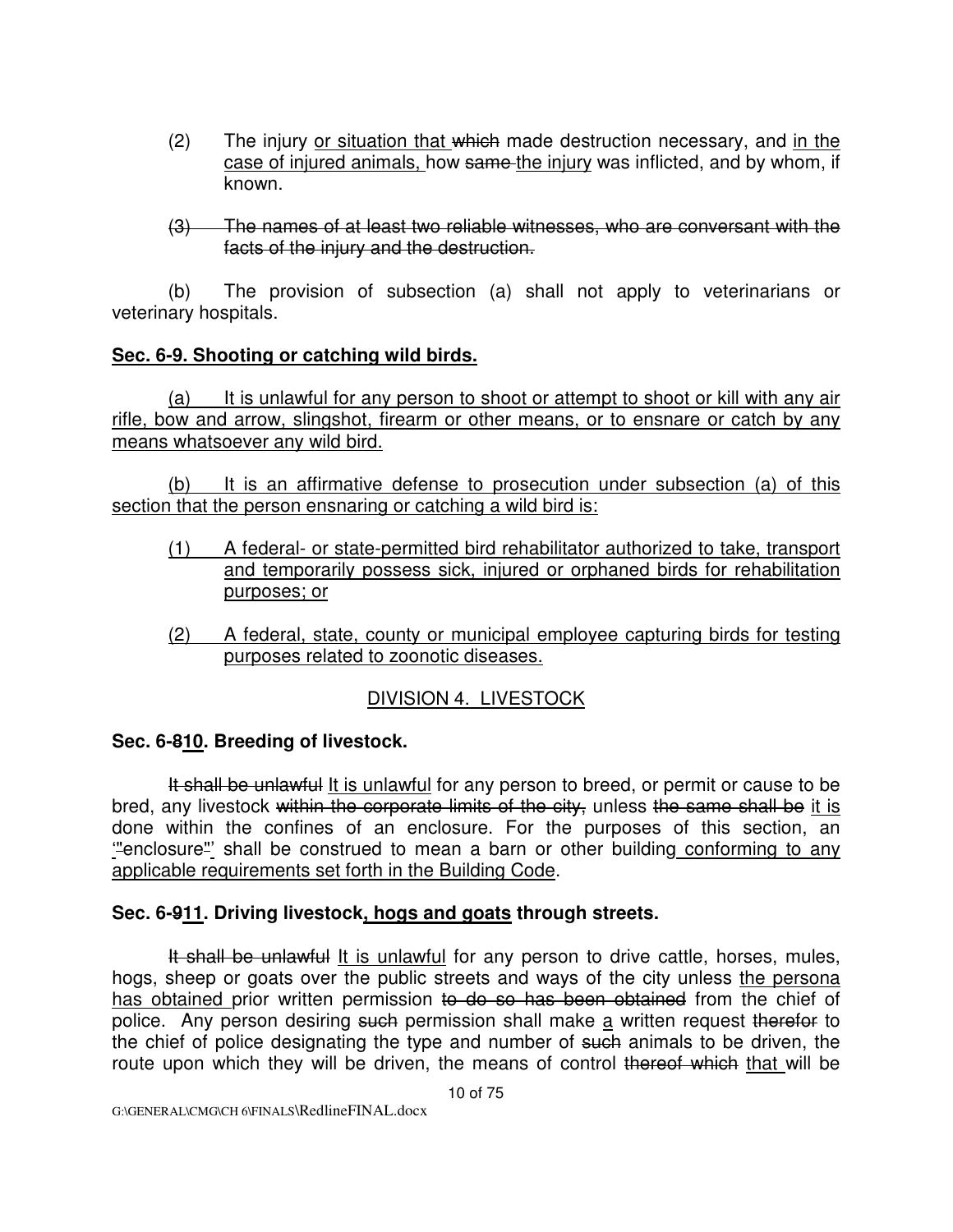employed and the time or times at which they will be driven. The chief of police shall grant such permission unless he affirmatively determines upon investigation of the request that it would pose a burden upon pedestrian or vehicular traffic or otherwise pose a danger to the safety or welfare of the public.

#### **Sec. 6-1012. Staking, hitching or hobbling animals.**

(a) It shall be unlawful It is unlawful for any person to stake, tie or hobble any animal whatsoever on any let property that is owned by another without the other person's written consent by way of a sworn or unsworn declaration of which he is not the owner.

(b) It shall be unlawful It is unlawful for any person to obstruct any street or sidewalk by hitching or staking out any animal or to permit any animal to be so hitched or staked out that it can go upon or across any street or sidewalk.

 $(c)$  It shall be unlawful It is unlawful for any person to tie or fasten any animal to any tree, or to the box around any tree, planted or growing in any street or public place, or to a fence or lamppost which is the property of another without such other person's written consent by way of a sworn or unsworn declaration therefor.

#### **Sec. 6-1113. Keeping of swine and goats prohibited; exception for milch goats.**

It shall be unlawful It is unlawful for any person to keep or maintain within the limits of the city one or more hogs, swine, pigs, pot-bellied pigs, or goats., other than milch goats. This section shall not apply to milch goats for which a permit has been obtained from the director. Any person desiring a milch goat permit shall make written application therefor to the director setting forth the number of milch goats to be kept, and the place where they will be kept. Such person shall also furnish proof that each goat to be kept has been tested for and found to be free of brucellosis within the preceding 30 days and shall pay a nonrefundable fee of \$10.00 for examination of the place where the milch goat or goats are to be kept. The director shall cause such place to be examined and shall issue the permit unless the examination reveals that it is unsanitary or that milch goats can not be kept at such place in conformity with section 6- 12. Permits issued pursuant to this section shall be valid for one year from the date of issuance. However, such a permit may be subject to suspension or revocation upon the finding pursuant to a public hearing conducted by the director that the holder of such permit has failed to comply with the applicable provisions of this article, provided that the holder of such permit shall be given prior notice of date, time and place of the hearing setting forth the grounds upon which the suspension or revocation is based and affording the holder an opportunity to appear in person and/or through counsel, present evidence and cross examine all witnesses appearing at such hearing.

#### **Sec. 6-12. Restriction on keeping of milch goats.**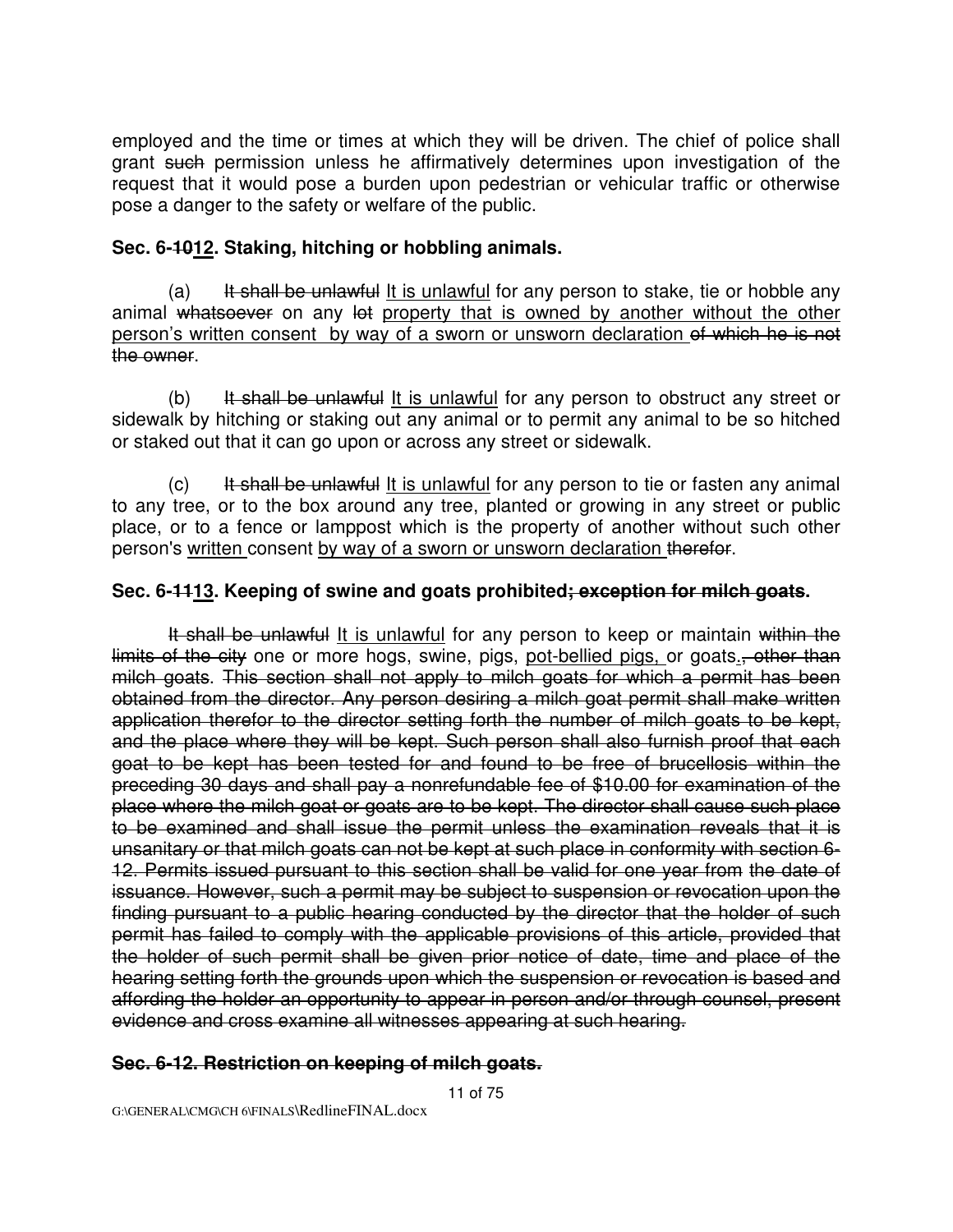It shall be unlawful for any person to keep, possess or maintain in the city any milch goats or any pens or enclosures in which any such milch goats are kept, possessed or maintained, within 100 feet of any actual residence or habitation of human beings, or within 100 feet of any church, school or hospital, other than the residence of the keeper, possessor or owner of such milch goats, such distance of 100 feet to be measured in a straight line from the nearest point of any pen or enclosure in which such milch goats or sheep are kept to the nearest point of such actual residence or place of human habitation, or church, school or hospital. Provided that this section shall not apply to a qualified institution, approved by the director, where such milch goats are being kept for teaching and research purposes.

## **Sec. 6-1314. Restrictions on keeping cattlelivestock.**

(a) It shall be unlawful It is unlawful for any person to keep, possess, or maintain any cow, calf, steer, or bull or any horse, mule, donkey or other animal of the equine family livestock on any uncovered parcel of land unless such the parcel of land shall have has a minimum area of 5,000 square feet for one such the first animal, and 2,500 additional square feet for each additional animal.

(b) It shall be unlawful It is unlawful for any person to keep, possess or maintain any cow, calf, steer or bull or any horse, mule, donkey or other animal of the equine family livestock within 100 feet of any actual residence or building used for human habitation (other than that of the keeper or owner of such animal), or any restaurant, cafe, or other public eating place, or any church, school or hospital. Such The distance of 100 feet shall be measured in a straight line from the nearest point of the shed, stable, barn, pen or fenced enclosure or area in which the animal is contained to the nearest point of such the actual residence or building used for human habitation, restaurant, cafe or other public eating place, or church, school or hospital.

 (c) Any enclosure or structure used to contain livestock pursuant to this section shall be constructed in accordance with any applicable standards and requirements set forth in section 6-7 of this Code and the Building Code.

### **Sec. 6-1415. Exemption from sections 6-1113 through and 6-1314.**

The provisions of sections 6-1113 through and 6-1314 shall not prohibit neither:

- $(1)$  tThe temporary keeping of the animals for slaughter by slaughterhouses, for treatment by veterinary hospitals or for exhibition at fairs, shows, and circuses,; nor or
- $(2)$  tThe temporary or permanent keeping of the animals mentioned in sections 6-1113 through and 6-1314 for teaching or research purposes at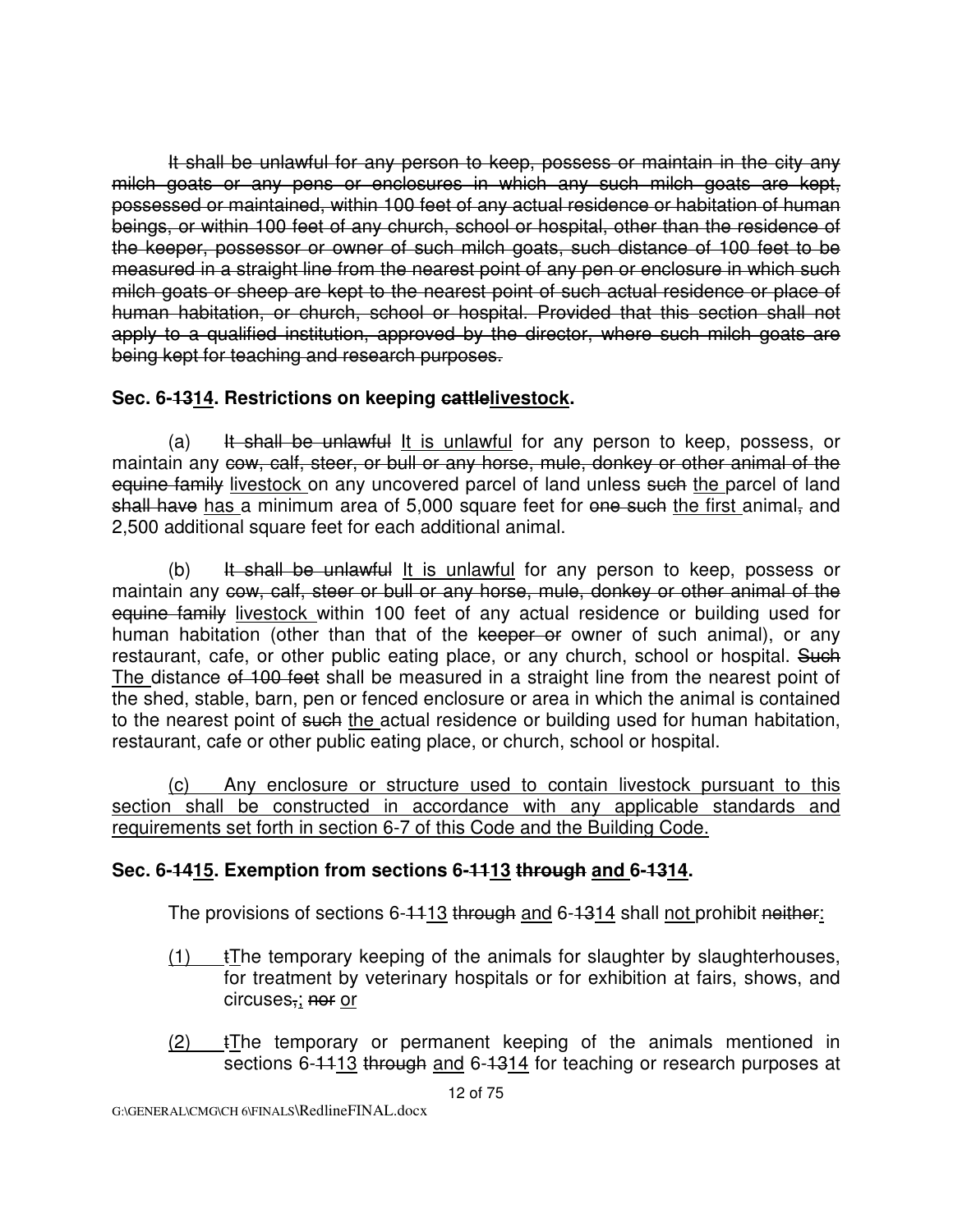a medical school, a veterinary school, a high school agricultural facility, a licensed hospital, or a nonprofit university or college providing a degree program; provided that the person in charge of such the animals shall not be relieved of the operation of any of the other applicable provisions of this Code, including, without limitation, those governing sanitary conditions, nuisances, and noises. The exemption extended above to high school agricultural facilities shall apply only to facilities situated upon property that is owned and maintained by a public school district or a private school.

#### **Sec. 6-1516. Storage, disposal, etc., of manure.**

(a) Every Any person owning or leasing any stable or other building where any horse, mule or cattle livestock is kept shall maintain a substantial and sufficient receptacle for manure, which must be so constructed and kept as to protect the contents from rain and so screened as to prevent access to flies, and the person must place all manure from such horse, mule or cattle the livestock must be placed in such the receptacle.

 (b) All Any persons owning or leasing any stable where horses, mules or cattle livestock is are kept shall have all manure from such the animals removed from their premises at least twice in each week, and at no time shall the person allow the manure be allowed to accumulate in such a manner as to be a nuisance.

(c) In no event or circumstance shall It is unlawful for any person to throw or deposit any manure be thrown or deposited in any street or public place, or to allow manure from any animal under the person's care, control, or custody suffered to remain in such places any street or public place. No person hauling manure through the streets shall permit the same manure to litter the streets.

#### **Sec. 6-16. Shooting or catching wild birds.**

 It shall be unlawful for any person to shoot or attempt to shoot or kill with any air rifle, bow and arrow, slingshot or firearm or other means, or to ensnare or catch by any means whatsoever any wild birds, old or young, within the limits of the city.

### DIVISION 5. DISEASE CONTROL

### **Sec. 6-17. Rabies control, generally.**

 (a) The responsibility for the control of rabies within the city shall rest with the department, and the director of the department is duly designated as the local health authority for the purpose of the Rabies Control Act of 1981 (Chapter 826 of the Texas Health and Safety Code).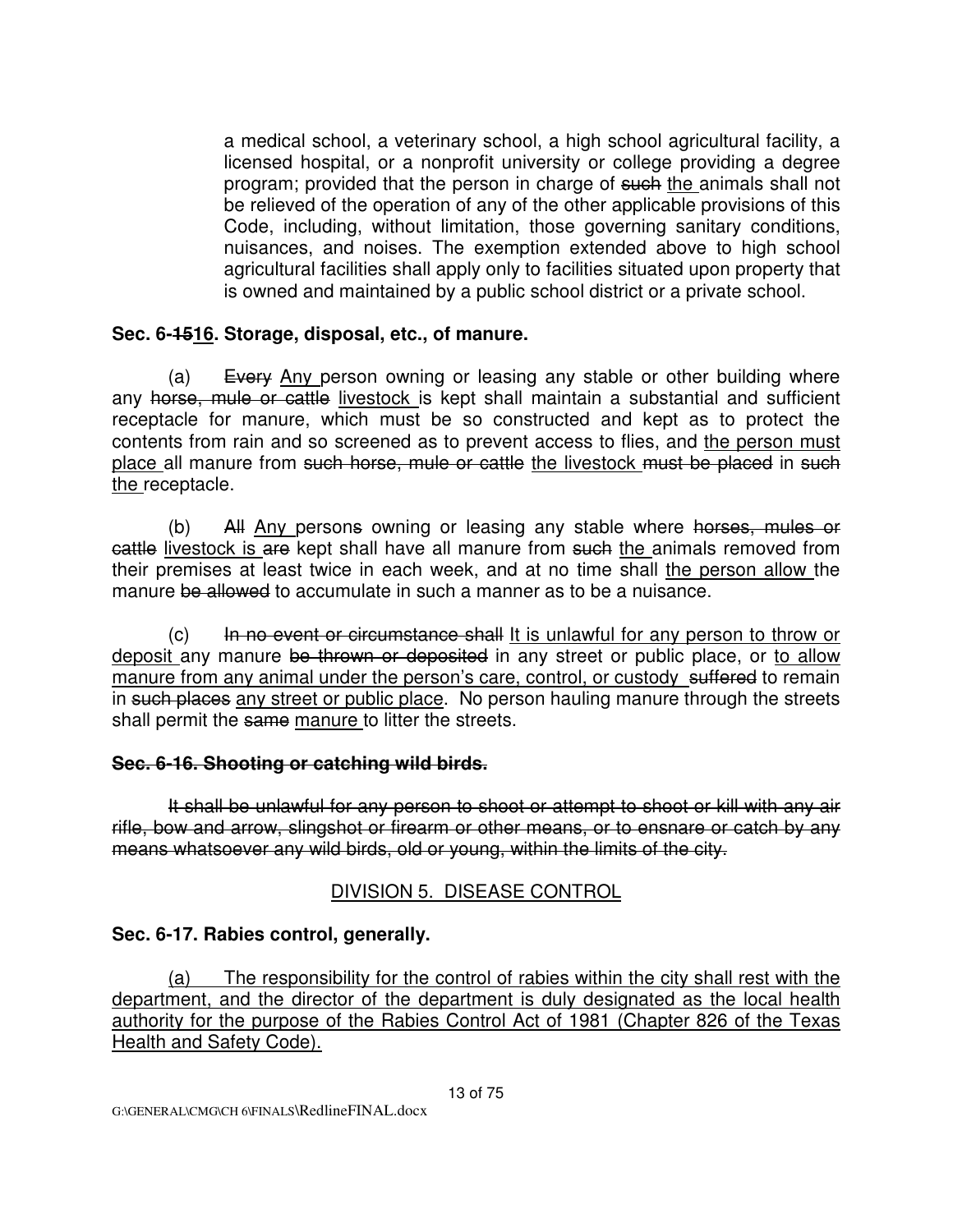(ab) The following provisions apply to Confinement of animals that bite, scratch, attack, etc. or otherwise attack a person in a manner in which rabies may be transmitted:

- (1) Except as provided in subsection  $(a\underline{b})(2\underline{3})$  below of this section, every animal that has rabies or symptoms thereof, and every animal that bites, scratches, or otherwise attacks any person in a manner in which rabies may be transmitted within the city every such animal shall be seized impounded at once and:
- Humanely destroyed and sent to a laboratory for testing; and
- ii. hHeld under observation by the director at the animal control centerBARC in quarantine for ten days 240 hours from the date and time of potential exposure at the expense of the owner of the animal; or
- iii. If the owner of the animal desires, the animal may be confined for observation in a veterinary hospital or clinic approved by the director at the owner's expense for the same period of time as the animal would be confined for observation at the animal control centerBARC. The director shall approve such a request upon a the owner's showing that the veterinary hospital or clinic proposed by the owner is able to properly confine and observe such the animals, and that it is willing and available to confine the owner's animals.
- (2) If the animal is held in quarantine at BARC, payment for the impounding, licensing, microchipping, and veterinarian services is due at the time of the animal's intake. Upon release of the animal, payment for the boarding of the animal is due. The fees described in this subsection are stated for these provisions in the city fee schedule. If, by the date the animal is to be released from BARC, the owner does not pay all amounts due and owed, the owner shall relinquish ownership of the animal and the animal shall become the property of BARC for disposition as BARC deems appropriate. Provided, however, no dog may be confined in a veterinary hospital or clinic pursuant to this section if the dog is to be surrendered pursuant to article VI of this chapter.
- (23) Except where a dangerous dog must be surrendered to the director pursuant to article VI of this chapter, any dog that bites, scratches or otherwise attacks any person within the city limits while the animal in confined on the owner's premises The following dogs and cats may be quarantined upon the approval of the director on the owner's premises for a period of ten days 240 hours immediately following the date and time the such animal has attacked a person if the animal has had a current rabies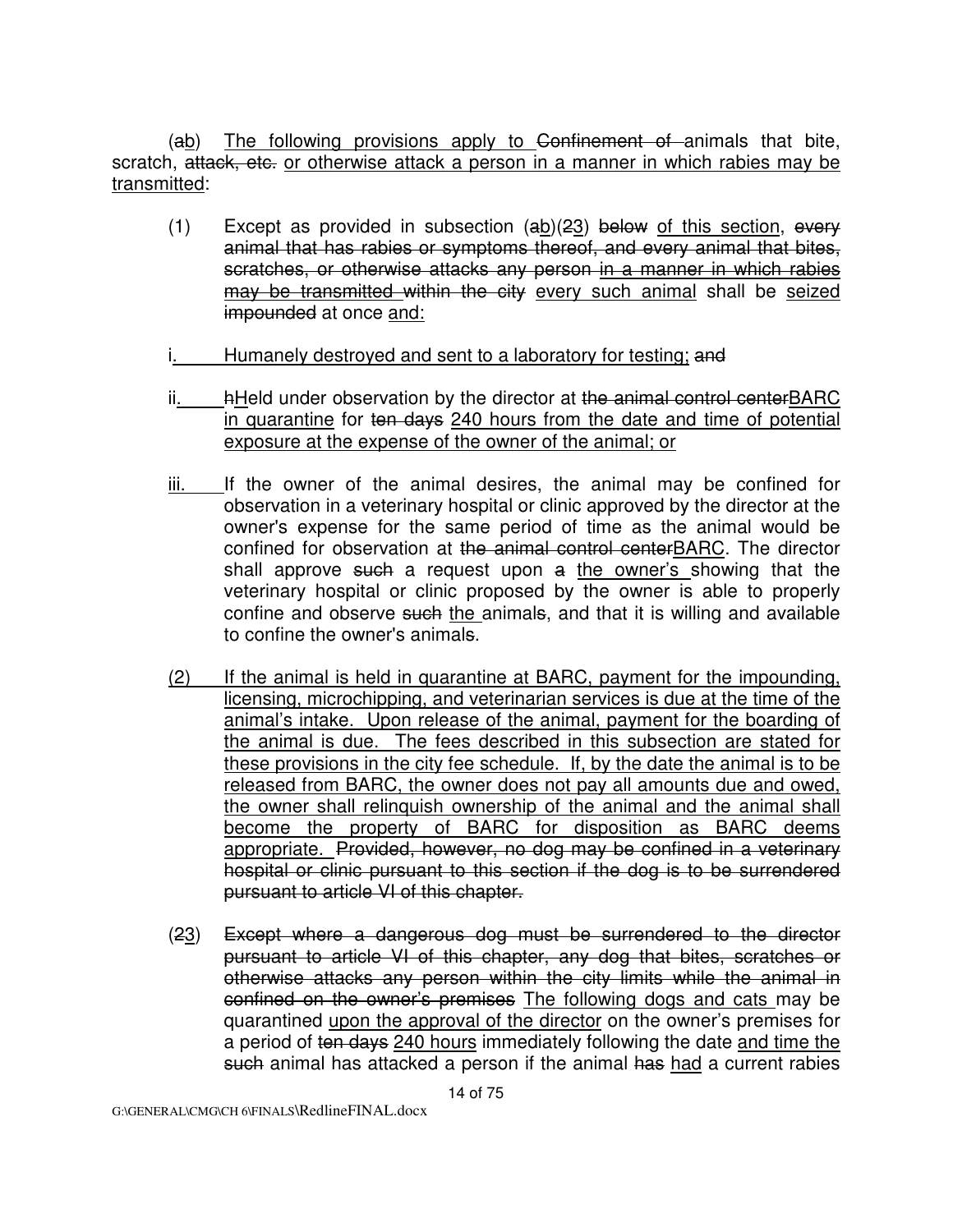vaccination and a current city license at the time the attack occurred, provided that the animal is at the time of the potential exposure:

- i. Dogs or cats confined on the owner's premises;
- ii. Dogs or cats restrained on the owner's premises; and
- iii. Dogs or cats under the direct physical control of the owner.
- (4) All animals quarantined on the owner's premises must be examined by a veterinarian either at the animal control center BARC or at a private veterinary clinic at the beginning of the quarantine period, and examined a second time by a veterinarian at the end of the quarantine period again ten days later., provided however, that if the animal has a current city license at the time of the potential exposure, an animal control officer may perform the first examination. If the animal is not licensed with the city at the time of the potential exposure, the animal must be quarantined at BARC until the owner acquires a city license for the animal. Upon licensing, the animal will be released into the custody of the owner for the remainder of the quarantine period upon payment of all amounts due and owed for the quarantine of the animal at BARC. If the animal is examined by a veterinarian at any place other than the animal control center-BARC, the owner shall provide the animal control center BARC with a written report from such the veterinarian setting out the results of each such examination within three days 24 hours after the examination has been made.
- (35) Any owner or keeper of an animal subject to impoundment quarantine under this subsection that fails to keep the animal confined, fails to have the animal examined by a veterinarian or an animal control officer, as applicable, or fails to provide the animal control center BARC a veterinarian's report of the results of an examination when required to do so under the provisions of this subsection  $(a)$  shall be quilty of a misdemeanor, and upon conviction thereof, shall be fined not less than \$100.00 nor more than \$2,000.00.
- (6) None of the provisions of this subsection apply to any dangerous dog surrendered to the director pursuant to article VI of this chapter.

 (b) No animal that has rabies shall be allowed at any time on the streets or public ways of the city. No animal that has been suspected of having rabies shall be allowed at any time on the streets or public ways of the city until such the animal has been released from observation quarantine by the director or under his direction.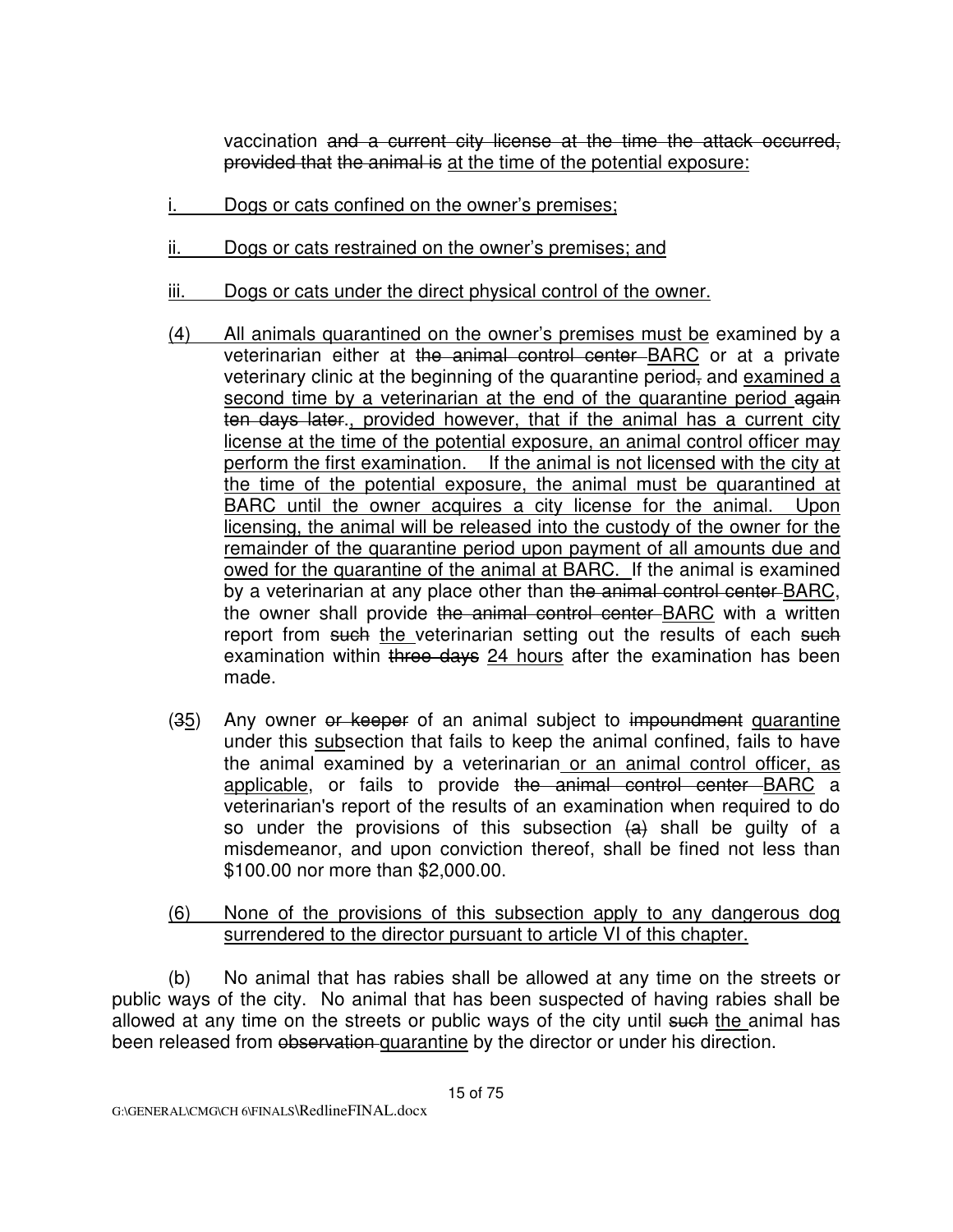(c) The owner, keeper or person in charge of any animal that has rabies or symptoms thereof, or that has been exposed to rabies, or that has bitten, scratched or otherwise attacked any person in a manner in which rabies may be transmitted within the city shall, on demand, turn over such the animal to the director.

 (d) Any person having knowledge of an animal considered to be a high risk for the rabies virus, which animal has bitten, scratched or otherwise attacked, contacted, or exposed any animal in a manner in which rabies may be transmitted, is required to report it immediately to the department. The owner or person in charge of the animal shall, on demand, turn over the animal to the director for testing. For purposes of this subsection, animals considered to be a high risk for the rabies virus are animals that have a high probability of transmitting rabies, including skunks, bats, foxes, coyotes, and raccoons.

 $(de)$  No person shall dispose of  $\mp$ the body of any animal that has died of rabies shall not be disposed of except as directed by the director.

 (ef) The director shall check and record all cases of rabies and of suspected rabies.

 (fg) Any person having knowledge of an animal bite is hereby required to report it immediately to the department.

 (h) The police and fire departments shall electronically transmit to BARC reports made to their respective departments of any animal that has:

(1) Rabies or symptoms thereof;

(2) Been exposed to rabies; or

 (3) Bitten, scratched or otherwise attacked any person in a manner in which rabies may be transmitted.

 The police and fire departments shall transmit the reports daily and shall include all relevant information gathered as a result of the response to the incident by the respective department.

#### **Sec. 6-17.1. Reserved.**

### **Sec. 6-18. Microchips.**

 No dog that is impounded, quarantined or examined as required pursuant to section 6-17 of this chapter shall be released to its owner by the private veterinary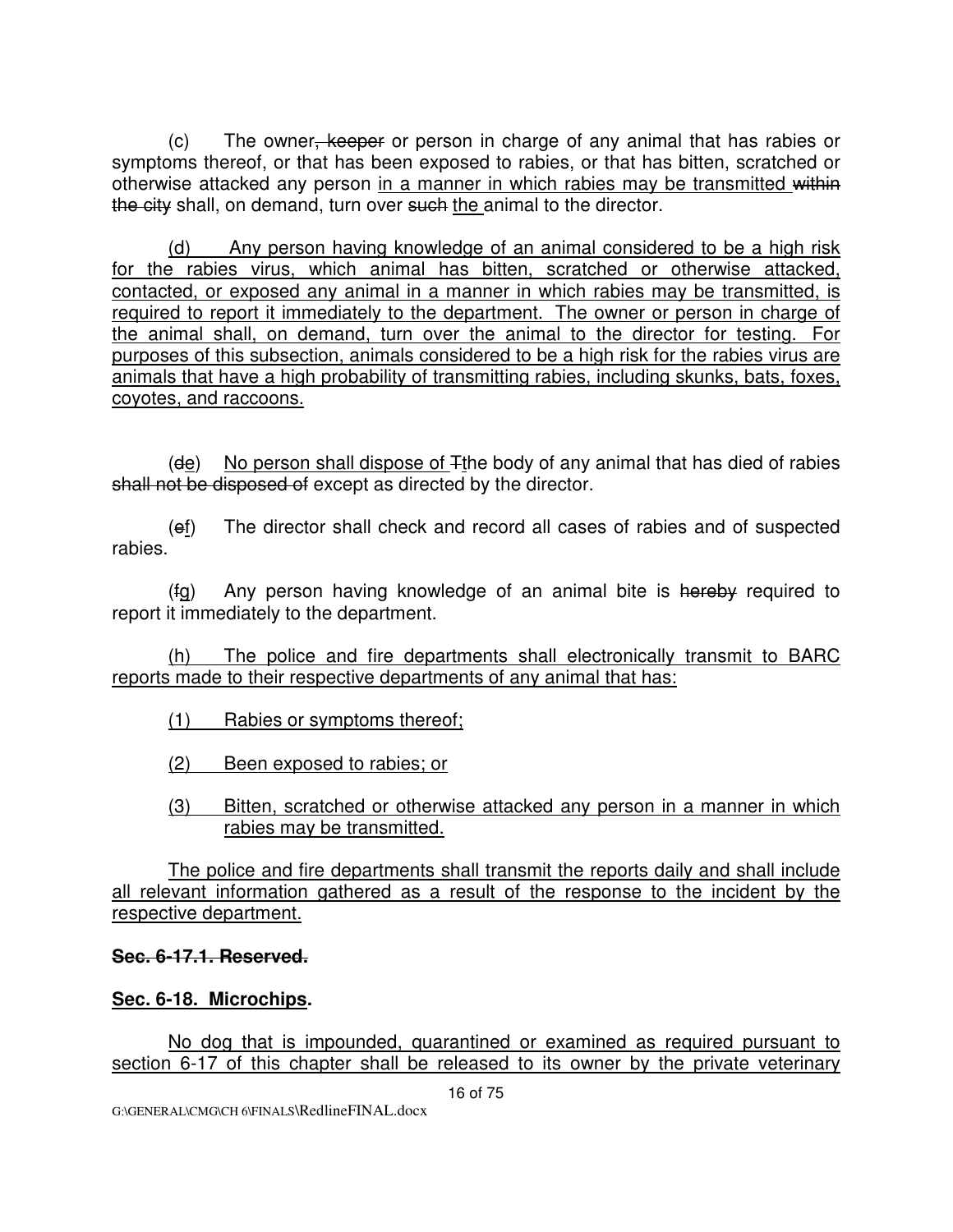hospital or by BARC unless and until the animal has been microchipped with an identification number. If performed by the city, the fee for the microchip is stated in the city fee schedule. Upon request, the director may deputize a private veterinarian to place any microchip required under this section for a dog under the veterinarian's care; no fee shall be collected by the city for any microchip which is placed by a private veterinarian, and the veterinarian may impose any fee for his or her services as agreed between the veterinarian and his client.

### **Sec. 6-1819. Veterinarians to report communicable diseases.**

 Every veterinarian or other person who is called to examine or professionally attend any animal within the city having glanders or farcy, rabies, tuberculosis, or any other communicable disease shall, within 24 hours thereafter, report in writing to the department the following facts:

- $(1)$  The location of such the diseased animal.;
- $(2)$  The name and address of the owner of the animal thereof.; and
- (3) The type and character of the disease.

# DIVISION 6. ENFORCEMENT

## **Sec. 6-1920. Powers of enforcement officers.**

The director, the animal control officers and other authorized employees of B.A.R.QBARC, along with any police officer, shall have full authority all of the powers and authority of police officers to the extent only and no further of to enforcing enforce this chapter and other ordinances of the city relating to animals and fowl.

### **Sec. 6-2021. Notice of violations.**

All duly appointed and qualified peace police officers, the animal control officers of the department, and the urban park rangers of the parks and recreation department are authorized to issue written citations to persons violating this chapter or any other ordinance governing the regulation of animals.

## **Sec. 6-22. Enforcement by neighborhood protection official.**

The neighborhood protection official shall have concurrent authority with the director to enforce the provisions of articles I and II of this chapter. However, the neighborhood protection official shall not impound any animal or issue any permit under this chapter.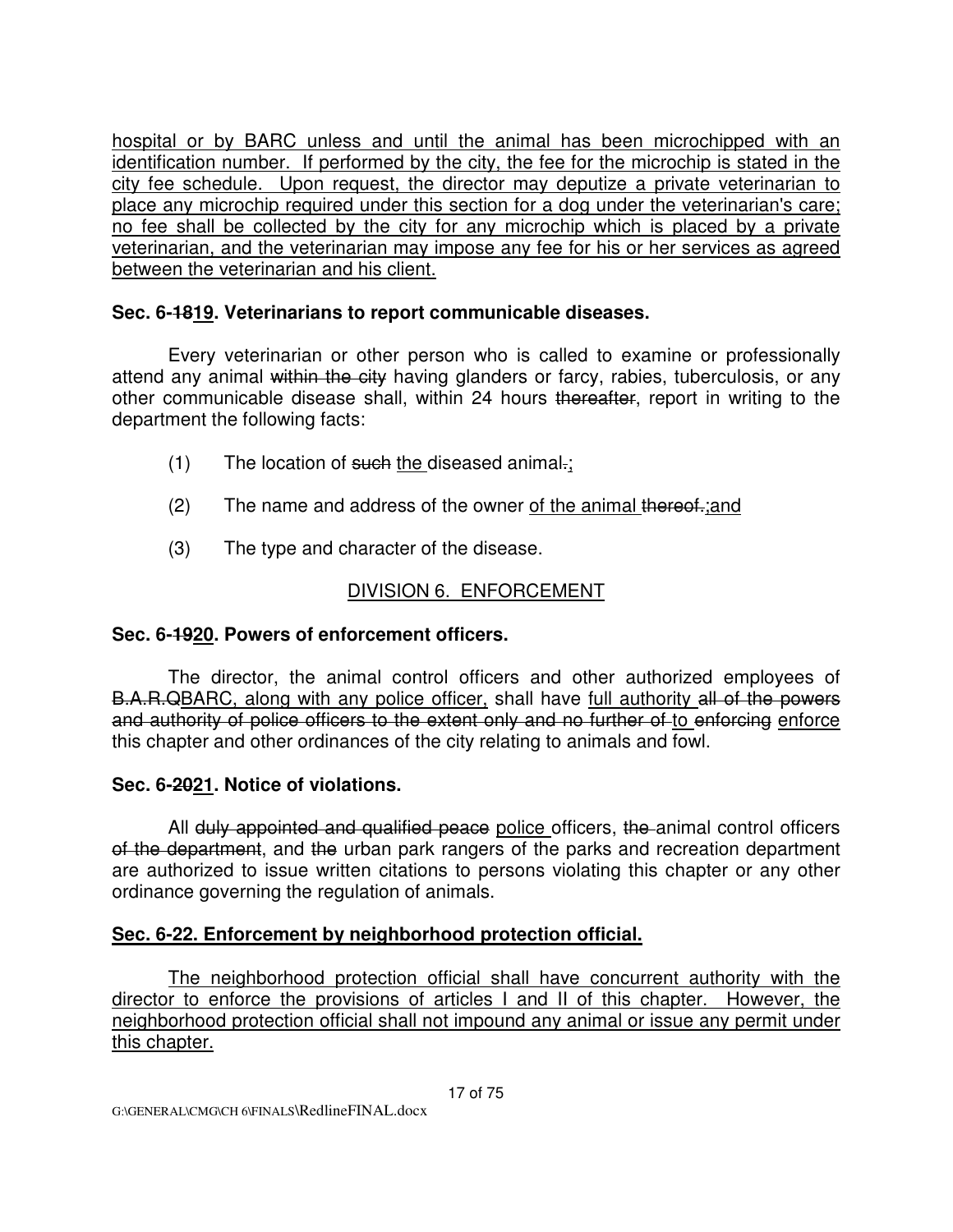# DIVISION 7. DOMESTIC ANIMALS GENERALLY

### **Sec. 6-21. Sale and coloring of baby fowl and rabbits.**

 $(a)$  It shall be unlawful for any person to sell, offer or display for sale, barter, lease or give away any baby chickens, ducklings, goslings or rabbits. It is a defense to prosecution hereunder that the baby animal, if a chicken, duckling or gosling, is three weeks of age or older at the time of the alleged offense. It is a defense to prosecution hereunder that the baby animal, if a rabbit, is two months of age or older at the time of the alleged offense.

 (b) It shall be unlawful for any person to dye, stain or otherwise alter the natural color of any chicken, duckling, gosling or rabbit.

 $\left( \epsilon \right)$  It shall be a defense to prosecution under subsection (a) or (b) above that the animal was sold, offered for sale, bartered, leased, given away or dyed or stained for commercial use or breeding purposes, for scientific, educational or governmental purposes or any other purpose not related to its being furnished or kept as a pet.

### **Sec. 6-2223. Congregations of unconfined and unlicensed stray cats and dogs.**

(a) It shall be unlawful It is unlawful for any person intentionally to intentionally cause, suffer or permit the maintenance of an attractive environment for the assembly of a congregation of unconfined and unlicensed stray cats or dogs by the placement of dog food or cat food. For purposes of this section a "congregation of unconfined and unlicensed stray cats or dogs" means any three or more dogs or cats which:

- (1) Are not confined in such a manner that they cannot May, of their own volition, enter or leave the lot, tract or parcel of land upon property on which the food is placed;
- (2) Are not wearing valid city license tags issued pursuant to article IV of this chapter; and
- (3) Are not subjected to part of a trap, neuter, and return program approved by the director.

 (b) For purposes of this section, "cat food" or "dog food" means any commercially prepared cat or dog food or any other food item or product which that is subject to consumption by dogs or cats.

 $(c)$  It shall be is an affirmative defense that the dogs or cats were feral freeroaming and that the person placed the food solely for the purpose of apprehending stray cats and the dogs and cats and: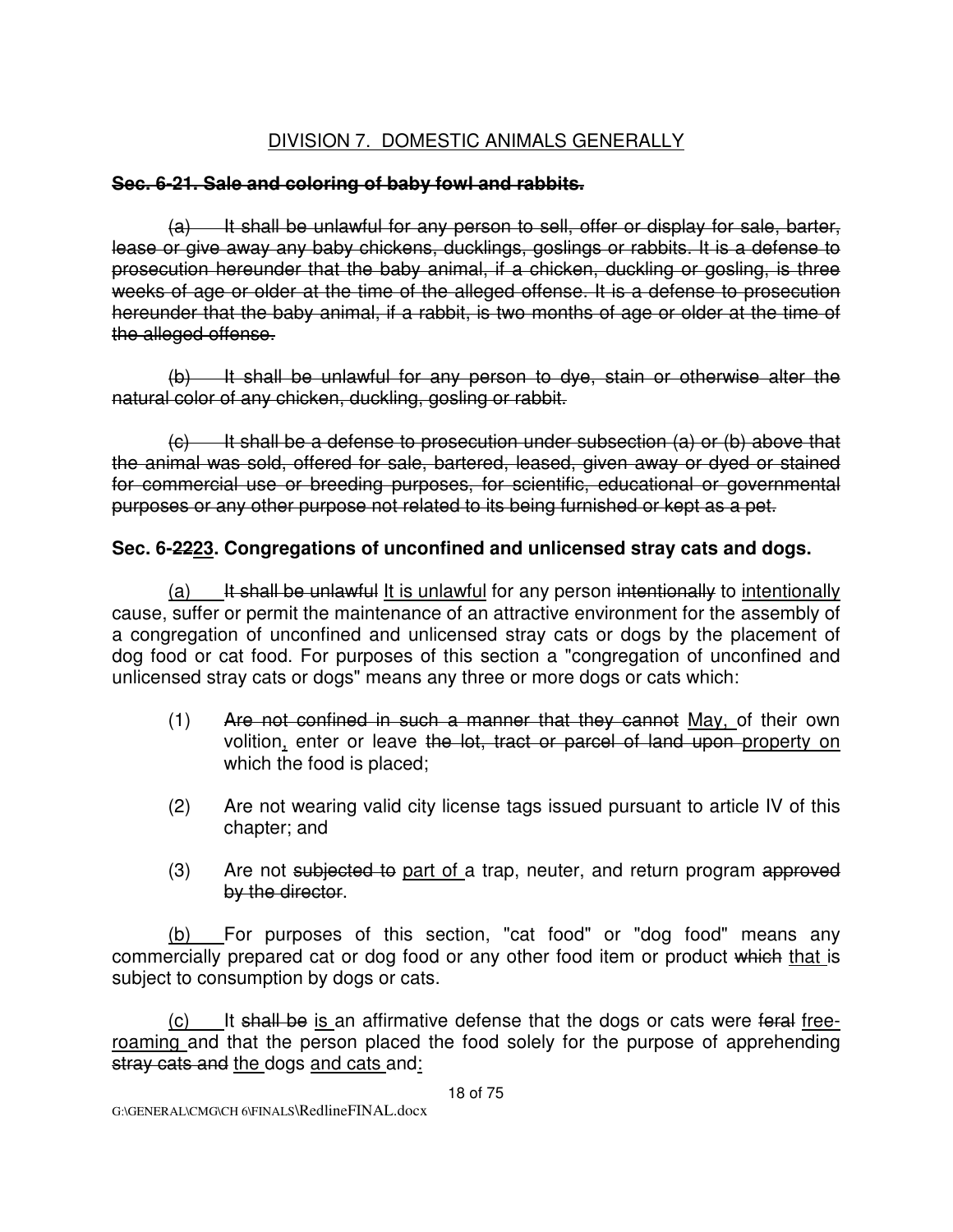- (1) dDelivering them to the animal control centerBARC; or
- $(2)$  Delivering them to a humane organization;  $\theta f$
- (3) Delivering them to a licensed veterinarian for sterilization as part of a trap, neuter and return program; or
- (4) to vaccinate them against rabies and license them Obtaining a rabies vaccination and a current license issued by the city for such animals.

## **Sec. 6-23. Enforcement by neighborhood protection official.**

The neighborhood protection official shall have concurrent authority with the director to enforce the provisions of articles I, II, and VI of this chapter. However, the neighborhood protection official shall not impound any animal or issue any permit hereunder.

## **Sec. 6-2424. Defecation by dogs or cats.**

(a) It is the duty of each Any person in control of a dog or cat is required to promptly remove and dispose of, in a sanitary manner, feces left by such the dog or cat.

(b) It shall be the duty of each Any person in control of a dog or cat is required to be in possession of materials to remove feces left by such the dog or cat.

 (c) It is an affirmative defense to prosecution under this section that the person in control of the dog or cat is the owner of the premises, or the owner's agent of the premises, where the dog or cat deposits feces.

 (d) Violation of this section is unlawful and any violation shall be punishable upon conviction by a fine of not less than \$75.00 or more than \$500.00. Each act in contravention of this section is a separate offence offense.

### **Sec. 6-25. Acceptance of donations, gifts or bequests.**

The director is authorized to accept, on behalf of the city, donations, gifts and bequests, which shall be used solely for the care of the animals in the care and control of the city. Funds shall be used exclusively for the purpose for which they are donated.

## **Sec. 6-25. Assuming responsibility for domestic animals.**

Except as provided in the affirmative defenses as set forth in section 6-23 of this Code, any person who has encouraged the presence of any domestic animal on his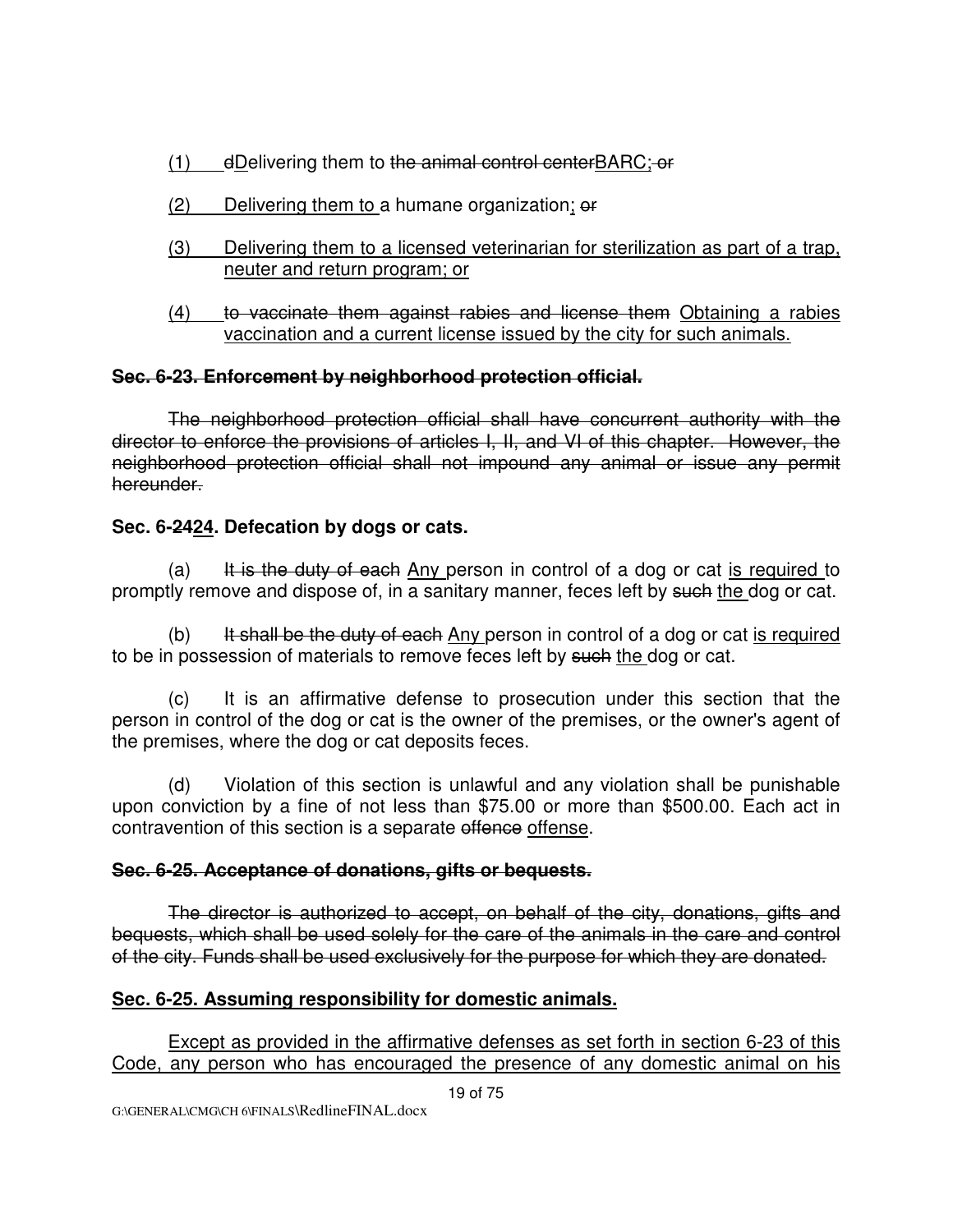property, residence, or premises by providing food and water or other care, or has otherwise accepted caretaker responsibility for the animal for longer than three consecutive days, shall be considered to be the owner of the animal.

#### **Secs. 6-26--6-30. Reserved.**

### **ARTICLE II. KEEPING OF FOWL, RABBITS AND GUINEA PIGS**

#### **Sec. 6-31. Location restrictions for fowl.**

(a) It shall be unlawful It is unlawful, except as provided in sections  $6-33$  and 6-34 of this Code, for any person to keep, possess or maintain in the city any chickens, turkeys, geese, ducks, pea-fowls, or any other bird or fowl, except parakeets, canaries, parrots, cockatoos, macaws or similar size birds, or any pens, enclosures, or other structures in which any such fowl are kept or possessed within 100 feet of any actual residence or habitation of human beings, or within 100 feet of any church, school or hospital, other than the residence of the keeper, possessor or owner of such the fowl, such the distance of 100 feet to be measured in a straight line from the nearest point of any pen, enclosure, or other such structure in which such the fowl are kept to the nearest point of such the actual residence or place of human habitation, or church, school or hospital.

 (b) Any enclosure or structure located outside of a residence that is used to contain fowl and satisfies the distance requirement set forth in subsection (a) of this section shall be constructed in accordance with any applicable standards and requirements set forth in the Building Code.

#### **Sec. 6-32. Location restrictions for rabbits and guinea pigs.**

 $(a)$  It shall be unlawful It is unlawful, except as provided in section 6-33, for any person to keep, possess or maintain in the city any rabbits or guinea pigs, or any pens, enclosures, hutches, cages or other structures in which any such the rabbits or guinea pigs are kept, possessed or maintained, within 100 feet of any actual residence or habitation of human beings, or within 100 feet of any church, school or hospital, other than the residence of the keeper, possessor, or owner of such the rabbits or guinea pigs, such distance of 100 feet to be measured in a straight line from the nearest point of any pen, enclosure, hutch, cage or other such structure in which such the rabbits or guinea pigs are kept to the nearest point of such the actual residence or place of human habitation, or church, school or hospital.

 (b) It is an affirmative defense to prosecution under subsection (a) of this section that rabbits or guinea pigs are kept inside the residence of the owner at all times and that the conditions within the residence are not unsanitary to the extent that the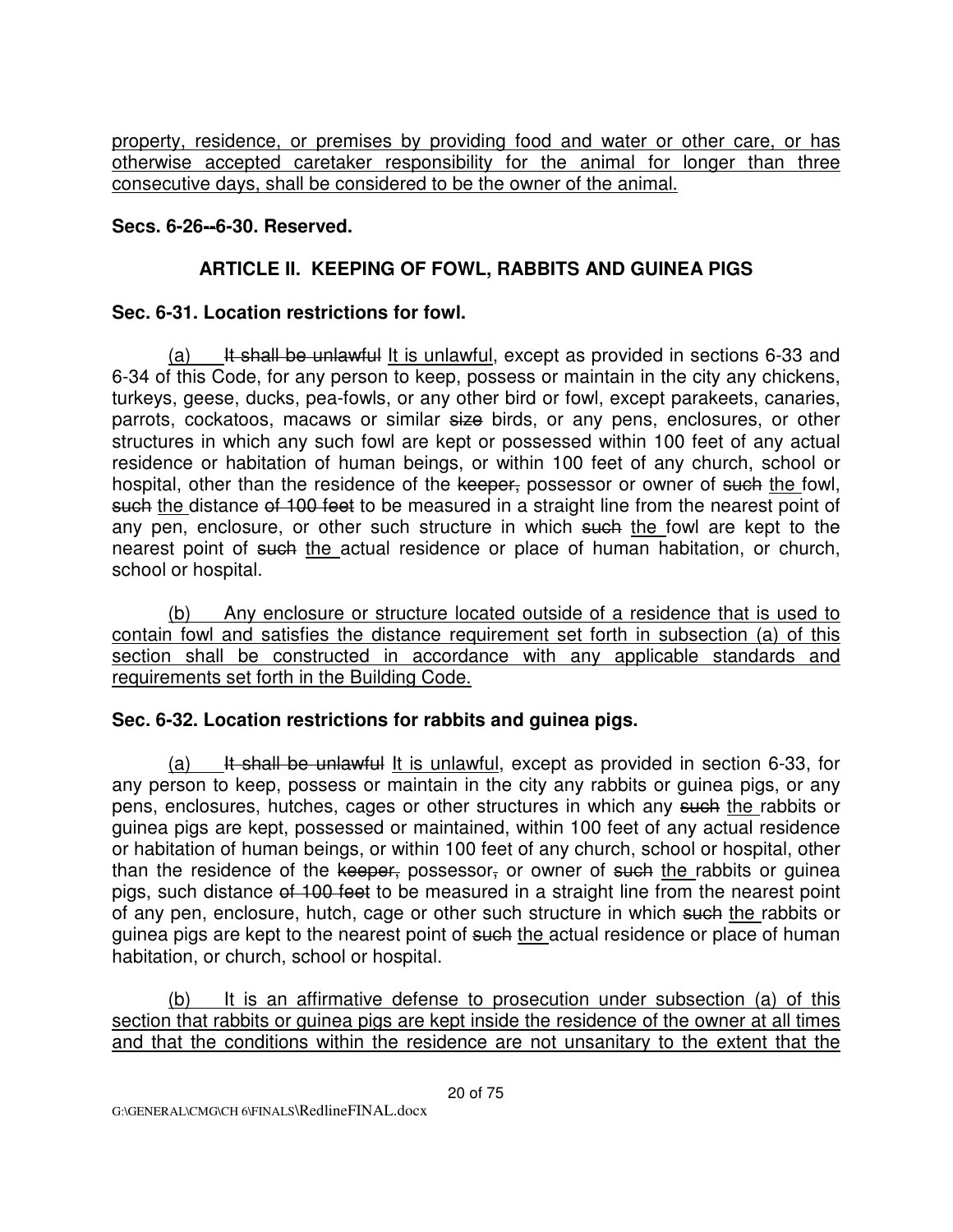conditions create a possible medium for the transmission of disease to the animals kept there or to human beings.

 (c) Any enclosure or structure located outside of a residence that is used to contain rabbits or guinea pigs and satisfies the distance requirement set forth in subsection (a) of this section shall be constructed in accordance with any applicable standards and requirements set forth in the Building Code.

#### **Sec. 6-33. Keeping for commercial purposes.**

It shall be unlawful It is unlawful for the owner or keeper of any geese, ducks, turkeys, chickens or other domestic fowl or rabbits or guinea pigs, where such the fowl or animals are kept for sale or for any commercial purposes other than domestic use or home consumption, to allow such the fowl or animals to roam in open pens on the ground; but such the owner or keeper may keep such the fowl or animals for sale or commercial purposes, provided he keeps such the fowl or animals in batteries or coops arranged inside of buildings and kept in a sanitary condition, and he shall remove all droppings from such the buildings, batteries or coops at least once each day, and disinfect and deodorize such the buildings, batteries or coops at least once each day.

### **Sec. 6-34. Keeping for public showing.**

 Notwithstanding anything in this article, it shall be lawful for any person to keep, possess and maintain chickens, turkeys, geese, ducks, pea-fowls, guineas, rabbits and guinea pigs for the purpose of a legitimate showing of such the fowl and animals for purely public exhibition, provided the conditions provided set forth in this article are observed.

### **Sec. 6-35. Limitation on number to be kept.**

Any person keeping, possessing, or maintaining chickens, turkeys, geese, ducks, pea-fowls, rabbits, or guinea pigs in the city at least 100 feet from any actual residence or habitation of human beings, church, school or hospital, other than the residence of the possessor or owner of the animals, shall keep Nno more than 30 chickens, or 30 turkeys, or 30 geese, or 30 ducks, or 30 pea-fowls, or 30 rabbits, or 30 guinea pigs, and. Additionally, no more than 40 of any combination of such chickens, turkeys, geese, ducks, pea-fowls, rabbits and guinea pigs shall be kept upon any lot or enclosure of the size of 65 by 125 feet or less. In the event that such the fowl or animals are kept in a larger enclosure, the number so kept and maintained may be increased only in the ratio that the above figures of 30 and 40 bear to the increase in the square footage of such the larger enclosure.

### **Sec. 6-36. Maintenance of premises where kept.**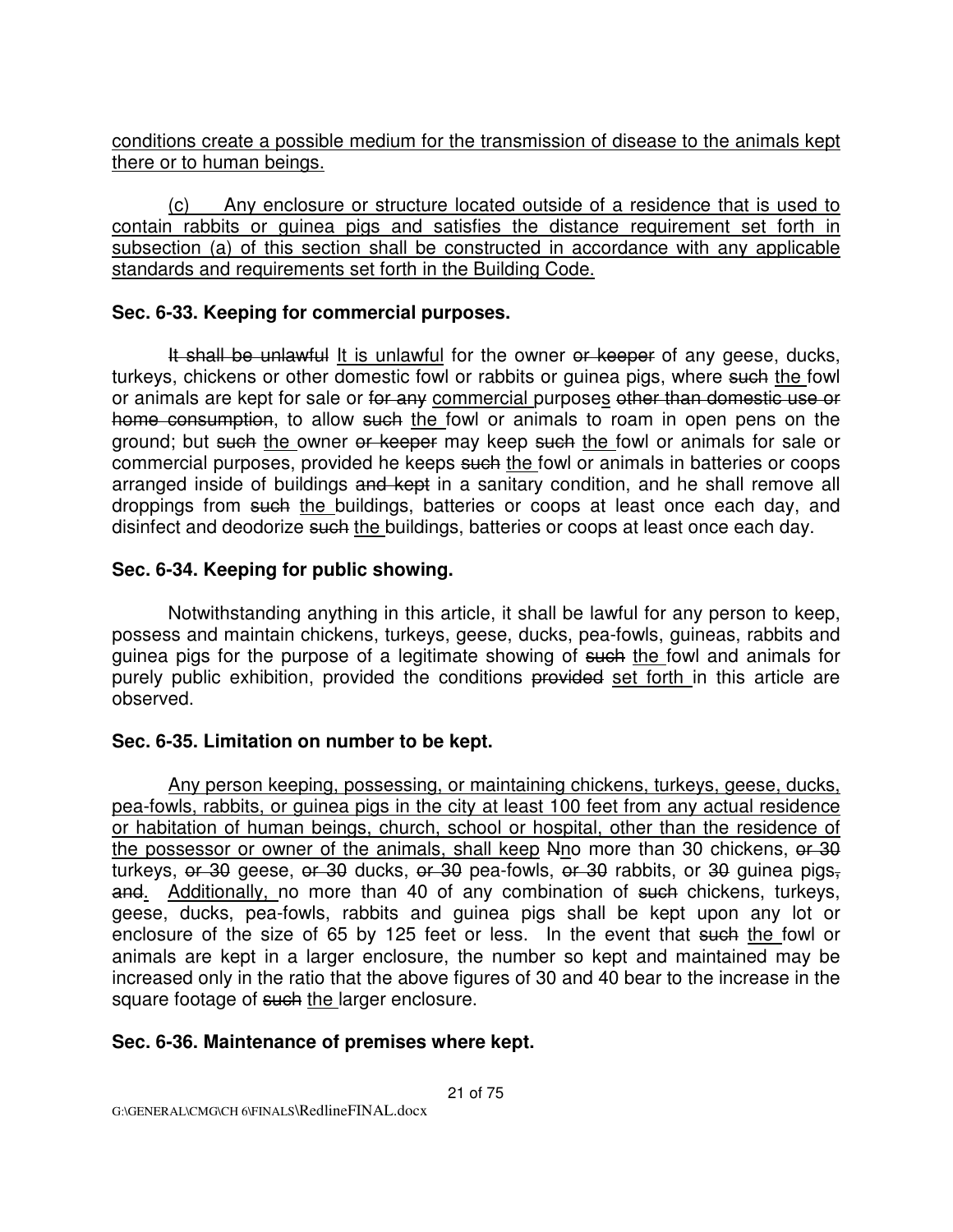(a) Any person keeping Ppens, hutches, or houses or any enclosure in which fowl, rabbits or guinea pigs are kept must be cleaned and disinfected the premises daily, must be limed the premises every two days and must be kept must keep the premises in a clean and sanitary condition at all times.

 (b) Litter and droppings from such fowl, rabbits and guinea pigs must be collected daily and stored in a flytight container and hauled away at intervals of not to exceed seven calendar days. Rabbit and guinea pig hutches must have traps or floors to keep droppings or urine from such animals off the ground.

### **Sec. 6-37. Keeping guineas prohibited.**

It shall be unlawful It is unlawful to keep or maintain within the limits of the city any guinea fowl or guinea hens.

### **Sec. 6-38. Possession or sale of rooster prohibited.**

(a) It shall be unlawful It is unlawful for any person to be in possession or engaged in the sale of roosters or male chickens.

 (b) The director may seize any rooster possessed in violation of this section and impound the animal at BARC. The director, any animal control officer or any police officer may enter any building or property to seize a rooster that is possessed in violation of this section upon consent of an adult occupant of the building or property or one having the right of possession thereof, or under a warrant issued by a municipal judge.

 (c) The director shall impose a fee for the impoundment and daily boarding of a rooster and the amount of the fees shall be stated in the city fee schedule. All fees are payable by the owner of the rooster upon either redemption of the rooster from BARC or disposition of the rooster by BARC.

 (d) The owner of an impounded rooster may redeem the rooster within 24 hours upon payment of all impoundment and daily boarding fees and the provision of a sworn statement stating that the owner will immediately remove the rooster from the city and will keep the rooster at an identified place where its possession is not unlawful.

 (e) An impounded rooster that is not claimed within 24 hours by its owner shall become the property of BARC for disposition as BARC deems appropriate.

 (f) It shall be a defense to prosecution under subsection (a) of this section that the rooster is: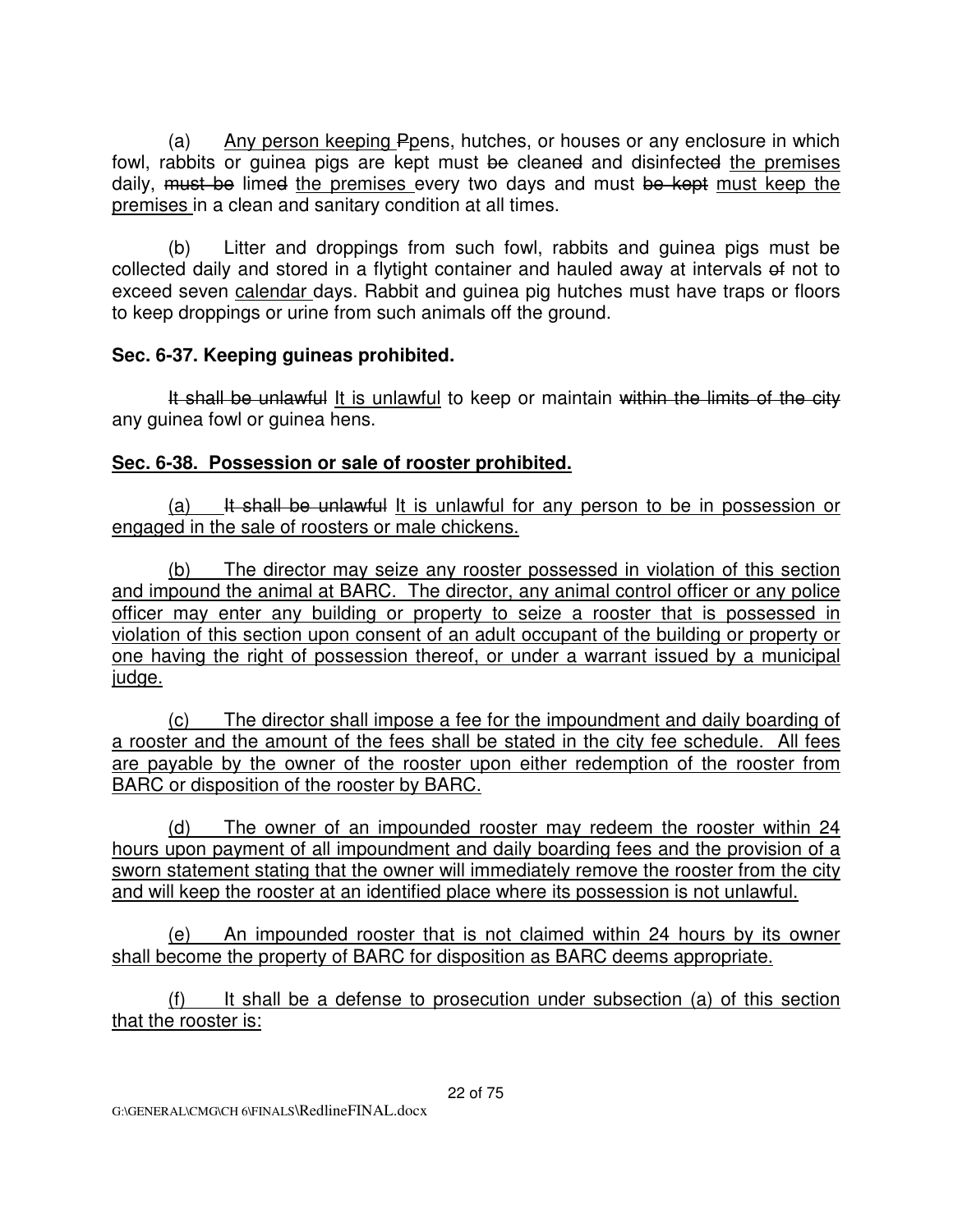- (1) Owned by a governmental entity or participating in a health, research, educational or similar program conducted by a governmental entity; or
- (2) Owned by a medical, educational, or research institution operating in compliance with all applicable federal, state, and local laws.

## **Sec. 6-3839. Permit to keep chicken hens.**

 (a) Notwithstanding anything in this article, it shall be lawful for any person who has obtained a permit therefor from the director to keep, possess and maintain no more than seven chicken hens for the purpose of providing such the person with fresh unfertilized eggs. A revocable permit therefor may be issued by the director for the keeping of seven or less chicken hens under the following conditions:

- $(1)$  The applicant shall has furnished or cause to be furnished to the director written certification from a licensed physician that, in the opinion of such the physician, the applicant has need of fresh unfertilized chicken eggs for serious reasons pertaining to said the person's health-; and
- (2) The director, after inspection by him or his authorized representative, has determined that the premises where the applicant proposes to keep the chicken hens is adequate for the number of chicken hens for which a permit is sought, the coop for the chicken hens meets the construction, maintenance, and sanitation standards established by BARC and posted on the BARC website, and that if properly maintained, the keeping of the chicken hens will not create a health hazard or nuisance.

(3b) The permit, if granted, may be revoked upon a finding pursuant to a public hearing conducted by a hearing officer the director that the permittee:

- (1) Cannot or will not maintain the premises in a sanitary condition resulting in a health hazard or nuisance; or that the permittee
- (2) hHas failed to permit inspection by the director of the place where the chicken hens are kept,;
- (3) Has failed to maintain the chicken hen coop in accordance with the construction, maintenance, and sanitation standards established by BARC;
- (4) Has allowed the chicken hens to be at large in violation of section 6-4 of this Code;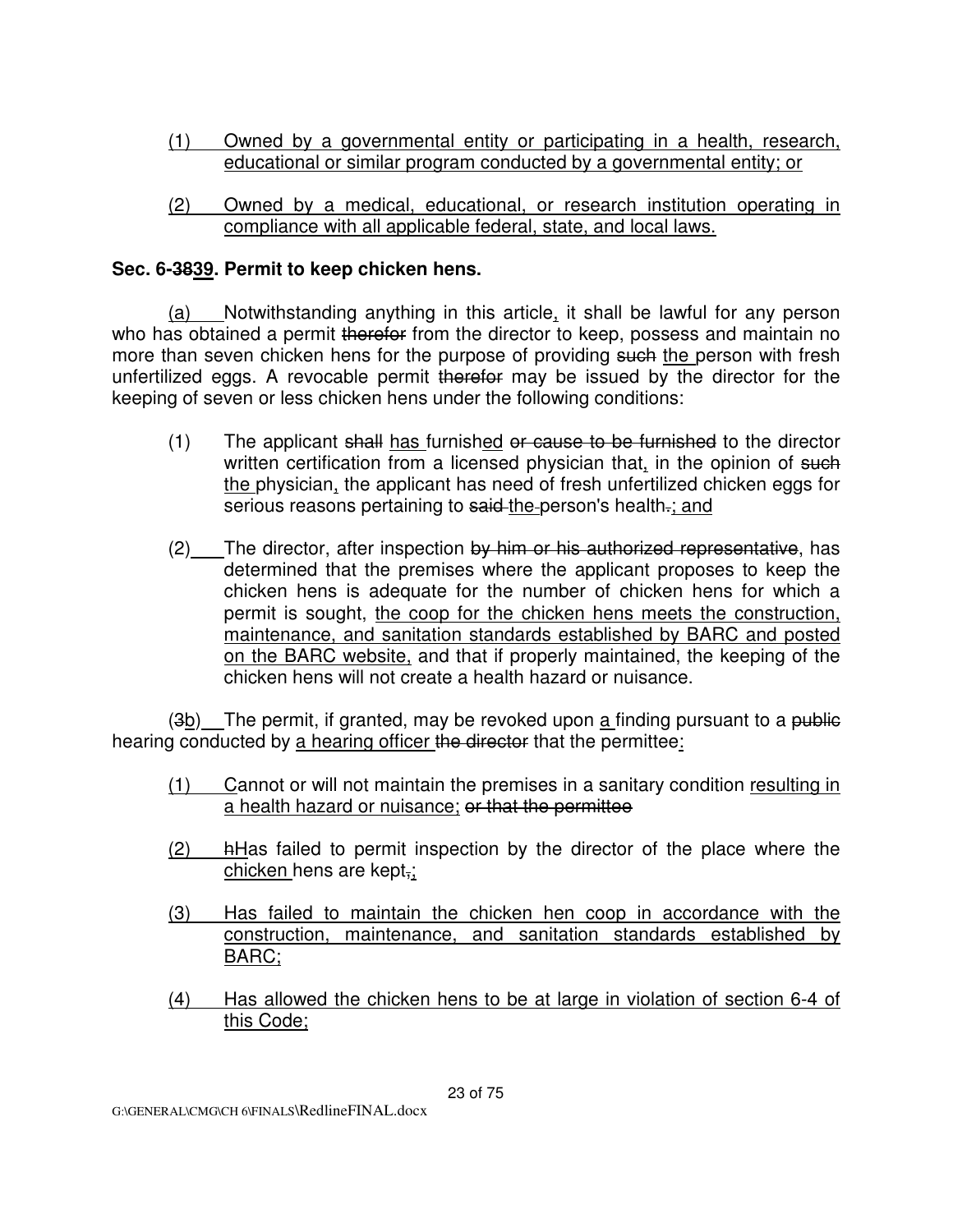- (5) Has received one or more convictions for violations of section 6-38 of this Code; or
- (6) Has received one or more convictions for violations of section 30-3 of this Code in a 12-month period.

provided that tThe permittee shall be given prior notice of the date, time and place of the hearing setting forth the grounds upon which the revocation is based. The permittee shall have the -and affording the permittee an opportunity to appear in person or through counsel, present evidence and cross examine witnesses appearing at such the hearing. The hearing shall be conducted under rules consistent with the informal nature of the proceedings. The hearing officer may affirm or reverse the permit revocation. The decision of the hearing officer shall be final and shall be delivered in person or by certified mail, return receipt requested, addressed to the permit holder.

### **Sec. 6-40. Coloring of baby fowl and rabbits.**

 (a) It is unlawful for any person to dye, stain or otherwise alter the natural color of any chicken, duckling, gosling or rabbit.

 (b) It shall be a defense to prosecution under subsection (a) of this section that the animal was dyed or stained for commercial use or breeding purposes, for scientific, educational or governmental purposes or any other purpose not related to its being furnished or kept as a pet.

**Secs. 6-3941—6-50. Reserved.**

### **ARTICLE III. KEEPING OF WILD ANIMALS**

#### **Sec. 6-51. Wild animal defined.**

As used in this article, the term 'wild animal' shall mean any mammal, amphibian, reptile or fowl of a species that is wild by nature and that, because of its size, vicious nature or other characteristics, is dangerous to human beings. Such Wild animals shall include, but not be limited to, lions, tigers, leopards, panthers, wild cat-domestic cat hybrids up to the third generation, bears, wolves, wolf-dog hybrids, cougars, coyotes, coyote-dog hybrids, raccoons, skunks (whether deodorized or not), apes, gorillas, monkeys of a species whose average adult weight is 20 pounds or more, foxes, elephants, rhinoceroses, alligators, crocodiles, caymans, fowl larger than a macaw, all forms of venomous reptiles and any snake that will grow to a length greater than eight feet. The term shall also include any animal listed as an "'endangered species'" under the Federal Endangered Species Act of 1973, as amended, or any fowl protected by the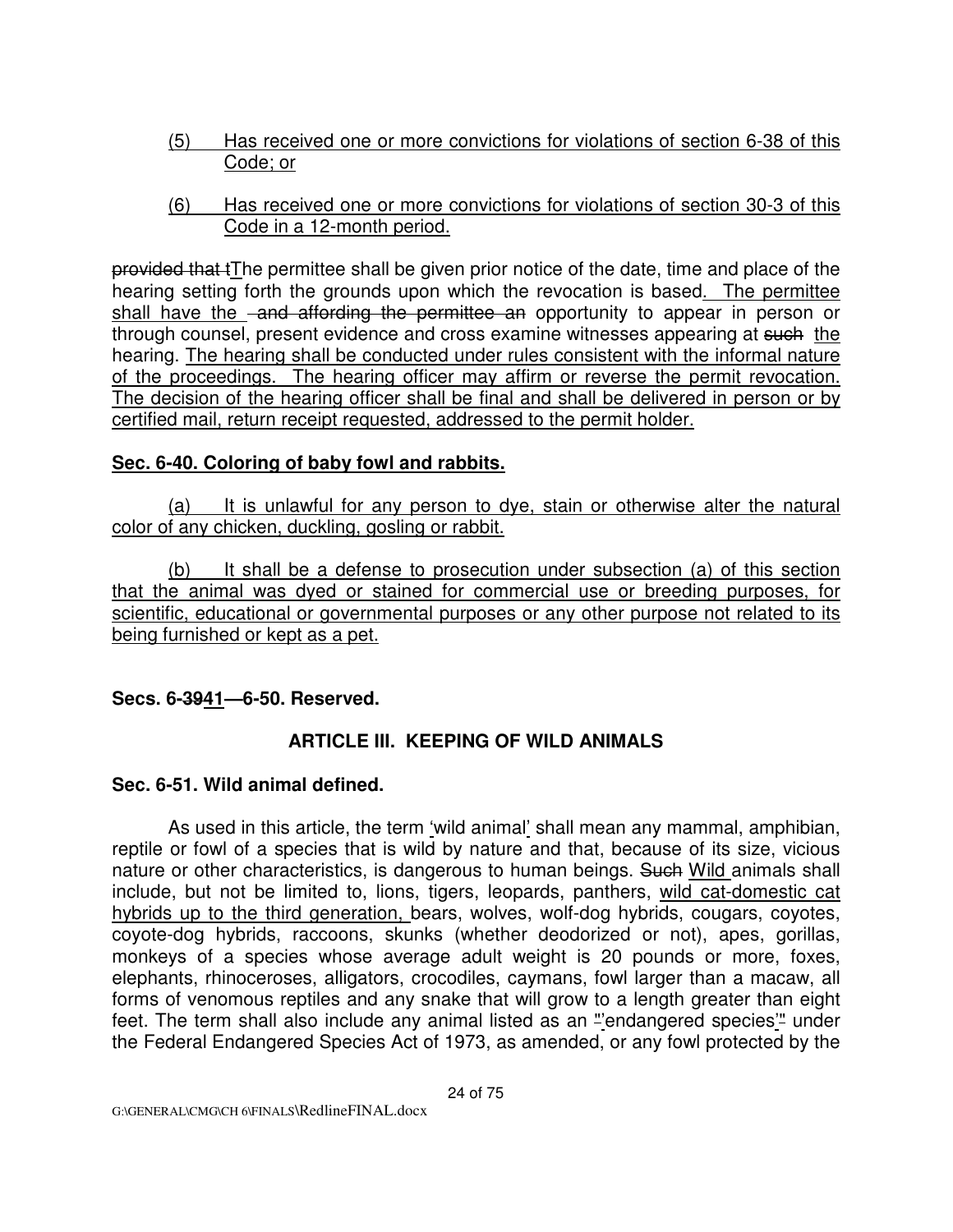Federal Migratory Bird Treaty Act. The term wild animal shall not include gerbils, hamsters, guinea pigs, mice and domesticated rabbits.

#### **Sec. 6-52. Possession prohibited.**

(a) It shall be unlawful It is unlawful for any person to be in possession of a wild animal within the city.

 $(b)$  It shall be unlawful It is unlawful for the owner or other person in possession or control of any let, tract or parcel of land within the city property, or any residence or business premises situated thereon to knowingly suffer or permit any other person to be in possession of a wild animal upon the property, residence or business premises.

(c) As used in this section, the term 'to be in possession' includes any the harboring or keeping of a any wild animal, whether on a temporary or permanent basis and includes, without limitation, holding or keeping the wild animal for the temporary and/or limited purpose of sale or transfer or offering of sale or transfer to another person.

(d) It is an affirmative defense to prosecution under this section that the wild animal is being possessed in possession in accordance with all applicable state and federal laws and that:

- (1) The wild animal is being kept for treatment in an animal hospital operated by a veterinarian licensed in Texas;
- (2) The wild animal is being kept at a public zoo that is accredited by a nationally recognized zoological association;
- (3) The wild animal is being kept at a shelter operated by a state or federally recognized humane agency for the purpose of its transfer to a refuge or sanctuary;
- (4) The wild animal is being kept for medical research or teaching purposes at a medical school or licensed hospital or by a university or college offering an accredited degree program;
- (5) The wild animal is in the possession of an airline, motor freight agency, rail freight agency or other carrier, and its possession in the city is incidental to transportation, provided that the wild animal is secured within a cage or other enclosure that is adequate to prevent its escape:  $-$ or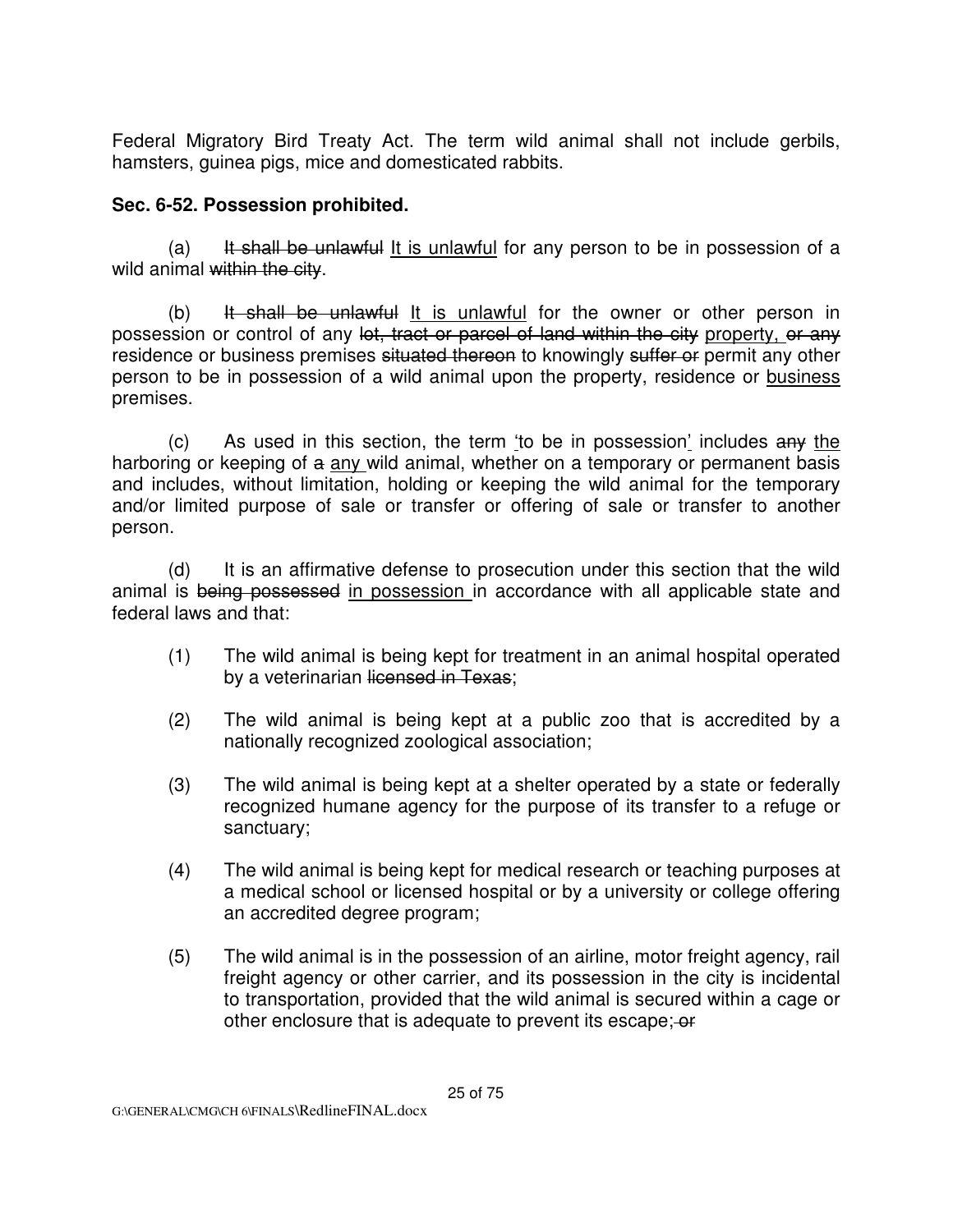- (6) The wild animal is being kept or transported temporarily for a production in accordance with a permit or registration under section 6-554 of this Code. or
- (7) The wild animal is being transported for use in film making and other productions under section 6-58 of this Code.

#### **Sec. 6-53. Vaccination.**

No person shall vaccinate, or attempt to vaccinate, any wild animal against rabies except in strict compliance with any regulations promulgated and published by the Texas Department of Health and in accordance with the current protocol published by the American Veterinary Medicine Association for the vaccination of wild animals.

#### **Sec. 6-543. Penalty.**

Violation of any provision of this article is a misdemeanor punishable by a fine of not less than \$500.00, nor more than \$2,000.00. Each wild animal possessed in violation of this article and each day on which it is possessed shall constitute and be punishable as a separate offense.

#### **Sec. 6-554. Temporary permit; registration for productions.**

(a) In this section, the term 'production' means any temporary exhibition or use of a wild animal for purposes of a television, movie or stage production, circus or carnival performance, traveling zoo or animal exposition or other similar use.

(b) A temporary and nonrenewable permit to possess a wild animal in the city for a period of not more than 30 calendar days may be obtained from the director for the purpose of a production. The applicant for such a production permit shall demonstrate to the director that:

- (1) The wild animal is required for the production;
- (2) The wild animal will be in the direct charge of its trainer or another person who is familiar with the wild animal and has been trained in its handling and care;
- (3) The applicant will, consistent with the size and characteristics of the wild animal, have additional handlers available as required to control the wild animal at any time that it is not confined;
- (4) The owner of each place where the production will take place and the owner of each place where the wild animal will be kept, if different, has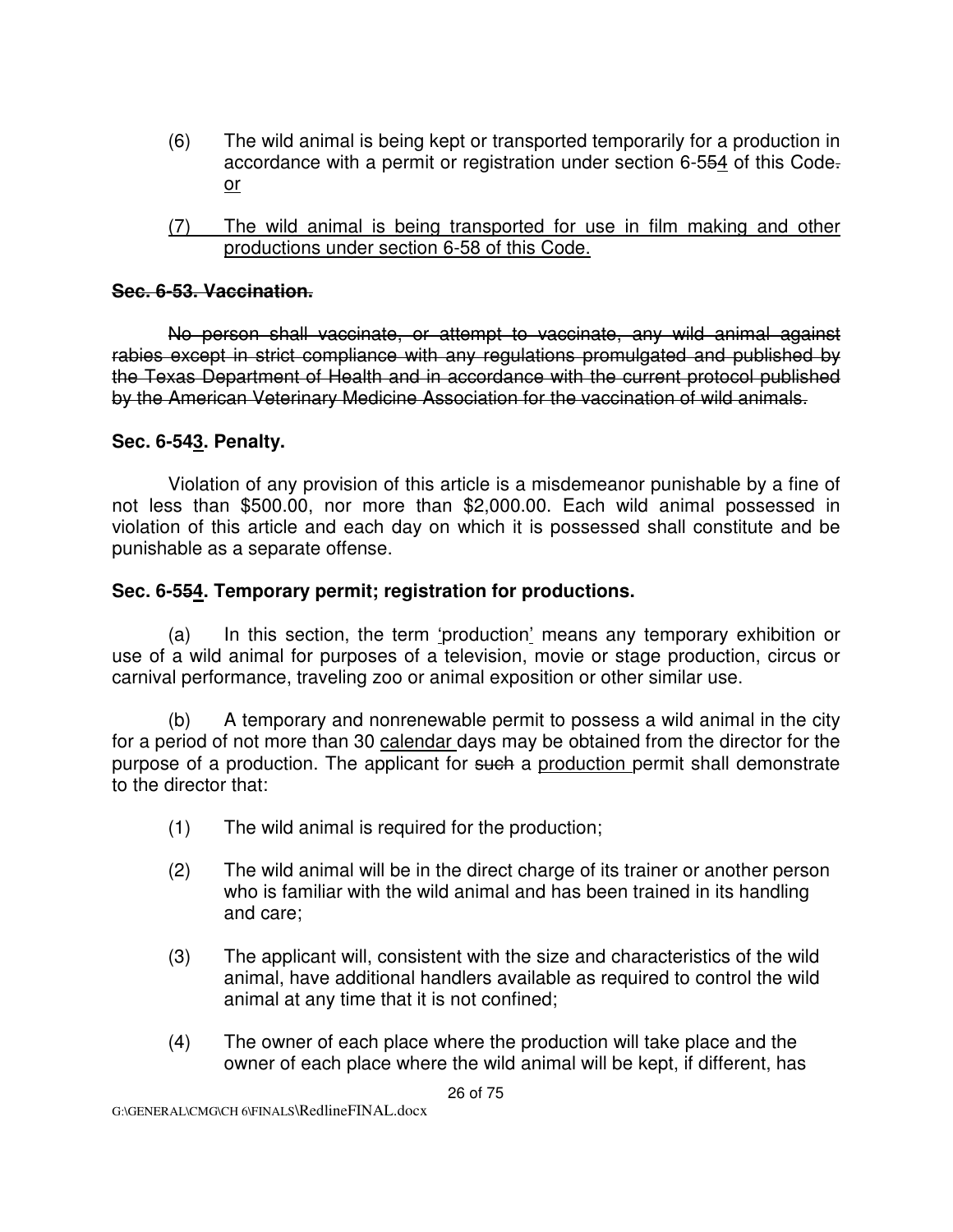consented in writing to its presence;

- (5) The applicant holds a policy of public liability insurance issued by a carrier authorized to write the policy under Texas law in an amount of not less than \$100,000.00, per occurrence, providing coverage in case of injury or death of any person or damage to any property that results from negligence in the control or handling of the wild animal; and
- (6) The wild animal will be kept in such manner as to prevent its escape and to prevent injury to persons not associated with the production.

(c) Applications for permits shall be made in writing to the director upon forms promulgated for that purpose and shall be submitted to the director at least 20 calendar days before the commencement of the production. Each application shall be accompanied by the nonrefundable fee of in the amounts stated for this provision in the city fee schedule for five or fewer wild animals, for six to ten wild animals or for 11 or more wild animals.

(d) A permit issued under this section is valid only for the designated production and the keeping of a wild animal in the city for that limited purpose and shall only extend for the duration of the production.

(e) The director shall have the right to inspect a wild animal at any time while it is being kept under a permit issued under this section.

(f) In the event that If the director proposes to deny denies a permit application, he shall give the applicant shall be afforded notice of the reasons for denial and an opportunity for a hearing. Following notice, the director may revoke a permit for any violation of this article or applicable state or federal laws. The permit holder shall be afforded an opportunity for a hearing before a permit is revoked. Pending the hearing, the director may suspend the permit if the actions of the permit holder appear to constitute a substantial hazard to public health or safety. Hearings and proceedings referenced in this subsection shall be conducted in the same manner as provided in division 4 of article IV of this chapter for denials, suspensions and revocations of breeder's permits.

(g) The provisions of this section shall not be construed to require a person to obtain a city permit if the person holds a current and valid exhibitors license under the Federal Animal Welfare Act (7 U.S.C. § 2131 et seq.) or a current and valid circus, carnival or zoo operators license issued under chapter 2152 of the Texas Occupations Code and is conducting the production under authority of the state or federal license, provided that the person registers his production with the director at least 20 calendar days prior to the commencement of the production and provides the following information: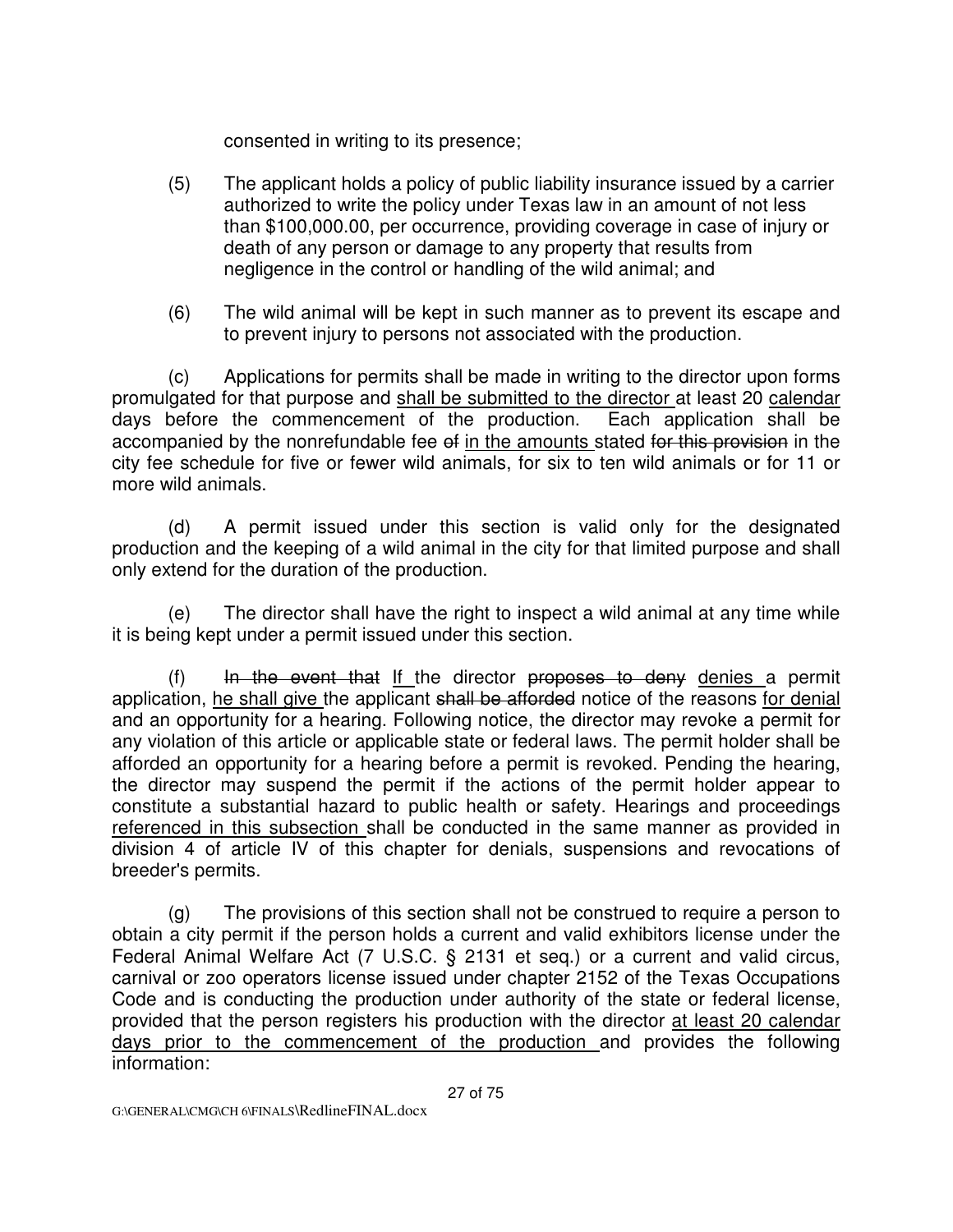- (1) A description of each wild animal to be kept;
- (2) A copy of the state or federal license or other evidence that the person holds a current and valid state or federal license to keep and use the wild animals for the production;
- (3) Evidence that each person on whose property the production will be presented or the wild animals will be kept has consented to the presence of the wild animals on the person's property; and
- (4) The name, local address and local telephone number of a person or persons who may be contacted for inspections conducted or notices given by the director or in case of any escape, attack or other incident involving the wild animal.

The director may conduct inspections of wild animals kept pursuant to registrations filed under this section and, in cooperation with responsible state and federal regulatory authorities, may take action as appropriate to ensure that wild animals are kept and exhibited in accordance with applicable state and federal requirements. Failure to complete the registration with the director prior to 20 calendar days before the commencement of the exhibition will result in a late fee in the amount stated in the city fee schedule.

### **Sec. 6-565. Impoundment.**

(a) The director shall seize any wild animal possessed in violation of this article and impound the animal at the animal control centerBARC or other suitable place. The director, any animal control officer or any police officer of the city may enter any building or property to seize a wild animal therein that is possessed in violation of this article upon consent of an adult occupant of such the building or property or one having the right of possession of such the building or property or under a warrant issued by a magistrate municipal judge.

(b) The director shall impose a per animal fee for the impoundment of a wild animal, and a daily boarding fee, per animal. The amounts of the fees shall be predicated upon the cost of impoundment, care and feeding of the type of wild animal impounded, and are stated for this provision in the city fee schedule.

(c) A wild animal that has been impounded for the first time may be redeemed within seven calendar days by its owner if:

(1) The owner demonstrates that he holds any state or federal license or permit required to keep the animal;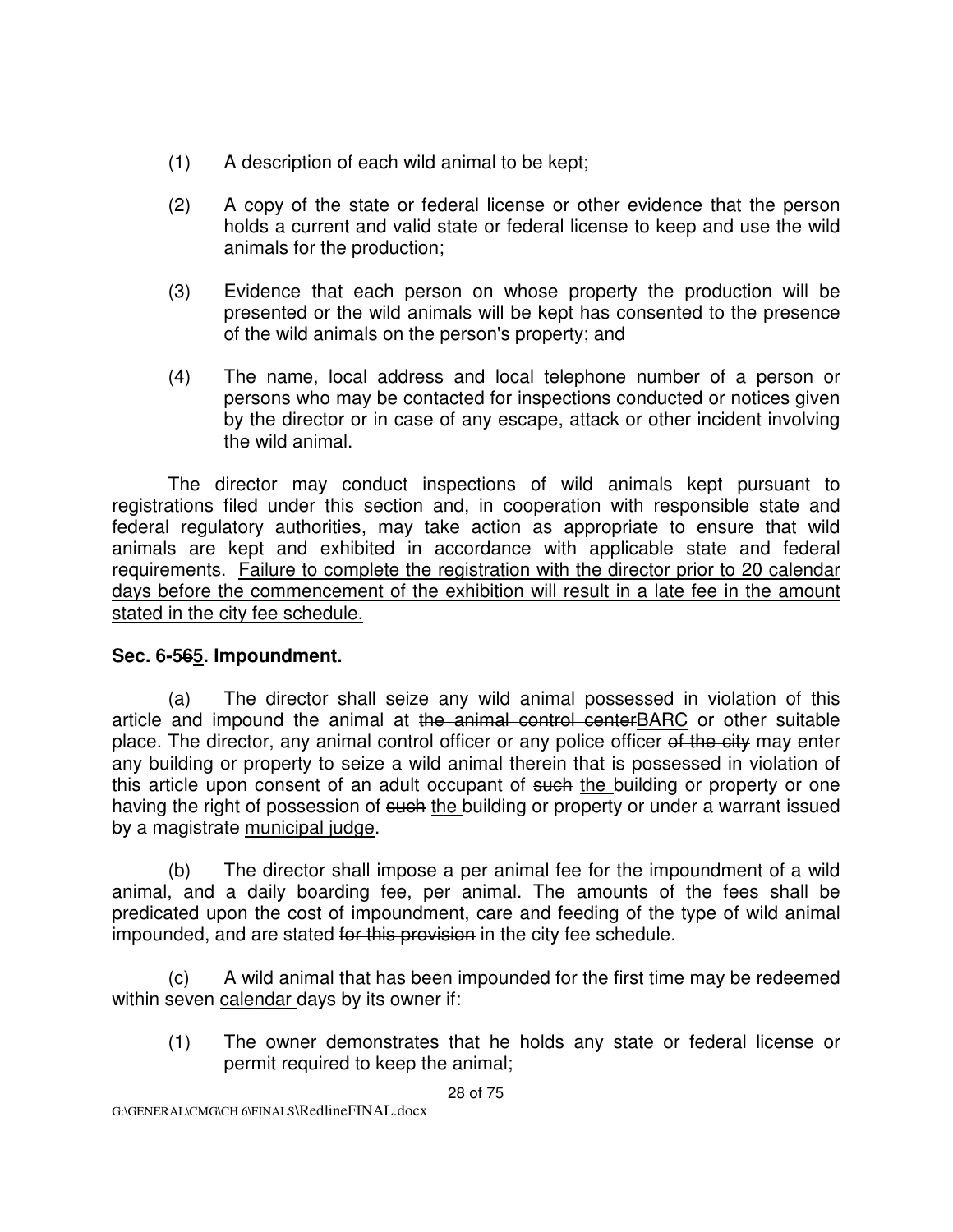- (2) The animal is not believed to be infected with rabies or any other infectious disease; and
- (3) The owner provides a sworn affidavit setting forth that the wild animal will immediately be removed from the city and will be kept at an identified place where its possession is not unlawful.

 The director may require that a wild animal that is released under this subsection be tattooed or otherwise made identifiable in the event that it is again impounded.

(d) Consistent with applicable state and federal laws and regulations, the director shall dispose of any wild animal that:

- $(1)$  ils not timely redeemed following its first impoundment; or and of any wild animal that
- $(2)$  ils again impounded for a second time.

 Disposal of a wild animal pursuant to this subsection shall occur by placing the wild animal in a public zoo or at a reserve, sanctuary or shelter operated by or under the auspices of a recognized humane organization. If such a placement is not practicable and cannot be made within 30 calendar days following the date of impoundment, the wild animal may be humanely destroyed if destruction is not prohibited by state or federal law.

#### **Sec. 6-57. Special permits.**

(a) The provisions of this section are expressly limited to a wild animal that was then lawfully kept and possessed within the city in accordance with all applicable provisions of this article that were in effect on April 27, 1999, and the term "wild animal" as used in this section shall be so limited in its application.

(b) The owner or person in possession of a wild animal may obtain a special permit to continue to keep the wild animal until it dies or is removed from the city upon written application to the director and demonstration that:

- (1) The wild animal was lawfully kept at a specific place within the city on April 27, 1999, in accordance with all provisions of this article as it was then in effect and all applicable state and federal laws and regulations;
- (2) The wild animal has been spayed or neutered, if the animal is of a type that may be sterilized;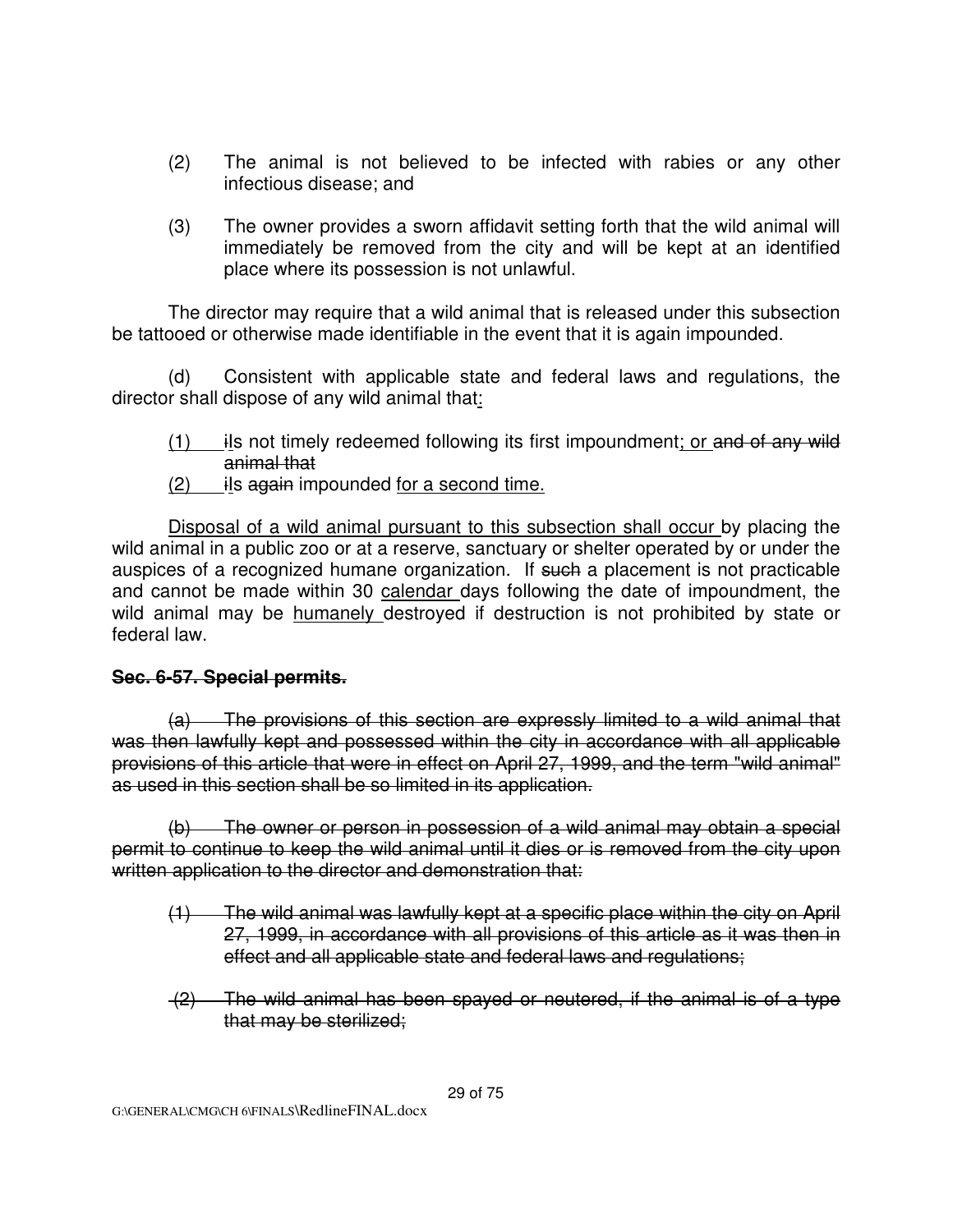- (3) The wild animal has been tattooed with a control number assigned by the director, if the animal is of a type that may be tattooed; and
- (4) The wild animal will be confined in a cage or other enclosure that will reasonably prevent its exposure to any member of the public.

(c) Any such request for a special permit shall be filed with the director within 60 days following April 27, 1999, provided that the director may grant an extension if the director determines that the failure to file within 60 days was not intentional on the part of the applicant.

(d) A special permit issued under this section is exclusively limited to the keeping of the animals specifically identified therein, at the same place where they were kept on April 27, 1999. The special permit shall not be valid at any other location nor shall it apply to any replacement animals or any progeny of the specified animals.

(e) The director may impose an inspection fee to cover the cost of any inspection reasonably required in connection with the issuance of a special permit.

 $(f)$  In the event that an application for a special permit is denied, the director shall advise the applicant of the grounds therefor. The director may revoke a special permit for violation of any requirement of this section. In the event that an application is denied or a permit is proposed to be revoked, the applicant or permit holder shall be afforded the right to a hearing on the matter before a hearing officer designated by the director. Proceedings shall be conducted in substantially the same manner as is provided in division 4 of article IV of this chapter for denials and revocations of breeder's permits.

### **Sec. 6-586. Regulations promulgated by the director.**

Consistent with the provisions of this Code and applicable state and federal laws, the director may adopt and implement regulations regarding for the administration of this article and the keeping of wild animals hereunder. The director shall post a A copy of the regulations shall be on BARC's website and maintained a copy of the regulations for inspection in the offices of the city secretary and the director., and The director shall provide copies for purchase for may be purchased at the fees provided by law.

### **Sec. 6-59. Exceptions to section 6-52.**

The provisions of section 6-52 shall not apply to animals kept for treatment in a facility operated by a veterinarian licensed by the state, animals kept in publicly owned zoos, and animals used for research or teaching purposes by a medical school, licensed hospital or nonprofit university or college providing a degree program.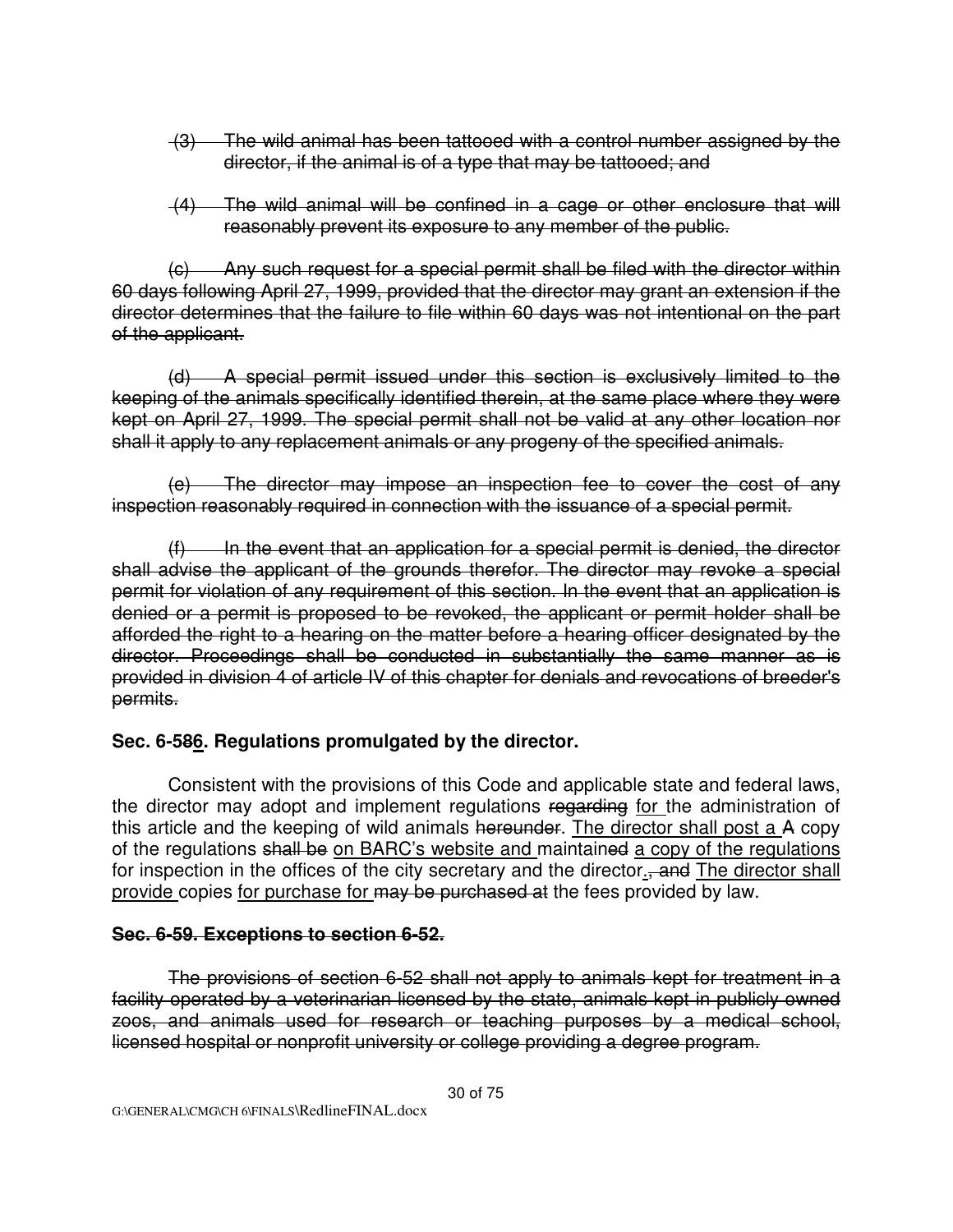### **Sec. 6-6057. Vaccine; Uuse of live vaccine prohibited; keeping of animals vaccinated by same prohibited; exception.**

 (a) No person shall vaccinate, or attempt to vaccinate, any wild animal against rabies except in strict compliance with any regulations promulgated and published by the Texas Department of State Health Services and in accordance with the current protocol published by the American Veterinary Medicine Association for the vaccination of wild animals.

 (ab) Notwithstanding subsection (a) of this section, Nno person shall vaccinate, or attempt to vaccinate, any wild animal as defined in section 6-51 against rabies by the use of live vaccine.

(bc) Except as provided in subsection (ed) of this section, no person shall possess, keep, permit, or allow any wild animal as defined in section 6-51 within the city if such animal has been vaccinated against rabies with the use of live vaccine.

 (cd) This section shall not apply to the use of live rabies vaccine for research purposes when such the research is conducted by a medical school, licensed hospital or nonprofit university providing a degree program.

### **Sec. 6-6158. Transport of wild animals used for film making, productions, etc.**

(a) It is an affirmative defense to prosecution under  $e^{i}$ ther section 6-52 or section 6-53 of this Code that the actor person cited was transporting the wild animal by vehicle upon the public streets and that the wild animal was secured within the vehicle being utilized for its transport in such a manner that it could not escape from the vehicle;, it could not come into contact with any person who was not also within or upon the vehicle;, and it could not come into contact with the driver of the vehicle while the vehicle was in motion.

(b) It is also an affirmative defense to prosecution under either section  $6-52-6f$ section 6-53 of this Code that, at the time of the alleged offense:

- (1) The actor person cited was actually utilizing the wild animal at a production site for the purposes of the production of a motion picture being made for viewing by the general public, or a film or tape designed for use in a television show or television advertisement and in which the use of the wild animal was specified by the script; and
- (2) The actor person cited had the written permission of the person having the right of possession and control of the production site for the to use of the wild animal thereupon on the site in the production; and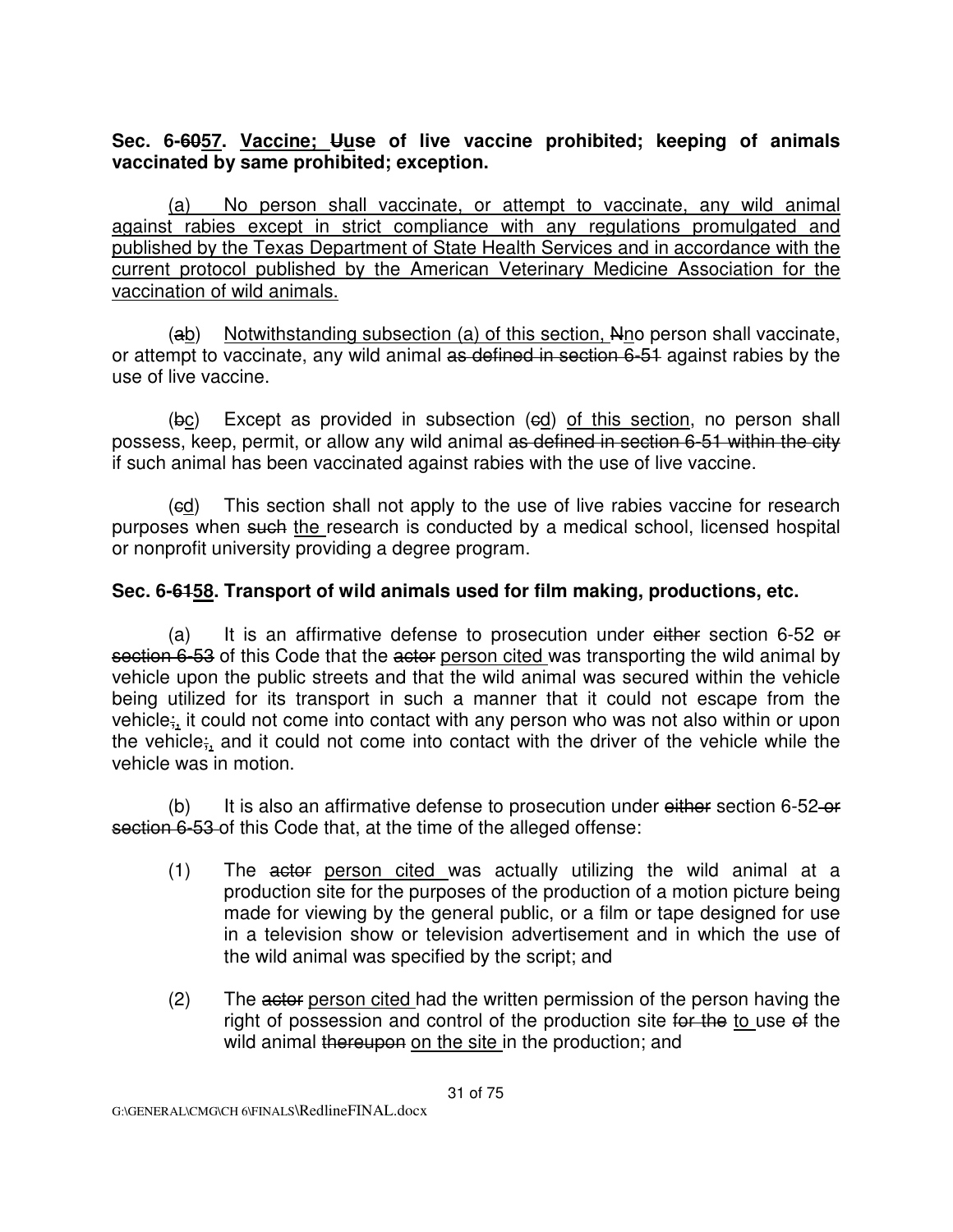- (3) The wild animal was in the immediate and direct charge of a person who had been trained in its care and handling and who was responsible to ensure that the animal could not come in contact with persons who had not affirmatively consented to be involved in the production, and who was responsible for the prevention of its escape or  $\theta$  any injuries or damage that it the animal might cause to persons or property at all times during its utilization at the production site, and who had under his control and supervision, at all times such the wild animal was present, no fewer than four additional persons over 18 years of age who could assist if needed in controlling such the animal; and
- (4) The actor person cited had given the director five calendar days' prior written notice of his intent to utilize the wild animal, specifying the type of wild animal and production activity, the location of the production site, the address of the place where the wild animal would be kept when not in use at the production site, dates and times that the wild animal would be present at the site, and the name and a local address and telephone number at which the handler of the wild animal could be contacted during the production activity. The notice shall be either mailed, certified mail, return receipt requested, or hand-delivered to the Director, c/o Chief, Animal Control Center Animal Control Manager, BARC, 2700 Evella, Houston, Texas 77026.

 (c) The director will have the right to inspect, at any time, any production site where a wild animal is present.

(dc) The provisions of section  $6-52$  and section  $6-53$  of this Code shall be applicable to the wild animal when it is kept within the city while not being used in the production.

#### **Secs. 6-620--6-75. Reserved.**

#### **ARTICLE IV. DOGS AND CATS**

DIVISION 1. GENERALLY

**Secs. 6-76--6-85. Reserved.**

#### DIVISION 2. LICENSE AND VACCINATION

**Sec. 6-86. License required.**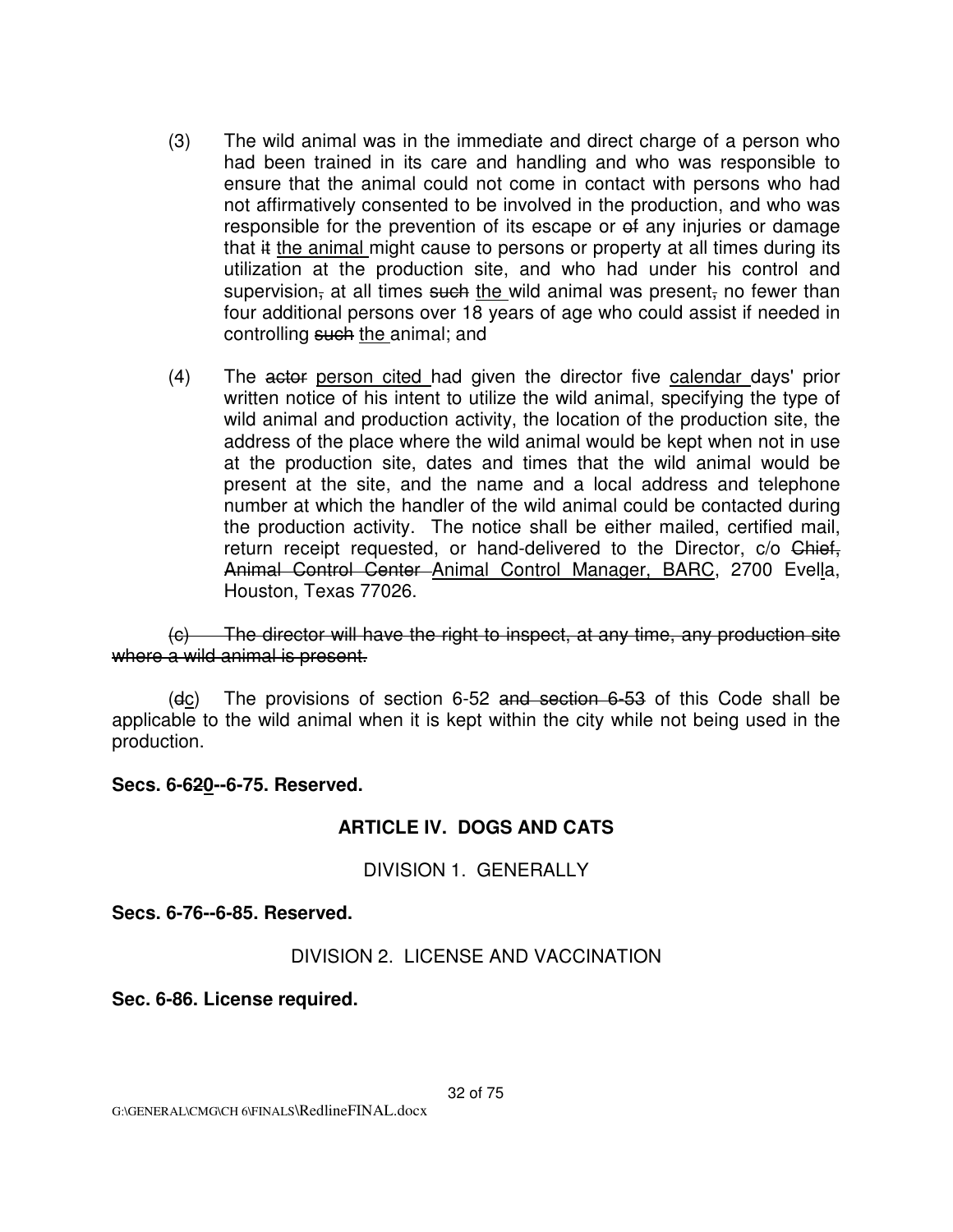(a) No person shall own, keep, possess, or have control over any dog or cat within the city unless such person he has a current city license for such the dog or cat, provided that a city license shall not be required for:

- $(1)$  Dogs and cats under the age of four months which that are confined in a place owned or under the possession of the person having ownership, possession or control of the dog or cat within an enclosure which that is sufficient to prevent the animal's escape therefrom;
- (2) Dogs or cats owned by or in the possession or control of persons who are nonresidents of the city, traveling through the city, or temporarily sojourning therein in the city for a period not exceeding 30 calendar days;
- (3) Dogs or cats brought into the city exclusively for the purpose of entry in any show or exhibition, and which are actually entered in and kept at such the show or exhibition;
- (4) Dogs or cats kept for teaching or research purposes by a medical school, veterinary school, licensed hospital or nonprofit university or college providing a degree program;
- (5) Dogs or cats kept for the purposes of medical observation or treatment in veterinary hospitals;
- (6) Dogs or cats kept in the shelter facilities of a humane organization;
- (7) Dogs or cats originally acquired by the person owning, keeping or having possession thereof of the animal(s) within the preceding 30 calendar days;
- (8) Dogs or cats owned by or in custody or under control of persons who have been residents of the city for 30 calendar days or less-; or
- (9) The  $\overline{A}$  dog or cat which that is owned by a person who does not reside within the city and:
	- a. The animal has a current rabies vaccination; and
	- b. The animal has a current license as issued by the city, county or other applicable licensing authority governing the licensing of animals in the place where the animal is normally kept by its owner.

In any prosecution under this section, the burden shall be upon the defendant to establish as an affirmative defense that one of the exceptions set out in subparagraph  $(a)(1)$  through  $(a)(9)$ , above, is applicable.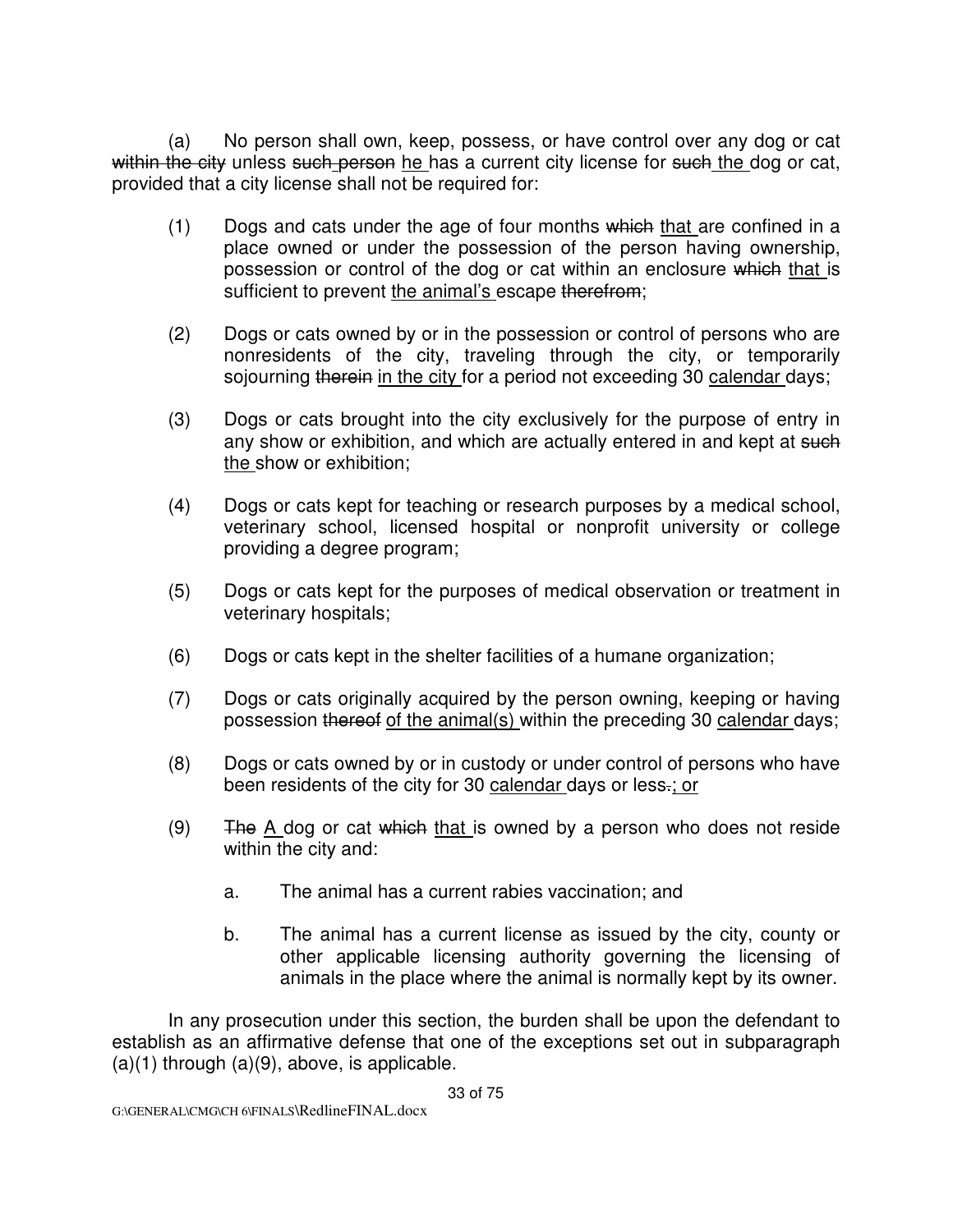(b) No person shall permit any dog or cat on any premises under his ownership, possession or control unless there is a current license issued for such the dog or cat; provided, however, it shall be an affirmative defense that the animal is not required to have a license pursuant to any applicable exception listed in subsection (a) above of this section or is part of a trap, neuter, and return program.

A person may obtain a license for a cat or a dog (either sterilized or unsterilized) by completing the appropriate application therefor, paying the prescribed license fee, and furnishing proof of vaccination against rabies or proof that a rabies vaccination is medically inadvisable. Additionally, for a sterilized pet license, proof must be provided that the animal has been sterilized. Except where the director is able to determine by external examination that the animal has been sterilized, the proof shall be provided by certificate of a veterinarian. The license must be renewed each vear within 60 calendar days of the expiration of each vaccination against rabies by providing proof of the vaccination against rabies and the payment of the renewal processing fee. If a rabies vaccination is medically inadvisable, the license must be renewed every third year.

### **Sec. 6-87. Tag to be worn.**

 (a) It shall be the duty of each person having ownership of a dog or cat for which a license is required to be issued under this article to ensure that the license tag furnished by the licensing authority director in conjunction with the issuance of the animal's license is worn by the animal at all times. It is a defense to prosecution hereunder under this section that the dog or cat was confined within a building or other totally enclosed structure under the ownership, possession or control of the person having possession of the animal at the time that the animal was not wearing a license tag.

 (b) In any prosecution under this article it shall be presumed that no valid license has been issued for an animal hereunder unless the animal was wearing a valid license tag furnished pursuant to section 6-9291 of this Code at the time of the alleged offense.

### **Sec. 6-88. Fees.**

The following licensing terms shall be applicable for licenses for dogs and cats:

- $(1)$  If the cat or dog has been sterilized, then the owner shall obtain a sterilized pet license for each animal for an annual a renewal fee.
- (2) If a dog or cat has not been sterilized, the owner shall obtain an unsterilized pet license for the animal for an annual a renewal fee.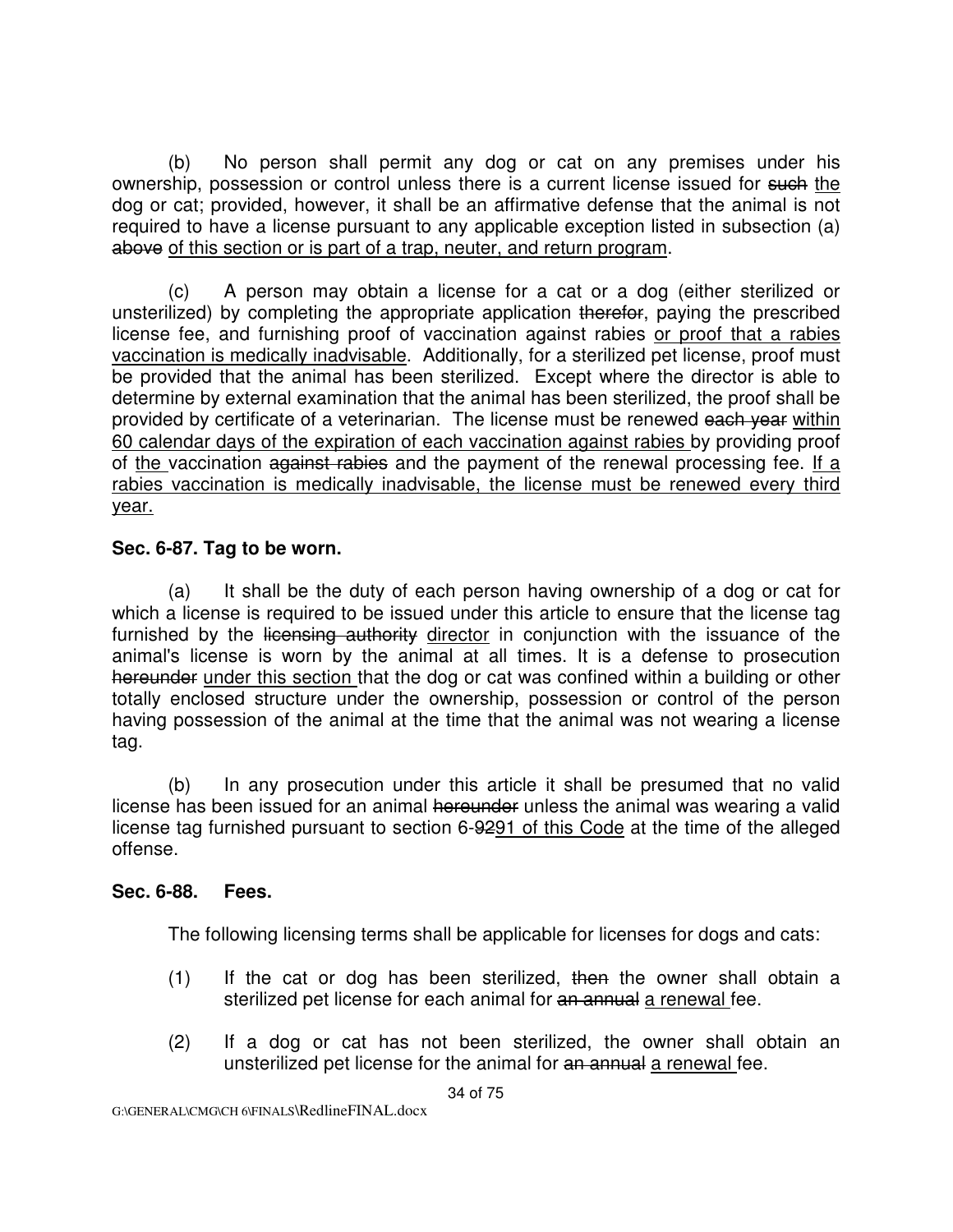- (3) Senior citizens 60 years of age or older with sterilized dogs or cats shall obtain a sterilized pet license for each such sterilized dog or cat for an initial license fee and the regular payment of a renewal processing fee for each subsequent year.
- (4) A Ppersons who uses certified assistance, hearing or seeing dogs that have been sterilized may, upon application, obtain a sterilized pet license without paying for any fee therefor except a license renewal processing fee for each subsequent year.
- (5) A person who participates in any federal, state, or local needs-based public assistance programs and provide proof of his participation may, upon application, obtain a sterilized pet license for an initial license fee and the regular payment of a renewal fee.
- (6) All renewal fees for licenses are due and payable upon the expiration of the dog or cat's vaccination against rabies as shown on prior licenses issued for the animal. For all dogs or cats for which the vaccine against rabies is medically inadvisable and for which evidence is provided to the director as set forth in section 6-94 of this Code, renewal fees for licenses are due upon the expiration of the animal's license.
- (57) In order to partially defray the city's additional costs associated with late issuance and renewal of licenses, a late processing fee shall be added to the cost of the dog or cat license fees, if the applicant fails to obtain such license both a current rabies vaccination within 30 days and a renewed license within 60 calendar days of the earlier earliest of the following dates:
	- a. The anniversary expiration date of the dog or cat's vaccination against rabies shown on prior dog or cat licenses;
	- b. The date the dog or cat is first brought into the city;
	- c. The date the dog or cat reaches the age of four months;
	- d. The date the applicant first acquired the a dog or cat over the age of four months.; or
	- e. The third anniversary of the issuance of the dog or cat's license if the rabies vaccination is medically inadvisable for the dog or cat.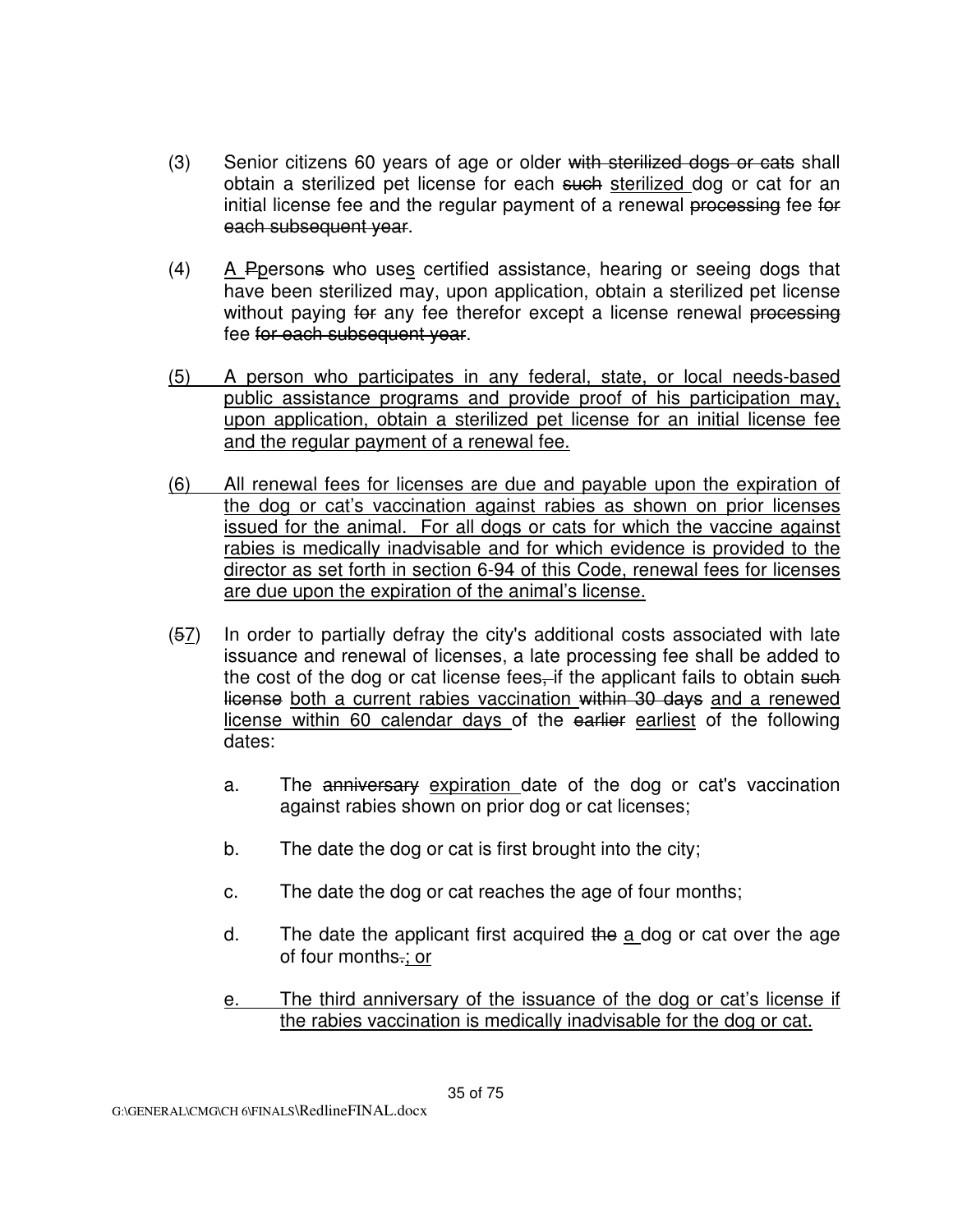For purposes of avoiding the foregoing late processing fee, the date of the application shall be the date that it is actually received by the licensing authority director in complete and valid form, including all required certificates; provided, however, that mailed applications shall be deemed to have been received on the postmark date, if legible.

The amounts of the fees described in this section are stated in the city fee schedule.

#### **Sec. 6-88.1. Special clinics; fees.**

 (a) From time to time, during the months of April through October of each year the department may conduct special clinics for the vaccination and licensing of dogs and cats in cooperation with any group or association of veterinarians. Such clinics shall be held only at such the times and places as are designated by the director. Prior to each such special clinic, the director shall furnish provide a notice thereof to the city secretary who shall cause the same to be posted in a conspicuous place in Gcity Hhall.

 (b) The following provisions shall be applicable to any special clinic held pursuant to this section:

- (1) The veterinarians shall agree to reduce their charges below the usual and customary fees for vaccinating a dog or cat at the clinic.; and
- (2) The city's licensing fee for each dog or cat vaccinated and licensed at the clinic shall be one-half the applicable fee set out in section 6-88 of this Gode the city fee schedule, provided, however, that the director may establish a lesser fee amount in connection with periodic special programs designed to promote the adoption of dogs or cats.

#### **Sec. 6-89. Duration; transfer.**

 (a) Each sterilized pet license and unsterilized pet license shall expire upon the first occurrence of any of the following events:

- (1) The expiration of one year from the date of its issuance; or
- $\left( \frac{2}{2} \right)$  The expiration of the current rabies vaccination that was evidenced in the documentation furnished to obtain the license; or
- $(32)$  The death of the animal; or
- (43) The 30th calendar day next following any change of ownership of the animal, unless the license has been amended by that date; or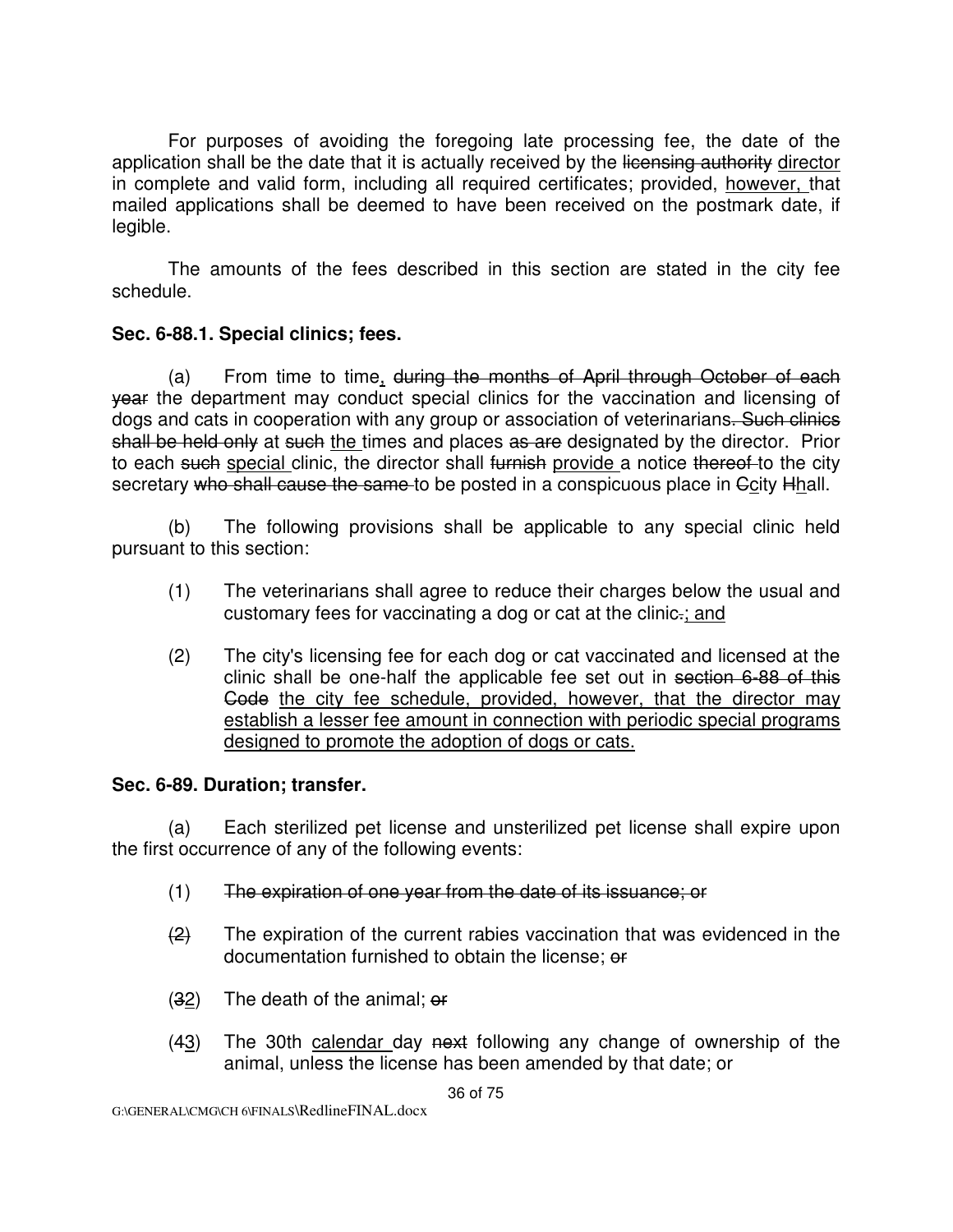(54) The thirtieth 30th calendar day next following any change of the address of the animal's owner unless the license has been amended by that date.

 (b) In the event of a change of ownership of the licensed animal or in the event of a change of address of the licensed animal's owner, then the director may cause the license to be amended to reflect such change of owner or address, provided that an application for amendment is received by the director within the thirty the owner must submit an application for amendment to reflect the change of owner or address within 30 calendar days day period next following the date of the change. The director may promulgate forms and administrative rules as required for the orderly administration of license amendments and applications therefor. A The director shall post a copy of the administrative rules on BARC's website and maintained a copy for public inspection in the offices of the director and the city secretary. No fee shall be imposed for an amendment.

 (c) An expired license is of no force and effect. A new license must be obtained on or before expiration if the animal remains subject to licensing by the city hereunder.

#### **Sec. 6-90. Licensing authority.**

Licenses required under this article shall be issued by the director. Additionally, the director may deputize any veterinarian or other person not regularly employed by the city as a deputy licensing authority if such person desires to issue licenses hereunder and demonstrates proof of financial responsibility for the fees to be collected and remitted in a form satisfactory to the director. The director may issue administrative rules and regulations relating to the designation of deputy licensing authorities and their issuance of licenses. A copy thereof shall be maintained for public inspection in the offices of the director and the city secretary. A deputy licensing authority may not impose any fee in addition to that specified in this article for the issuance of a license, but the deputy licensing authority may retain \$1.00 or ten percent of the applicable fee, whichever is more, from the fee for each license issued as compensation for his services in issuing the license.

#### **Sec. 6-910. Rabies vaccination required prior to issuance; certification of neutering sterilization.**

(a) Subject to the affirmative defenses provided in section 6-94 of this Code, the director shall not issue any No animal license shall be issued unless there is exhibited to the licensing authority him a certificate by a veterinarian showing that the animal to be licensed has been inoculated with a rabies vaccine approved by the U.S. Department of Agriculture's Veterinary Biologics Division in accordance with the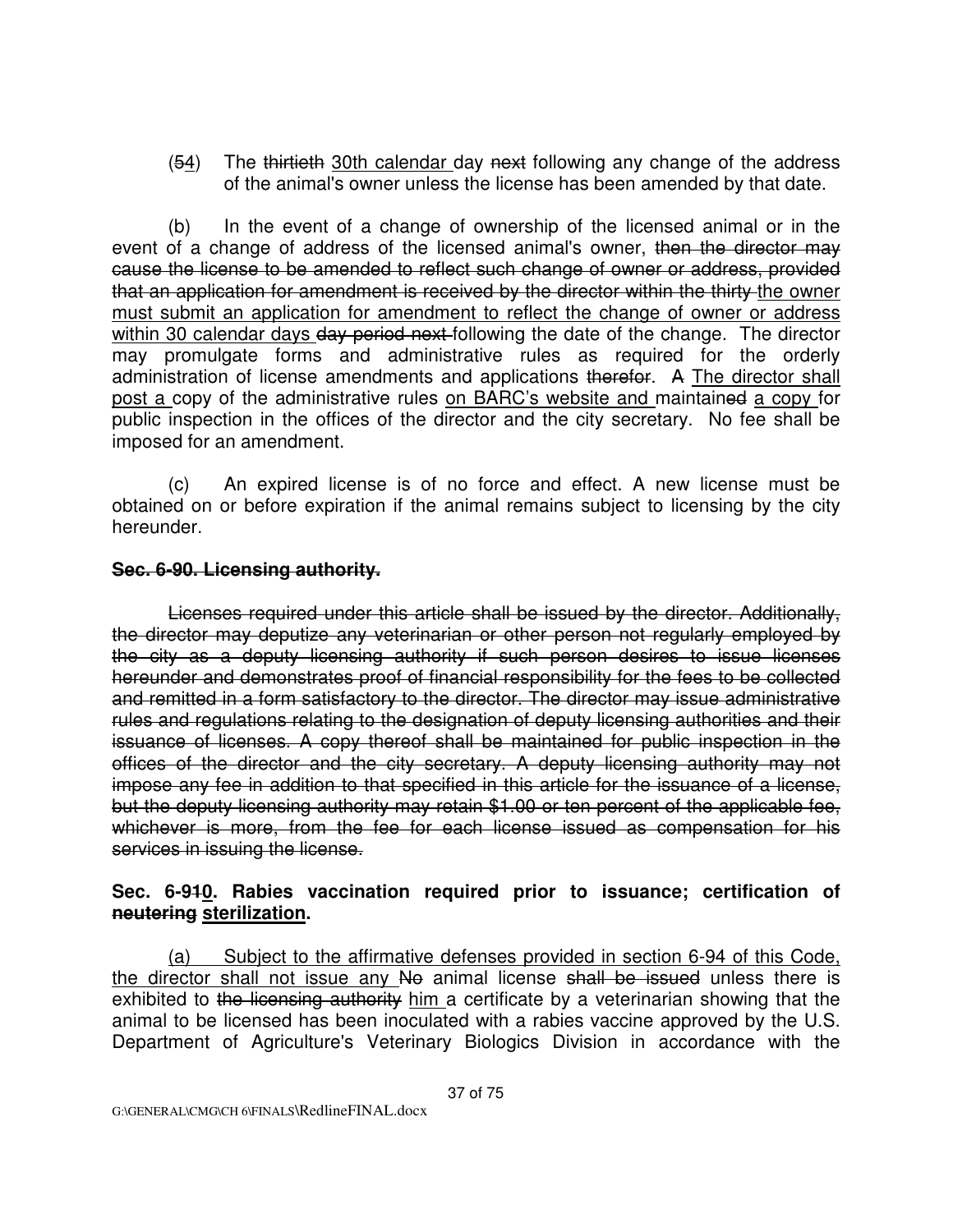recommendations of the manufacturer, and that such the vaccination will not expire prior to the issuance of the license.

(b) The director shall not issue any  $N\Theta$  animal license shall be issued for an animal as being a spayed or neutered animal unless there is also exhibited to the licensing authority him:

 $(1)$  a A certificate by a veterinarian indicating that the animal has been spayed or neutered; or

 $(2)$  eOther clear and convincing evidence that the animal has, in fact, been spayed or neutered.

#### **Sec. 6-921. Records.**

At the time of issuance of each dog or cat license hereunder, the licensing authority director shall furnish a numbered license tag which shall be worn by the animal to evidence the issuance of the city license hereunder. The license tag shall be valid for so long as the animal's license remains valid. The department shall maintain a record of all licenses issued under this article, which shall show the name and address of each person issued a license, the number of the license tag furnished, a description of the dog or cat for which the license is issued, the date of issuance, the fee paid, the place of issuance, the type of rabies vaccine administered and the date of inoculation, if applicable.

#### **Sec. 6-932. Replacement tags.**

 In the event of loss or destruction of a license tag, replacement tags shall be available from the director for the payment of the fee stated for this provision in the city fee schedule, upon satisfactory proof that the dog or cat in question was properly licensed.

# **Sec. 6-943. Counterfeiting, destruction of licenses or tags.**

The following acts are declared to be unlawful:

- (1) The counterfeiting of dog or cat licenses or tags.; and
- (2) The willful and malicious destruction of dog or cat license tags.

# **Sec. 6-954. When rabies vaccination required; evidence.**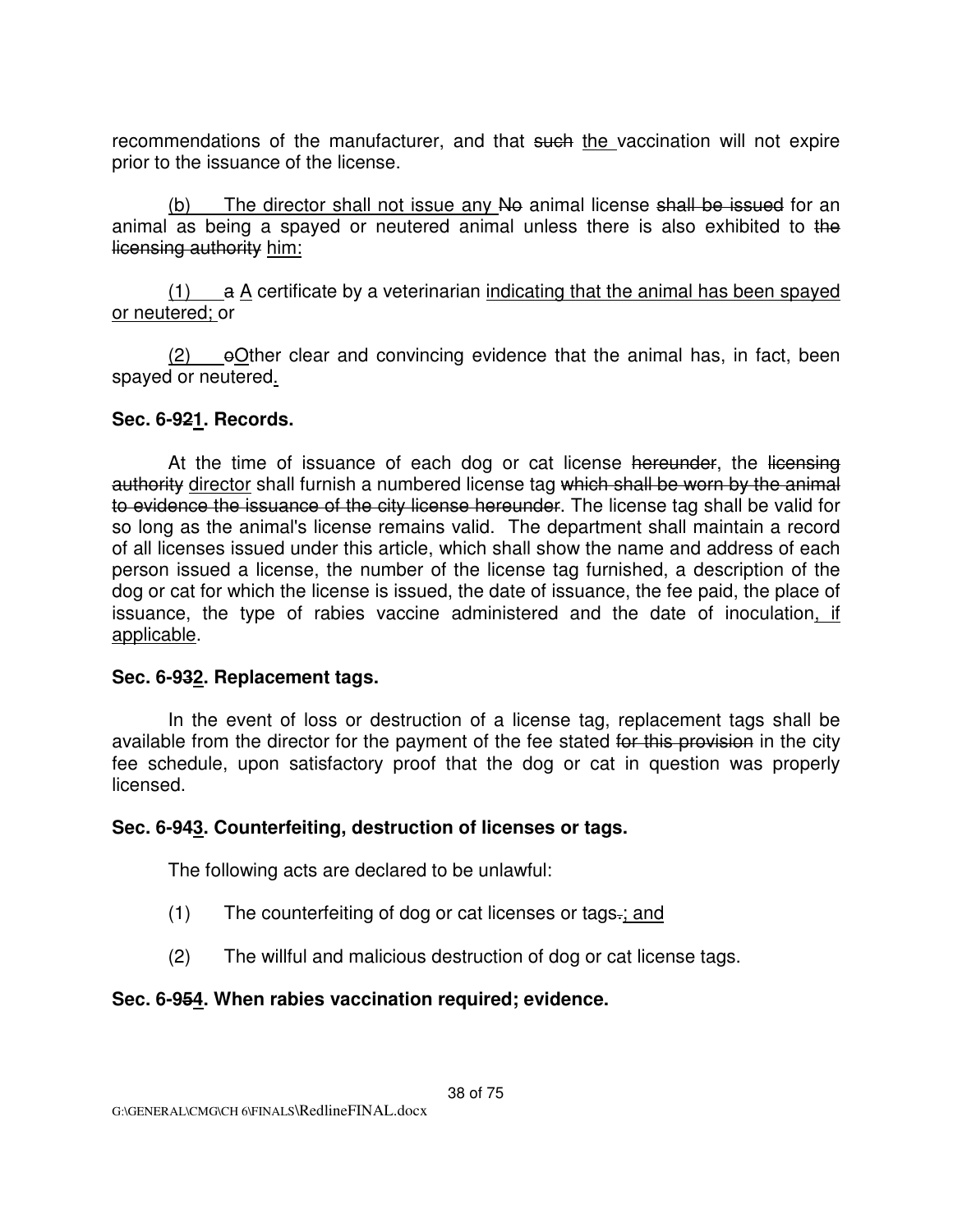(a) No person shall own, possess or have control over any dog or cat within the city that is four months of age or older unless the dog or cat has a current rabies vaccination.

 (b) In any prosecution under this section, the burden shall be upon the defendant to prove that the animal is not required to be vaccinated because:

- $(1)$  The animal is less than four months of age; or that
- (2) tThe animal was in fact vaccinated and such vaccination is not expired; or within the immediate preceding period of one year
- (3) The vaccination against rabies is medically inadvisable for the animal.

 A certificate duly signed by a veterinarian attesting either that he administered the vaccination required by this section, bearing the date and type of vaccine or that the vaccination against rabies is medically inadvisable shall be accepted as valid proof, provided that the certificate contains and the identification of the dog or cat by breed, color, and sex, and the vaccination tag number, if applicable, and the name and address of the owner shall be accepted as evidence of such vaccination.

# **Sec. 6-965. Duty of veterinarian.**

 (a) For purposes of this section, the following terms shall have the following meanings:

- $(1)$  Information bulletin shall mean the informational bulletin which that is described in subsection (b) of this section.
- (2) License application form shall mean the form prescribed by the city for a dog or cat license application.
- (3) Vaccination tag shall mean and include any tag, disk or other item designed or intended to be attached to a dog or cat as evidence that the animal has received a vaccination for rabies.

For purposes of this section, a veterinarian shall be deemed to vaccinate an animal whether he personally administers vaccine to the animal or causes or allows the vaccine to be administered under his supervision or his control.

(b) The director shall have print information bulletins and license application forms printed. The information bulletins shall contain such any information concerning the ordinances regulating dogs and cats as that the director finds will aid in enforcement of the city's requirements for licensing animals. The director shall make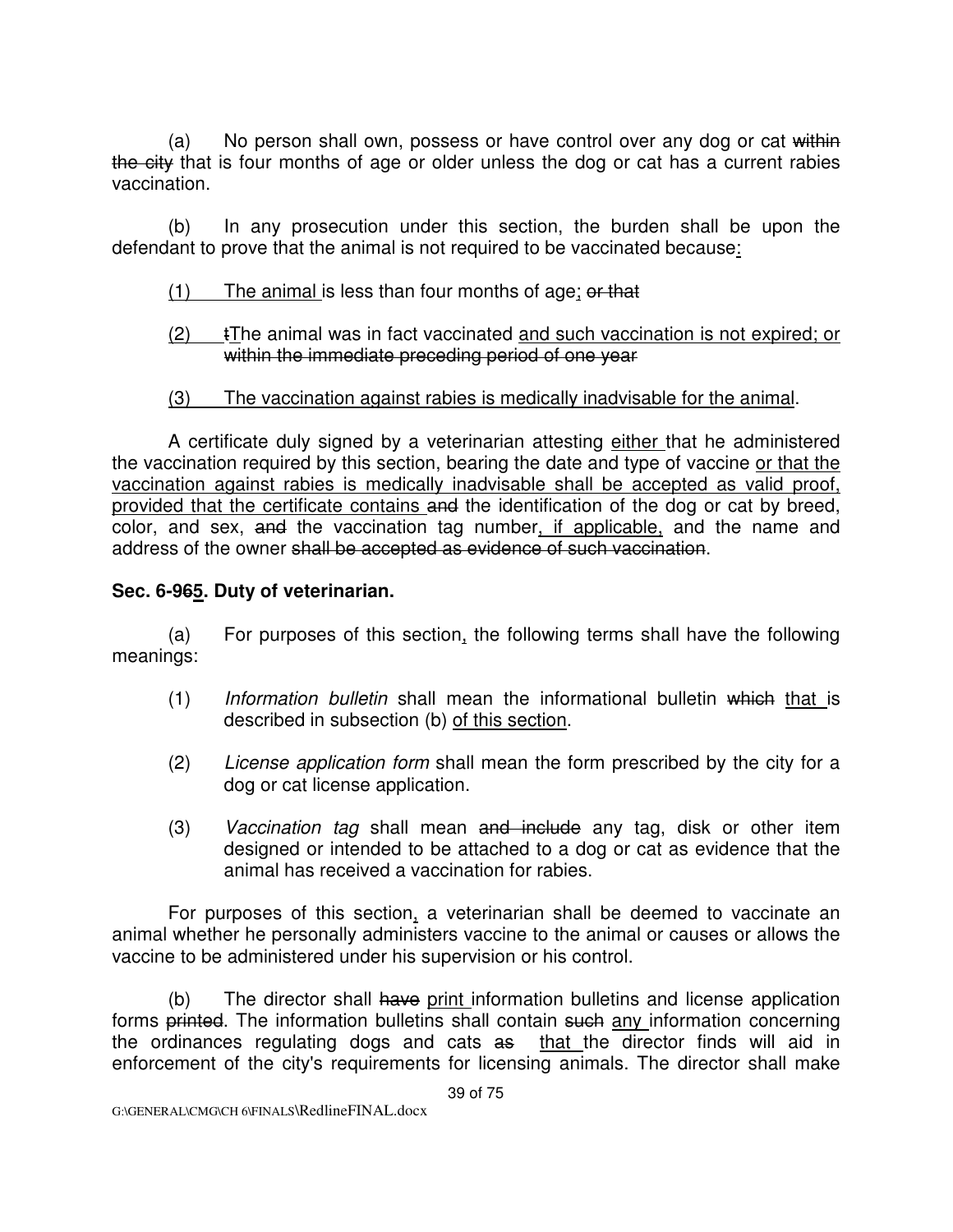copies, without charge, of the information bulletin and the license application form available for distribution to veterinarians and their employees in quantities sufficient to meet their needs. under this section, without charge, Copies of the information bulletin and license application form shall also be available at the city's animal control centerBARC during the center's regular business hours.

 (c) Each time that a veterinarian vaccinates a dog or cat for rabies, the veterinarian is encouraged to furnish a copy of the information bulletin to the person presenting the animal for vaccination.

 (d) It shall be the duty of each veterinarian who vaccinates any dog or cat for rabies within the city to either:

- (1) License the animal while acting as a deputy licensing authority pursuant to section 6-90 of this Code at the time of the administration of the vaccination; or
- (2) On or before the seventh day following the administration of the vaccination furnish to the chief director of B.A.R.C. on or before the seventh calendar day following the administration of the vaccination a copy of the veterinarian's fully executed vaccination certificate for the animal, setting forth:
	- $a<sub>0</sub>(1)$  A description of the dog or cat, including its breed, age, color and sex;
	- b.(2) Whether the animal has been neutered (if known or determinable by the veterinarian);
	- $\epsilon$ .(3) The serial number of the vaccination tag furnished;
	- $d_1(4)$  The name and the current address of the person owning or keeping the animal; and
	- $\overline{e(5)}$  The number of the City of Houston registration tag worn by the animal, if any.

Any information required to be provided under item  $(2)$  above, may be furnished by actual delivery to the office of the chief director of B.A.R.C.BARC by personal delivery, electronic transmission or by mailing the same by United States mail, postage prepaid, properly addressed to the chief director of B.A.R.C.. Notices mMailed notices in the aforesaid manner shall be deemed furnished received upon their deposit with the United States Postal Service as evidenced by the postmark date, if legible, provided that they are in fact received by B.A.R.C.BARC.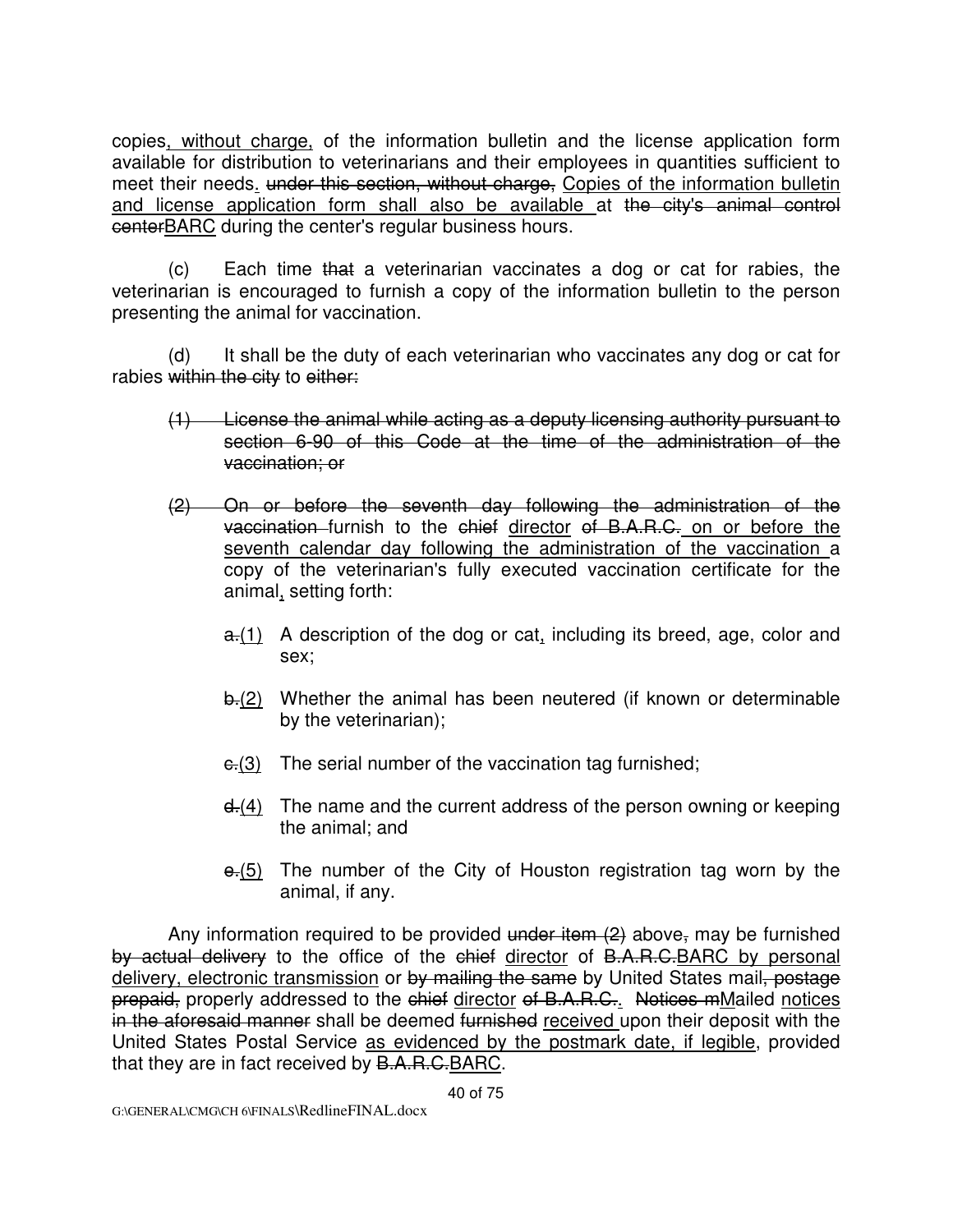(e) Each veterinarian, or his agent or employee, is encouraged to shall inform any each person to whom he furnishes who is furnished a vaccination tag by the veterinarian, or any agent or employee of the veterinarian, that such the vaccination tag does not constitute a city license. and to The veterinarian shall provide such this information in writing and in a manner that such the information is clearly conspicuous to the reader of the writing.

### **Secs. 6-976--6-100. Reserved.**

DIVISION 3. IMPOUNDMENT OF DOGS RUNNING AT LARGE

### **Sec. 6-101. Running at large prohibited.**

(a) It shall be unlawful It is unlawful for any person owning or having in his possession any dog to allow such the dog to be at large without the owner or person in charge thereof having direct physical control over such the dog. An owner or person having in his possession a dog may allow the dog to be at large on property that does not provide the animal with access to a sidewalk, or street, or common areas of apartment buildings, condominiums, retirement facilities, nursing homes, and other multiple-unit residential facilities.

 (b) It is a defense to prosecution under subsection (a) of this section that the dog was in an off-leash site established under section 32-11 of this Code,.

(c) It shall be unlawful It is unlawful for any person owning or having in his possession a dangerous dog, as defined in section 6-151 of this Code, to allow that dog to be at large. A person who violates this subsection shall, upon conviction, be assessed a fine of not less than \$500.00 nor more than \$2,000.00. Each day that any violation of this subsection continues shall constitute and be punishable as a separate offense.

 (d) It is unlawful for any person owning or having in his possession an aggressive dog, as defined in section 6-151 of this Code, to allow that dog to be at large. A person who violates this subsection shall, upon conviction, be assessed a fine of not less than \$250.00 nor more than \$1,000.00. Each day that any violation of this subsection continues shall constitute and be punishable as a separate offense.

 (e) It is unlawful for any person owning or having in his possession a public nuisance dog, as defined in section 6-151 of this Code, to allow that dog to be at large. A person who violates this subsection shall, upon conviction, be assessed a fine of not less than \$200.00 nor more than \$1,000.00. Each day that any violation of this subsection continues shall constitute and be punishable as a separate offense.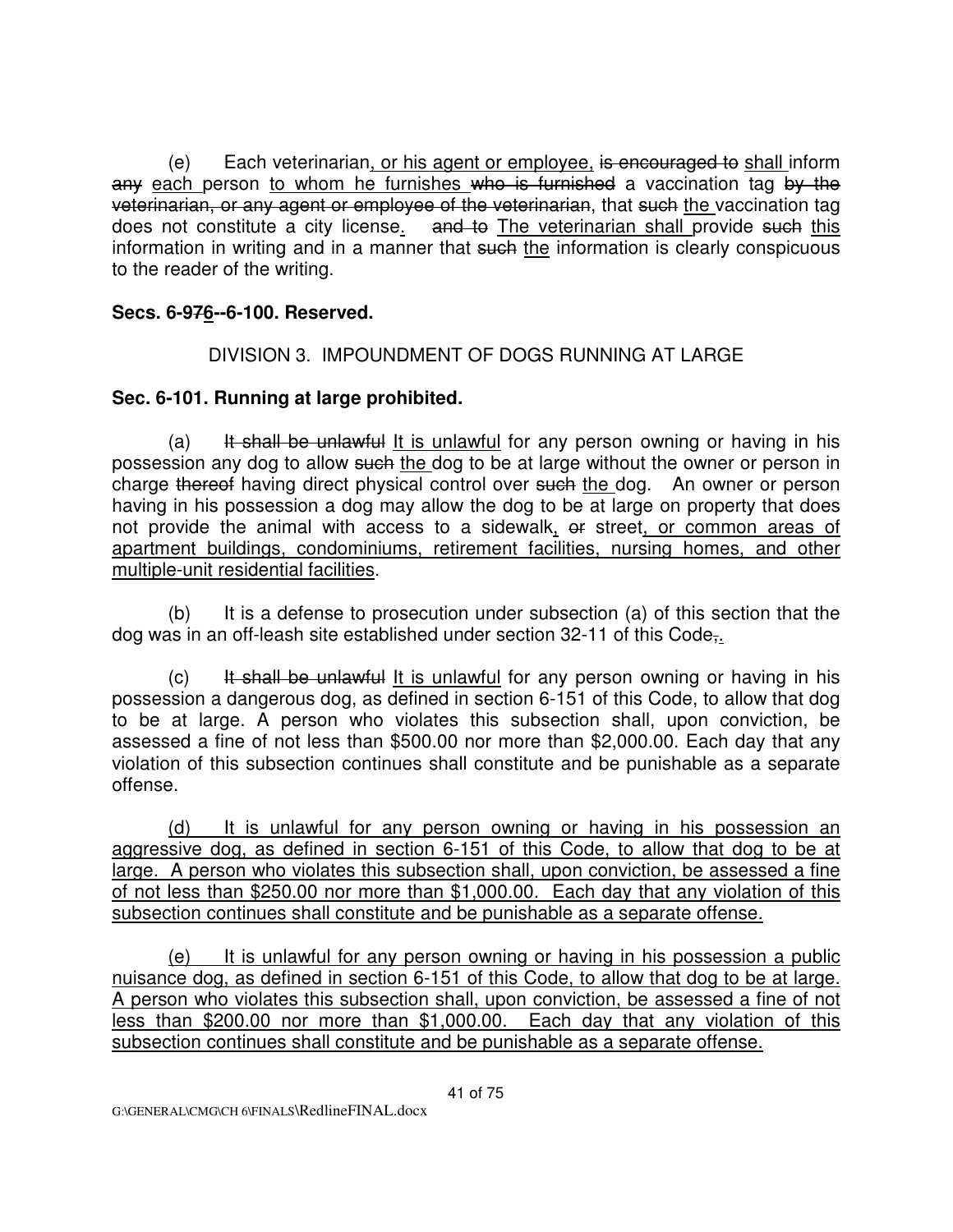#### **Sec. 6-102. Impoundment generally.**

 (a) It shall be the duty of the animal control officers to take up and take charge of all dogs found to be running at large within the city in contravention of section 6-101 of this Code, and to take such the dogs to the animal control centerBARC or any other suitable place, there to be impounded and detained for a period as provided in subsection (b) or (c) of this section of three calendar days.

(b) If a dog which that has been delivered to the animal control center BARC is wearing a city license tag not more than two years old one year past the expiration date, a current local veterinarian vaccination tag, or an identification tag, or has a microchip, the person in charge of the center director of BARC shall notify the owner of the dog by telephone, or by mail or hand delivery that such the dog has been received by the animal control centerBARC. The mailing or hand delivery of notice shall be deemed sufficient notice under this section if it is mailed or hand delivered to the owner at the address shown in the city's records for such the license if the dog is wearing a city license tag, or to the address shown in the local veterinarian's records if the animal is not wearing a city license tag but is wearing a local veterinarian's tag, or to the address provided on the identification tag or obtained from the microchip.

Dogs wearing a city license tag not more than two years old one year past the expiration date, or a current local veterinarian's tag, an identification tag, or a microchip, shall be held in designated pens for the owner for six calendar days from the date the owner was notified by telephone, mail, or hand delivery or notice was mailed to the owner. If the notice is delivered by mail, the six calendar days will begin on the date that the notice is delivered to the owner. A notice delivered by mail shall be deemed to be received on the earlier of the date it is actually received, or the third day following the date upon which the notice was deposited, properly addressed and with proper postage attached, in custody of the U.S. Postal Service. On the seventh calendar day following such notice, the animal may be offered for adoption or euthanized at the discretion of the director title and sole ownership of the dog transfers to BARC, the dog becomes the sole property of BARC, and becomes subject to disposition as BARC deems appropriate.

 (c) Dogs without an identification tag, a microchip, or a current local veterinarian vaccination tag, or dogs with a city license tag more than one year past the expiration date shall be held at BARC for a period of 72 hours, after which title and sole ownership of the dogs transfers to BARC, the dog becomes the sole property of BARC, and becomes subject to disposition as BARC deems appropriate.

(ed) The director is authorized to negotiate with other local government agencies for the handling of animals under the provisions of this Code. Any contract which that is the subject of such negotiations must be approved and its execution authorized by city council as in other contracts entered into by the city.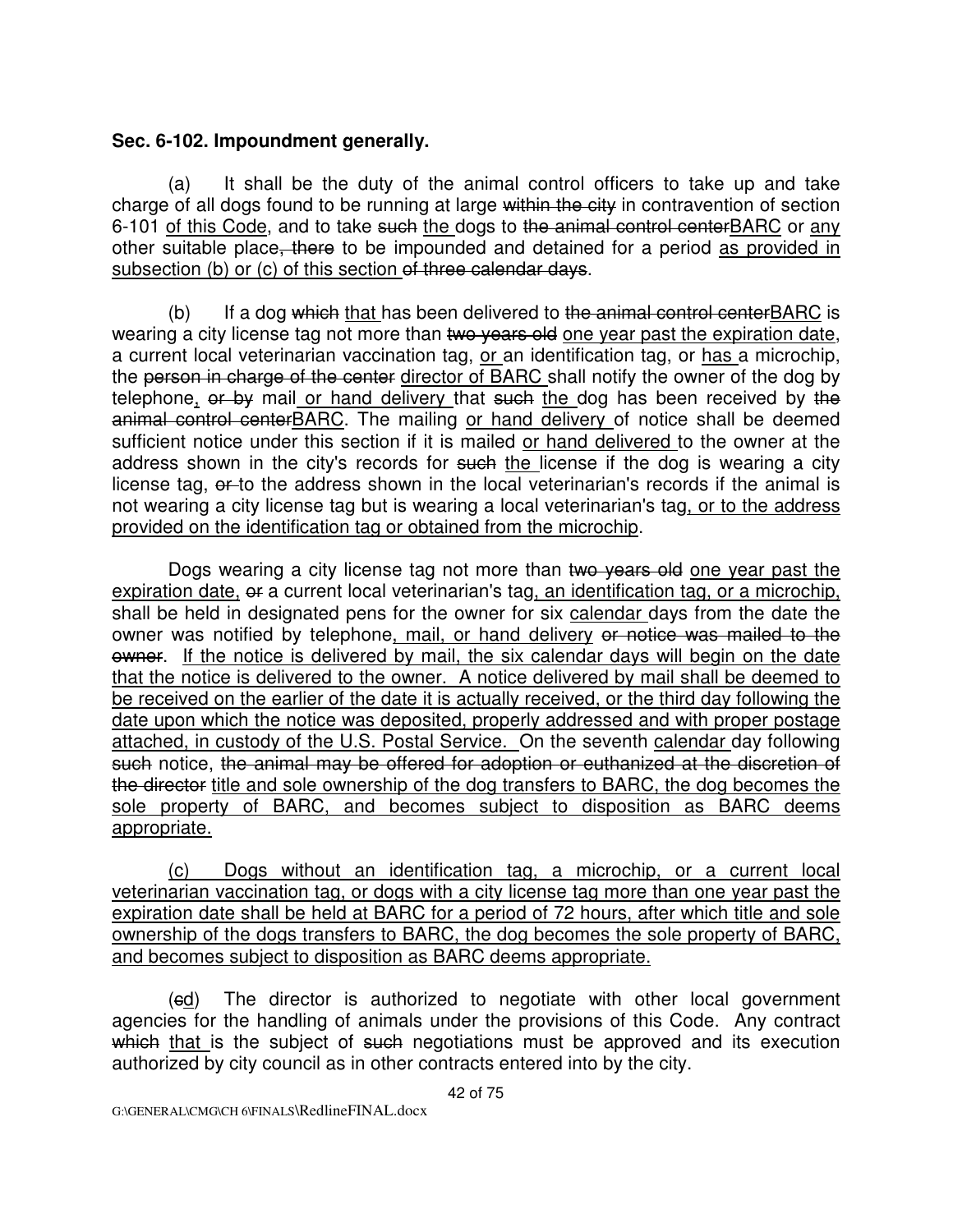#### **Secs. 6-103--6-110. Reserved.**

### DIVISION 4. BREEDING AND SELLING

#### **Sec. 6-111. Permit required.**

(a) It shall be unlawful It is unlawful for any person to operate as  $a$ commercial any of the following types of breeders without a valid breeder's permit.:

(1) Commercial breeder;

(2) Hobby/conformation breeder; or

(3) Non-commercial breeder.

### **Sec. 6-112. Application for breeder's permit.**

 (a) A person who wishes to operate as a commercial breeder shall apply to the director for a commercial breeder's permit. An application for a commercial breeder's permit shall include:

- (1) The name, address, and telephone number of the applicant;
- (2) The name, address, and telephone number of the location where the breeding will be conducted;
- (3) A description of the types of animals to be bred; and
- (4) Any other information deemed necessary by the director.

 (b) A person who wishes to operate as a hobby/conformation breeder shall apply to the director for a hobby/conformation breeder's permit. An application for a hobby/conformation breeder's permit shall include the information contained in subsection (a) of this section. Additionally, the applicant shall submit the following documentation must be submitted with the permit application:

- (1) Ownership papers or current pet license(s) issued pursuant to this chapter;
- (2) Membership card or receipt for current dues being paid to an organized national, regional, or local club established for the purpose of improving a breed, showing in a competitive venue, use in a sporting activity or work purposes, or other personal reasons; and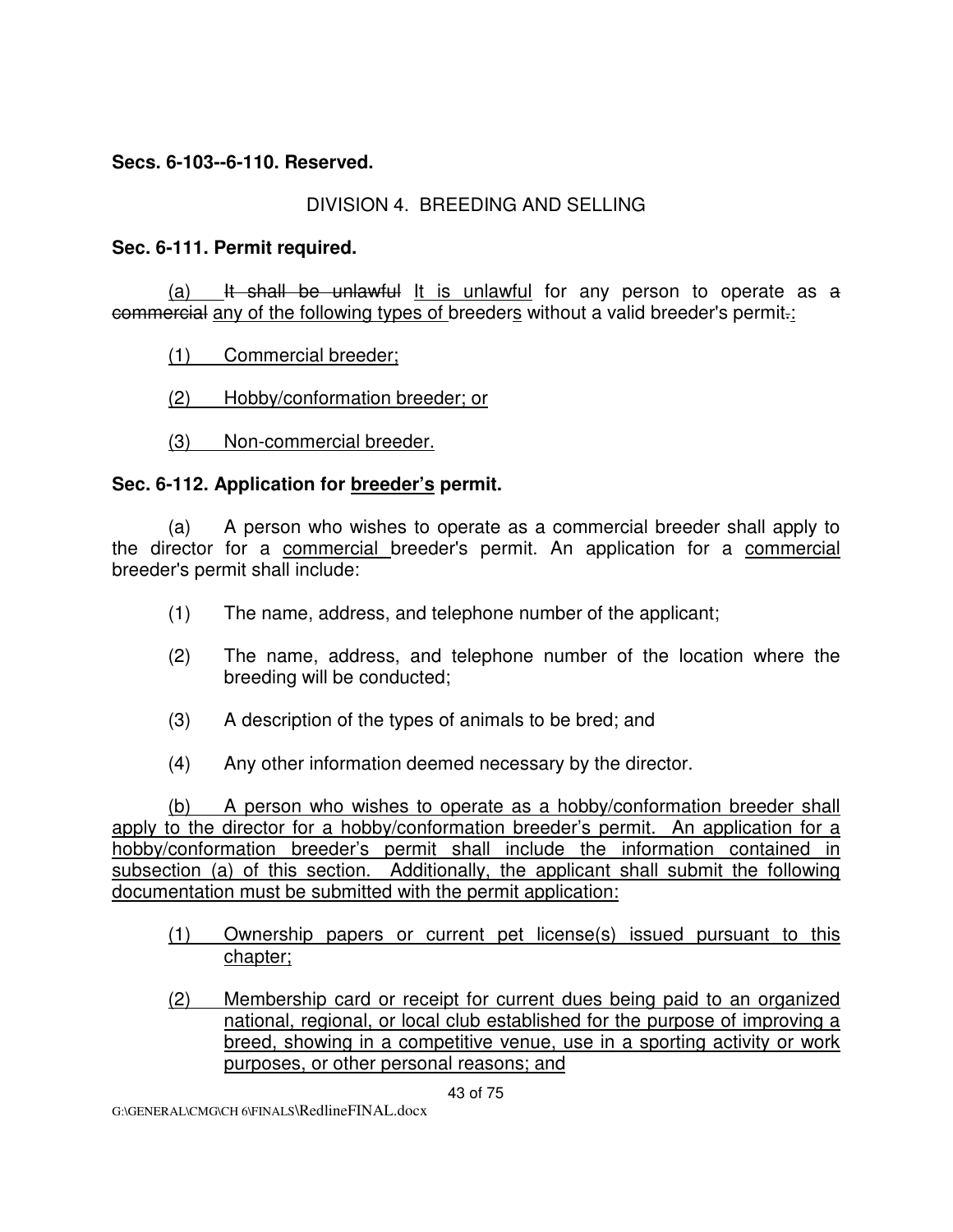(3) One of the following items:

 a. Breed standard, if breeding is for the purposes of conforming or strengthening the lineage of a particular breed; or

b. A completed entry form for a competitive, sporting, or working event.

 (c) A person who wishes to operate as a non-commercial breeder shall apply to the director for a non-commercial breeder's permit. An application for a noncommercial breeder's permit shall include the information contained in subsection (a) of this section.

 (bd) The director shall issue the commercial, hobby/conformation or noncommercial breeder's permit if the applicant meets the qualifications to obtain such the permit. A The director shall deny a commercial, hobby/conformation, or noncommercial breeder's permit shall be denied if the applicant fails to:

- (1) Complete the application for a commercial, hobby/conformation or noncommercial breeders permit;
- (2) Properly restrain the dogs and cats in his care and custody;
- (3) Adequately care for and protect the dogs and cats in his care and custody;
- (4) Meet all requirements specified on the commercial, hobby/conformation or non-commercial breeder's permit; or
- (5) Pay all required fees pertaining to the commercial, hobby/conformation or non-commercial breeder's permit.

# **Sec. 6-113. Grounds for revocation.**

A The director shall revoke a commercial, hobby/conformation, or noncommercial breeder's permit shall be revoked if the permit holder fails to comply with the provisions set forth in subsection (bd) of section 6-112 of this Code.

# **Sec. 6-114. Fees.**

The annual fee for a commercial, hobby/conformation and non-commercial breeder's permit is stated for this provision in the city fee schedule. A permit shall expire one year from the date of issuance and must be renewed prior to its expiration.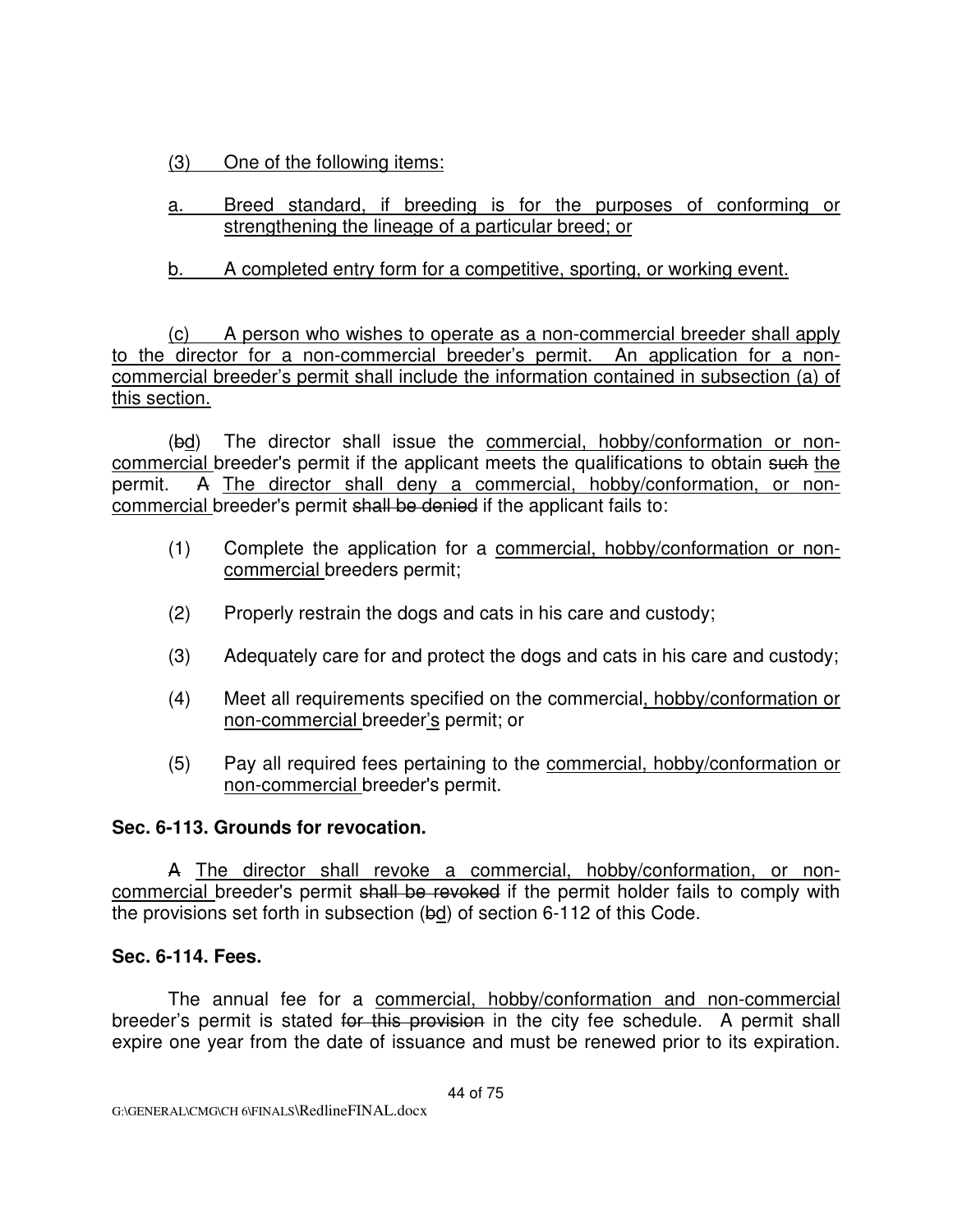Failure to timely renew a permit will result in the assessment of the late fee stated for this provision in the city fee schedule against the permit holder.

# **Sec. 6-115. Notice of denial or revocation.**

If the director denies an application or a request for renewal, or revokes an existing permit, he shall provide notice of the denial or revocation to the applicant or permit holder in writing not later than the 10th business day after the his determination to deny an application or renewal or to revoke a permit. The notice of denial or revocation shall be sent to the permit holder or applicant by certified mail, return receipt requested, addressed to the permit holder or applicant.

# **Sec. 6-116. Appeal.**

A person may appeal the denial or revocation of a permit by delivering a written request for an appeal to the director not more than 10 calendar days after the first date of mailing written notice of denial or revocation.

# **Sec. 6-117. Hearing.**

 (a) The director shall cause written notice to be given to the applicant or permit holder that a hearing on his appeal will be conducted. Such The notice shall include the following:

- (1) The place where the hearing will be conducted; and
- $(2)$  The date and time of the hearing, which shall be not later than the tenth 10th business day after the date the notice was sent to the applicant or permittee permit holder; provided that the hearing officer may continue the hearing upon the written request of the licensee applicant or permit holder.

 (b) All hearings shall be held by a hearing officer appointed by the director, who shall not designate any person to perform the duties of hearing officer under this section who has prior knowledge of the circumstances regarding the denial or revocation of the permit. The hearing officer, who may, prior to the hearing, receive a copy of the notice given to the applicant or permit holder.

 (c) An assistant city attorney may be present at the hearing to advise the hearing officer as to procedural matters; however, the attorney shall not participate in any determination of the facts.

 (d) All hearings shall be conducted under rules consistent with the informal nature of the proceedings; provided, however, the following rules shall apply to all hearings: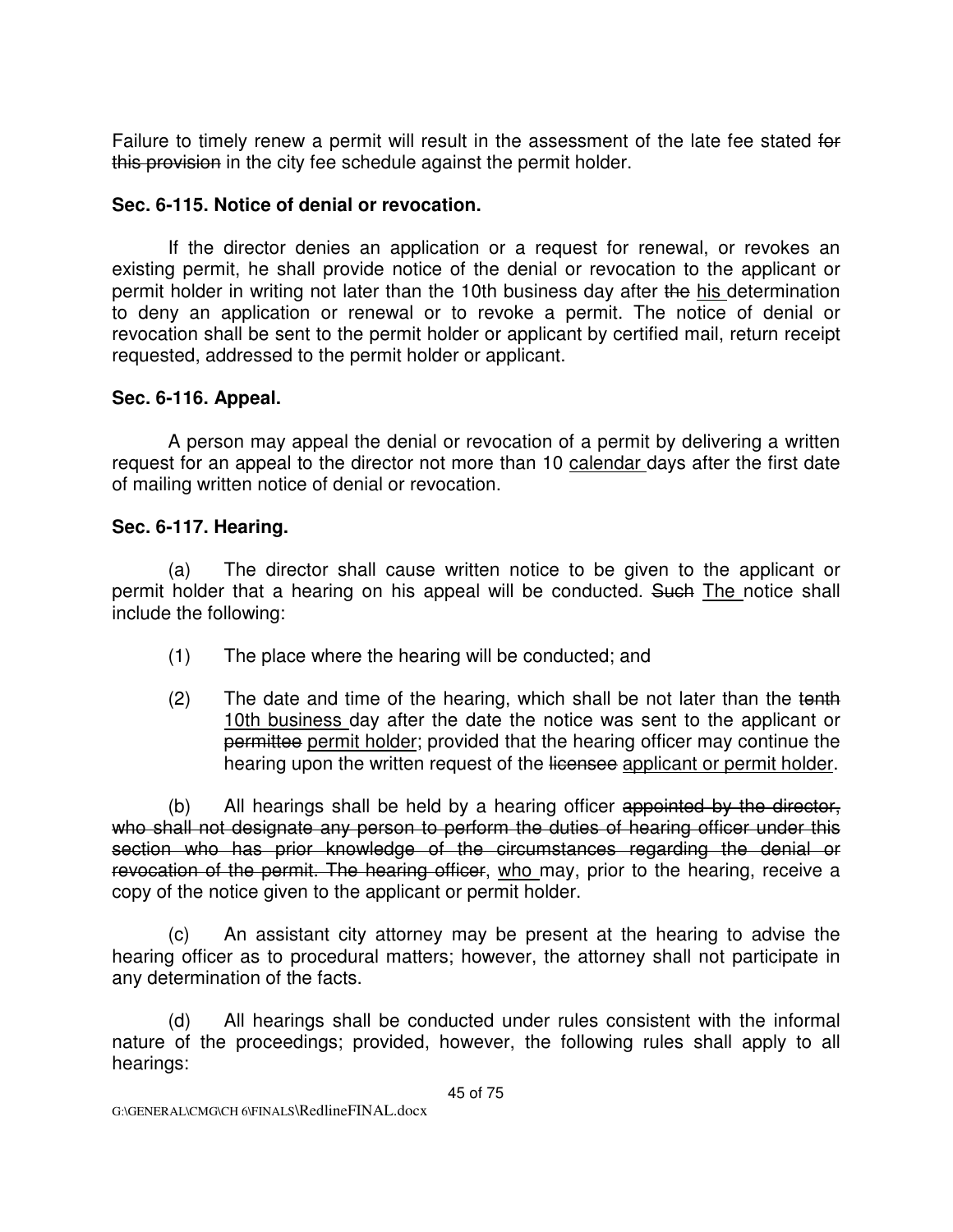- $(1)$  All parties shall have the right to representation by an-licensed attorney, licensed to practice in Texas though an attorney is not required.;
- (2) Each party may present witnesses in his own behalf.;
- (3) Each party has the right to cross examine all witnesses.; and
- (4) Only evidence presented before the hearing officer at the hearing shall be considered in rendering the decision.

 (e) The hearing officer may affirm or reverse a permit denial or a permit revocation. The decision of the hearing officer shall be final and shall be delivered in writing to the applicant or permit holder in the same manner as a notice under section 6- 115 of this Code.

#### **Sec. 6-118. Roadside and flea market sales.**

(a) It shall be unlawful It is unlawful for any person to sell, trade, barter, lease, rent, give away, or display for a commercial purpose a live animal on a roadside, public right-of-way, commercial parking lot, or at an outdoor special sale, swap meet, flea market, parking lot sale, or similar event.

- (b) This section does not apply to:
- (1) An agent of a business that has a valid permit for a commercial pet service facility under section 6-121 of this Code certificate of occupancy from the building inspection division authorizing the occupancy of the premises for purposes of operating a business selling pets;
- (2) An event primarily for the sale of agricultural livestock such as hoofed animals or animals or fowl commonly raised for food, dairy, or fiber products; or
- (3) A tax-exempt non-profit organization founded for the purpose of providing humane sanctuary or shelter for abandoned or unwanted animals.

#### **Sec. 6-119. Penalty.**

A violation of this division shall constitute a Class C misdemeanor.

#### **Sec. 6-120. Reserved.**

# DIVISION 5. KENNELSCOMMERCIAL PET SERVICE FACILITIES

46 of 75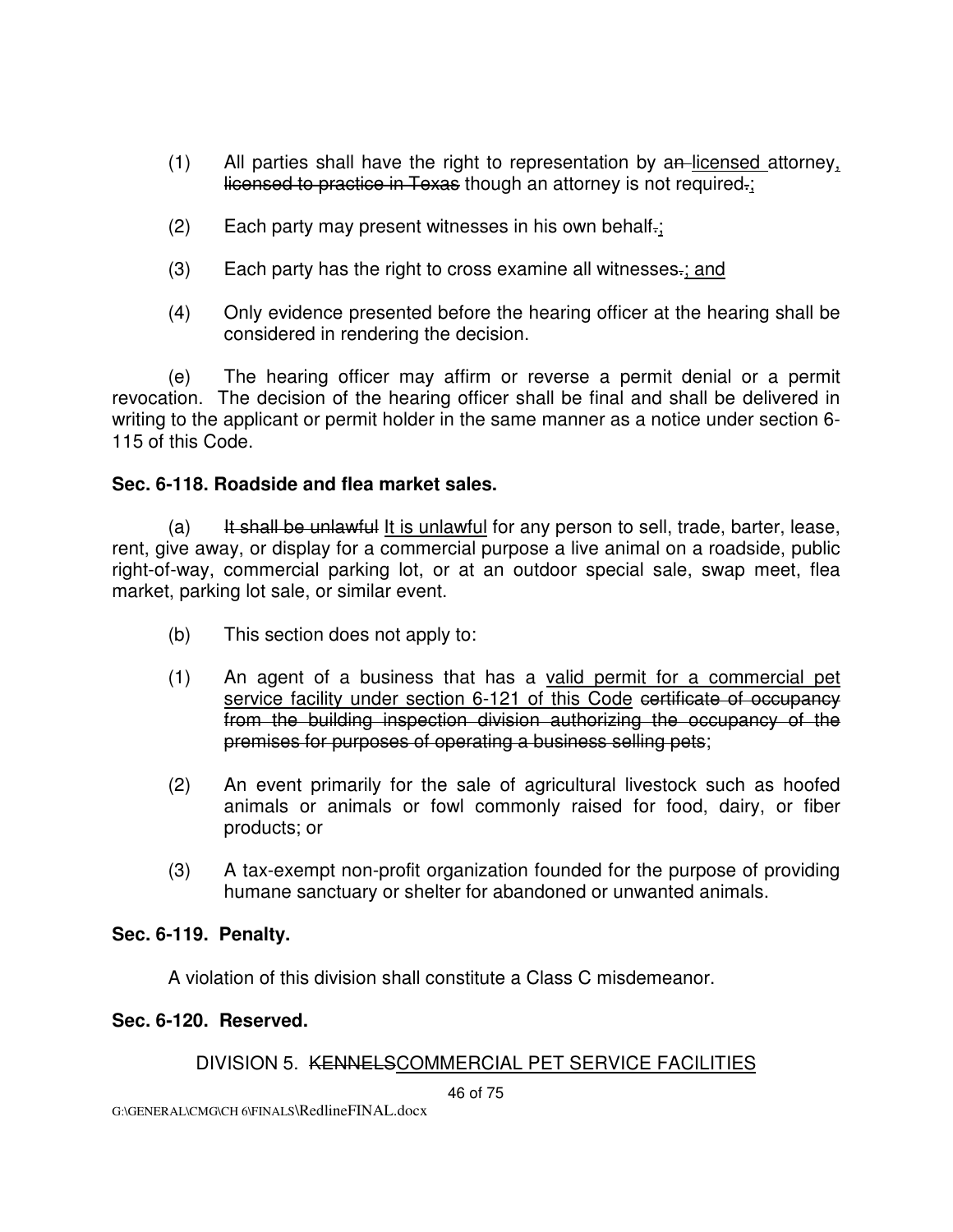# **Sec. 6-121. KennelCommercial pet service facility license--Required; fee; exceptions.**

(a) Any person in the city conducting, managing or maintaining a dog kennelcommercial pet service facility shall obtain a license to do so from the department and pay an annual license fee, regardless of the number of dogs animals kept. The annual license fee is stated for this provision in the city fee schedule.

(b) Such The license tax fee shall be for the calendar year or any part thereof during which such the dog kennelcommercial pet service facility shall be is maintained, and shall be due and payable in advance on or before January first of each year.

 (c) The fee imposed under subsection (a) above of this section shall not be applicable to a kennel commercial pet service facility that which is operated by a humane organization as a shelter facility, provided that the humane organization demonstrates to the licensing authority that the facility is devoted exclusively to the care and custody of sick, injured, lost, abandoned or strayed animals and that the humane organization provides veterinary services for the care of the animals kept therein under the supervision of a veterinarian who is employed or retained by the humane organization. The foregoing fee exemption shall not be construed to exempt the humane organization from maintaining a valid license for any kennelcommercial pet service facility which it may operate or from compliance with any applicable ordinance governing the operation or location of a kennelcommercial pet service facility.

#### **Sec. 6-122. Application.**

(a) Any person desiring to obtain a license shall make application on forms provided by the director and shall include information requested by the director for implementation of this division, including the following information:

- (1) The full name of the applicant, the street address where the business is to be located, and the residence address of each owner, manager and operator of the business;
- (2) Whether any owner or operator is an individual, partnership, corporation, or other legal entity; provided, however, that the type of business organization shall include only those organizations recognized by the Texas Business Organizations Code ("BOC") and authorized to engage in the type of business covered by this article, and if the organization is a foreign entity required to register under Chapter 9 of the BOC, full and complete copies of the organization's current registration;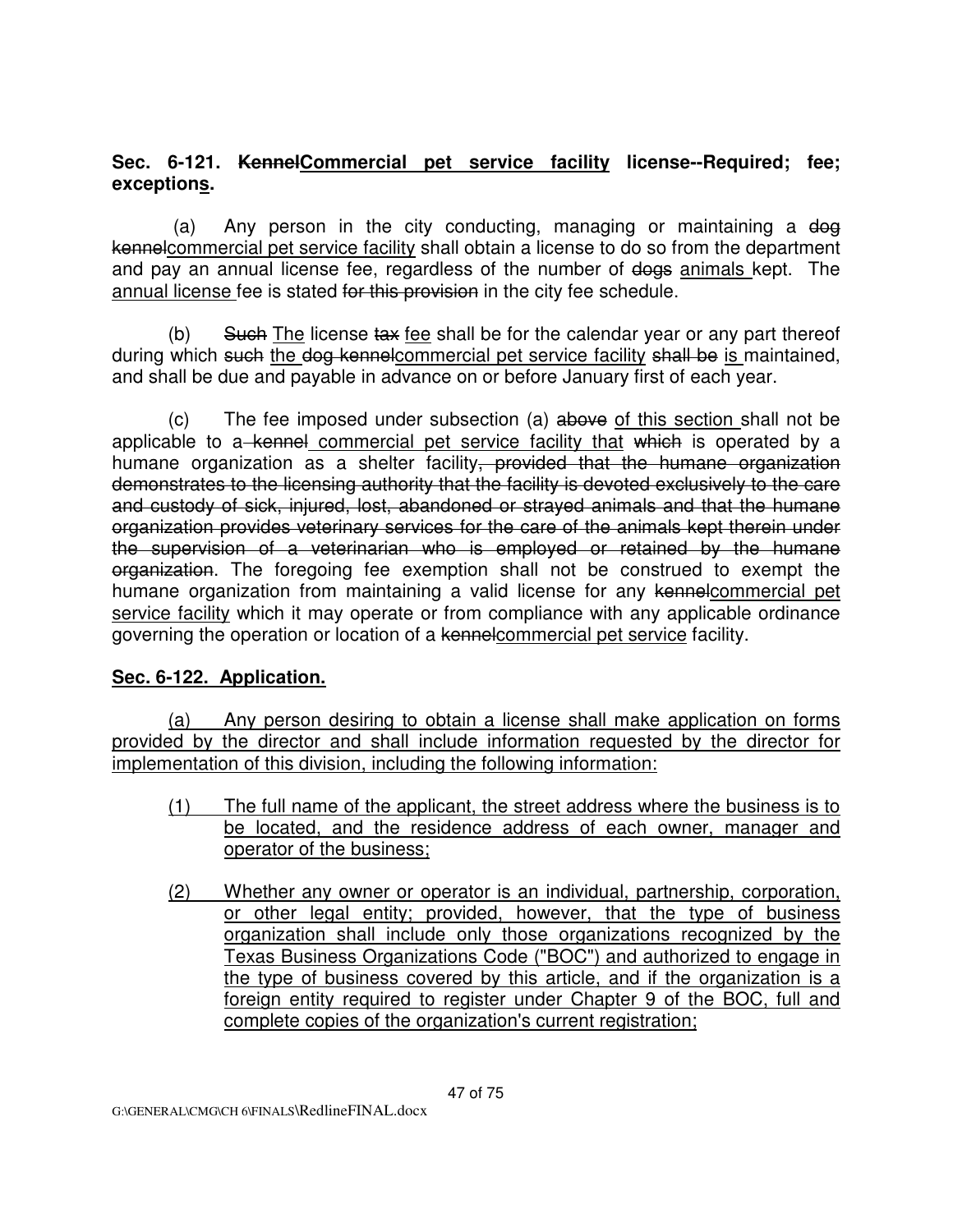- (3) If any owner or operator is a corporation, the names and addresses of all officers of the corporation; and if there are fewer than five shareholders, the names of all shareholders;
- (4) If any owner or operator is a partnership, the type of partnership and names and addresses of all general partners, and for limited partnerships, the names and addresses of all members;
- (5) If any owner or operator is an unincorporated association, the names and addresses of all officers of the association;
- (6) If any applicant does business under an assumed name as that term is defined in Texas Business and Commerce Code section 71.002, all assumed names used;
- (7) A declaration that the operation of a commercial pet service facility at the street address where the business is to be located will not violate any applicable deed restrictions enforceable by the city pursuant to article XV of chapter 10 of this Code;
- (8) A description of the types of services to be provided at the facility;
- (9) A declaration that the minimum standards regarding maintenance, sanitation and prevention of nuisances as set forth in the rules and regulations established by the director pursuant to section 6-123 of this Code have been met;
- (10) A declaration that the director may enter and inspect the facility at any reasonable time to ensure compliance with this division; and
- (11) Any other information reasonably required by the director to ensure compliance with the requirements of this division.

(b) Upon submission of a complete application and payment of the license fee, an applicant shall be entitled to receive a license. All licenses issued pursuant to this division are made expressly subject to applicable deed restrictions enforceable by the city pursuant to article XV of chapter 10 of this Code and no license shall be construed as authorizing any violation thereof.

### **Sec. 6-122123. Same--Inspection of premises before issuance Minimum standards for operations.**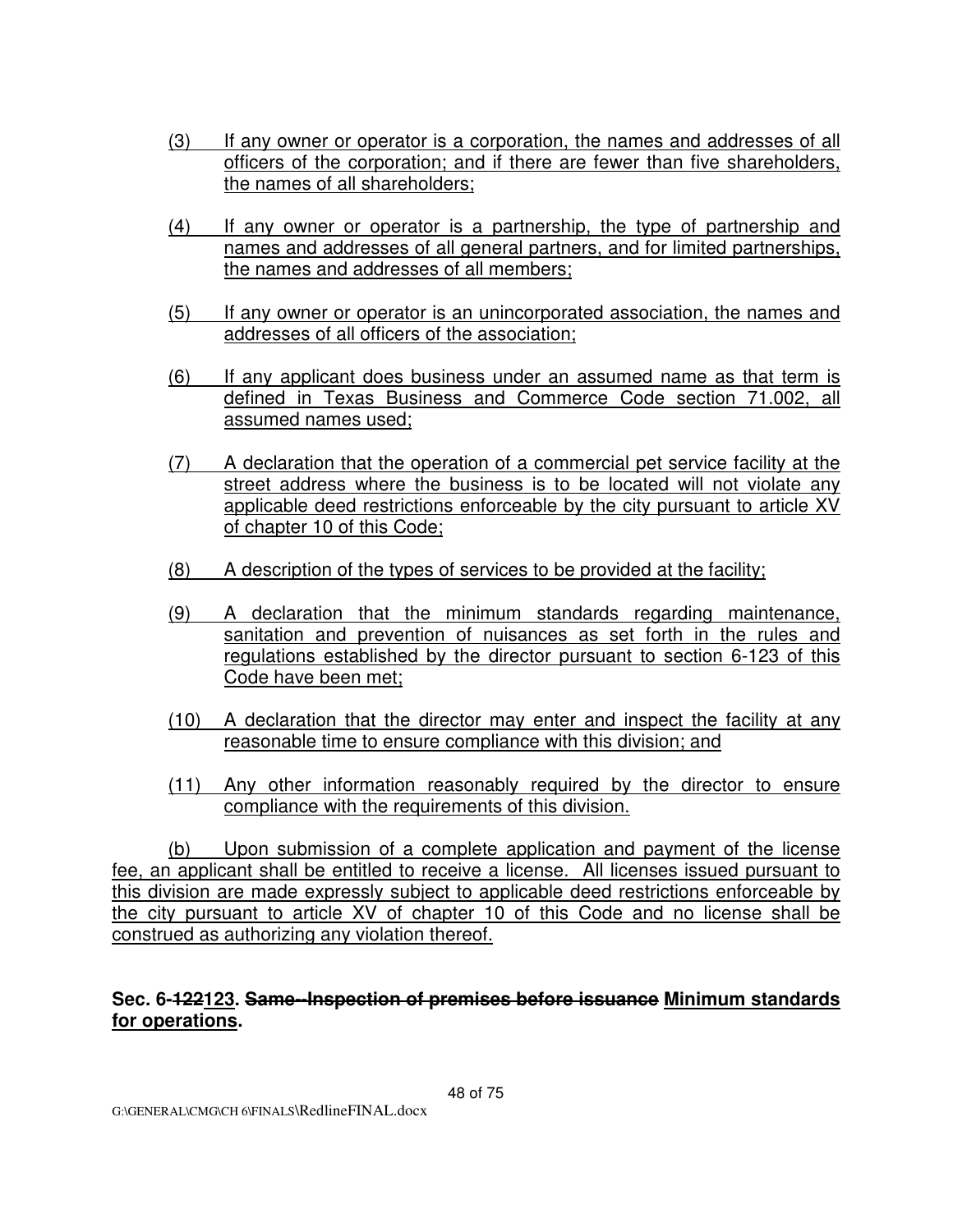The director shall-cause a sanitary inspection of the premises to be conducted prior to the issuance of a kennel license required by this division establish rules and regulations for the minimum standards regarding maintenance, sanitation, and prevention of nuisances for the various types of commercial pet service facilities to be issued a license under this division. He shall base the rules and regulations on the standards set forth in 9 C.F.R. part 3, subpart A (Specification for the Humane Handling, Care, Treatment, and Transportation of Dogs and Cats), and any amendment or successor thereto. The director shall maintain a copy of the rules and regulations for public inspection in his offices and on the BARC website. Each licensee shall maintain a commercial pet service facility in accordance with the applicable minimum standards set forth in such rules and regulations.

# **Sec. 6-123124. Same--Issuance and display of certificate; notification of changes.**

(a) The director shall issue a A certificate shall be issued by the department to the person paying for a dog kennelcommercial pet service facility license, which certificate shall contain the data information specified in section 6-124125 of this Code. and which The licensee shall display the certificate shall be displayed at all times in a prominent place in the kennelcommercial pet service facility.

(b) A licensee shall notify the director by personal delivery or certified mail of any change in the name, address, management, or substantial control or ownership of ten percent or more of the outstanding shares of stock as shown on the license application of his business or operation within ten calendar days of any such change.

(c) A license issued under this division shall be personal to the applicant and shall not be transferrable or otherwise assigned.

(d) A license issued under this division shall only be valid for the address of the facility provided in the application.

#### **Sec. 6-124125. Same--Records to be kept.**

The department director shall keep a permanent record of all dog kennelcommercial pet service facility licenses issued under the terms of this chapter, which record shall show the following information:

- (1) Tthe name and address of all persons being issued a kennelcommercial pet service facility license,;
- $(2)$  Tthe name and address of the kennelcommercial pet service facility;
- $(3)$  Tthe number of the kennelcommercial pet service facility license,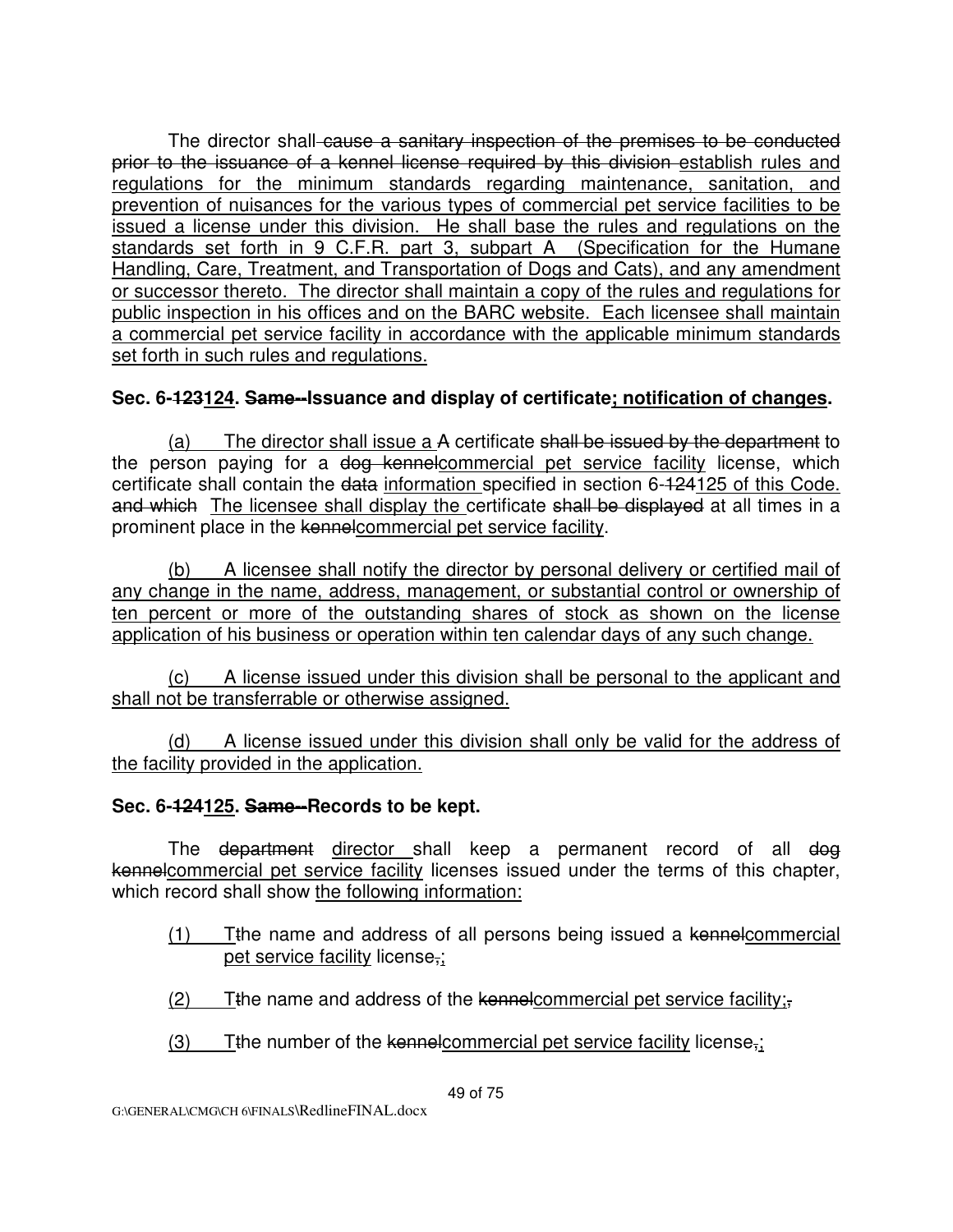$(4)$  Tthe date the license was issued; and

(5) Tthe amount paid therefor for the license.

# **Sec. 6-125126. Same--Suspension, revocation.**

(a) Grounds for suspension. The director<sub> $\tau$ </sub> may suspend any kennel commercial pet service facility license if any of the following conditions exist at the kennel occur:

- (1) Animals at the kennel commercial pet service facility are being deprived of necessary food, water, care or shelter;
- (2) Animals at the kennel commercial pet service facility are being cruelly confined or are otherwise being cruelly treated; or
- (3) Unsanitary conditions exist at the kennel commercial pet service facility to such an extent that those conditions create a possible medium for the transmission of disease to the animals kept there or to human beings.; or
- (4) The licensee or any agent or employee of the licensee responsible for the oversight or operation of the commercial pet service facility receives three or more convictions for violations of section 30-3 of this Code in relation to the operation of the commercial pet service facility in a 12-month period.

 Such a suspension is effective upon service of notice as set out in section 6- 125(b). Whenever a kennel license is suspended no animal shall be accepted or placed in the kennel and all animals at the kennel on the date the license is suspended shall be removed therefrom as soon as possible, but in no event shall any animal remain in the kennel more than ten days after the date the license was suspended unless it has been reinstated prior to that time.

 (b) Written notice of suspension. Whenever a license is suspendedPrior to suspension, written notice shall be given to the licensee, the person in charge of the kennelcommercial pet service facility, or any employee or agent of the licensee. Such The notice shall set forth:

- (1) The specific conditions existing at the kennelcommercial pet service facility that which are grounds for suspension of the license pursuant to subsection (a) above of this section;
- $(2)$  That a hearing will be held before the director by a hearing officer;
- $(3)$  The date, time and place of such the hearing; and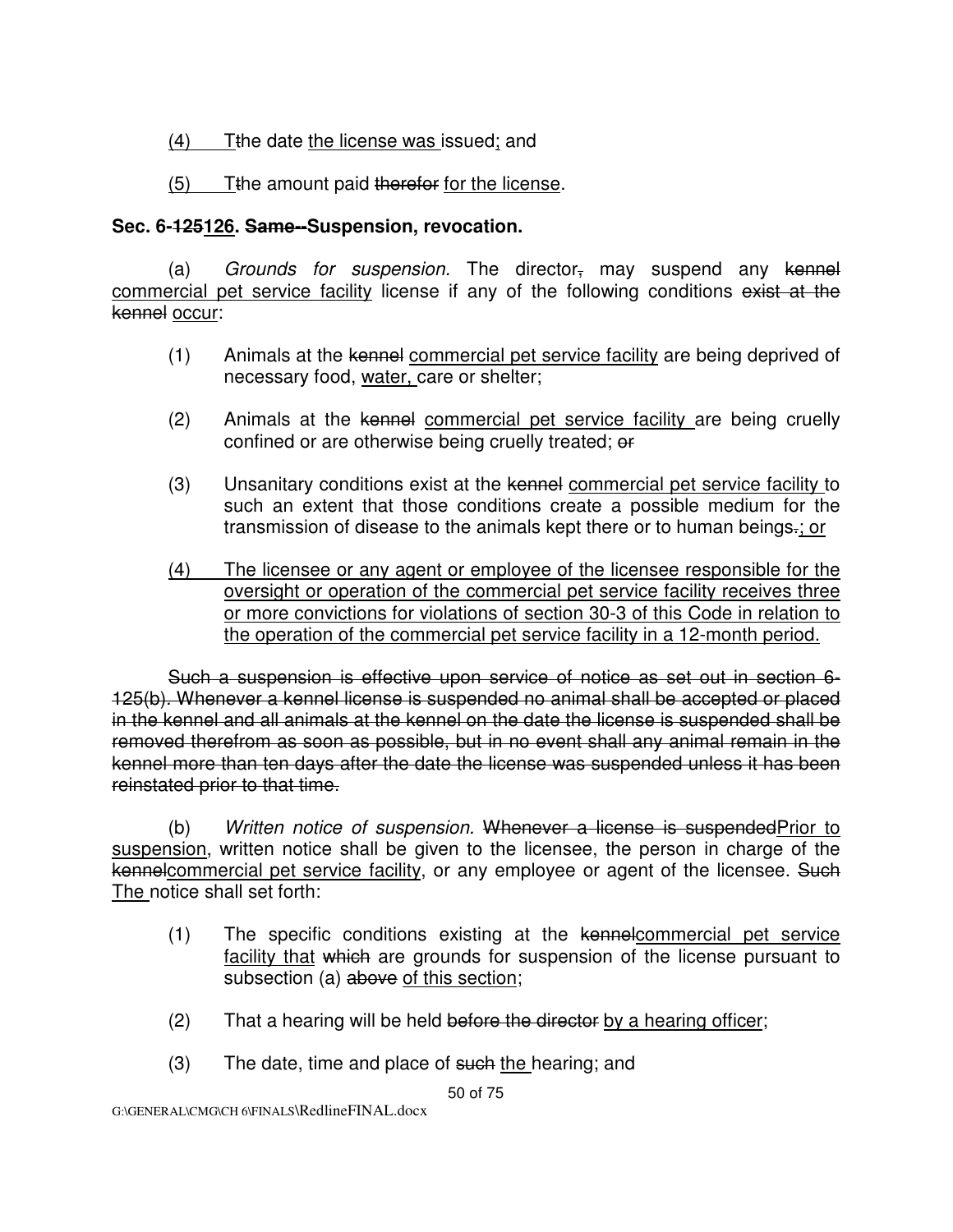(4) That the licensee may appear in person and/or be represented by counsel and may present testimony and cross-examine all witnesses.

Such The hearing shall be held not later than seven business days after the date the licensee received notice of the suspension license is suspended.

 (c) Conduct of hearing. All hearings shall be held by a hearing officer designated by the director; the said director shall not designate any person to perform the duties of hearing officer under this section who has participated in the inspection or inspections of such kennels, or has prior knowledge of the allegations or circumstances discovered in such inspection or inspections, except that such person designated as hearing officer may, prior to the hearing, receive a copy of the notice given to the licensee or person in charge, and may have acted as hearing officer in any prior hearings concerning a suspension of such kennel license. and

All hearings shall be conducted under rules consistent with the nature of the proceedings; provided, however, the following rules shall apply to such each hearing:

- (1) All parties shall have the right to representation by a licensed attorney though an attorney is not required;
- (2) Each party may present witnesses in his own behalf;
- (3) Each party has the right to cross-examine all witnesses; and
- (4) Only evidence presented before the hearing officer at such the hearing may be considered in rendering the order.

 If the licensee fails to appear at the hearing at the time, place and date specified, the city shall present sufficient evidence to establish a *prima facie* case showing that conditions exist at the kennelcommercial pet service facility that which are grounds for suspension of the license pursuant to subsection (a) above of this section.

 (d) Findings of hearing officer. If the hearing officer finds conditions which were stated in the notice for grounds for suspension of the license pursuant to subsection (b) above in fact do exist at the kennel, the hearing officer shall make written findings of fact and shall order the license suspended. Provided, however, if the hearing officer finds that the needs of the animals and of public interest will be adequately protected by a warning, he may reinstate the license.

 If the hearing officer finds that on the date of the hearing no conditions exist at the kennel which were set out in the notice as grounds for suspension of the license, he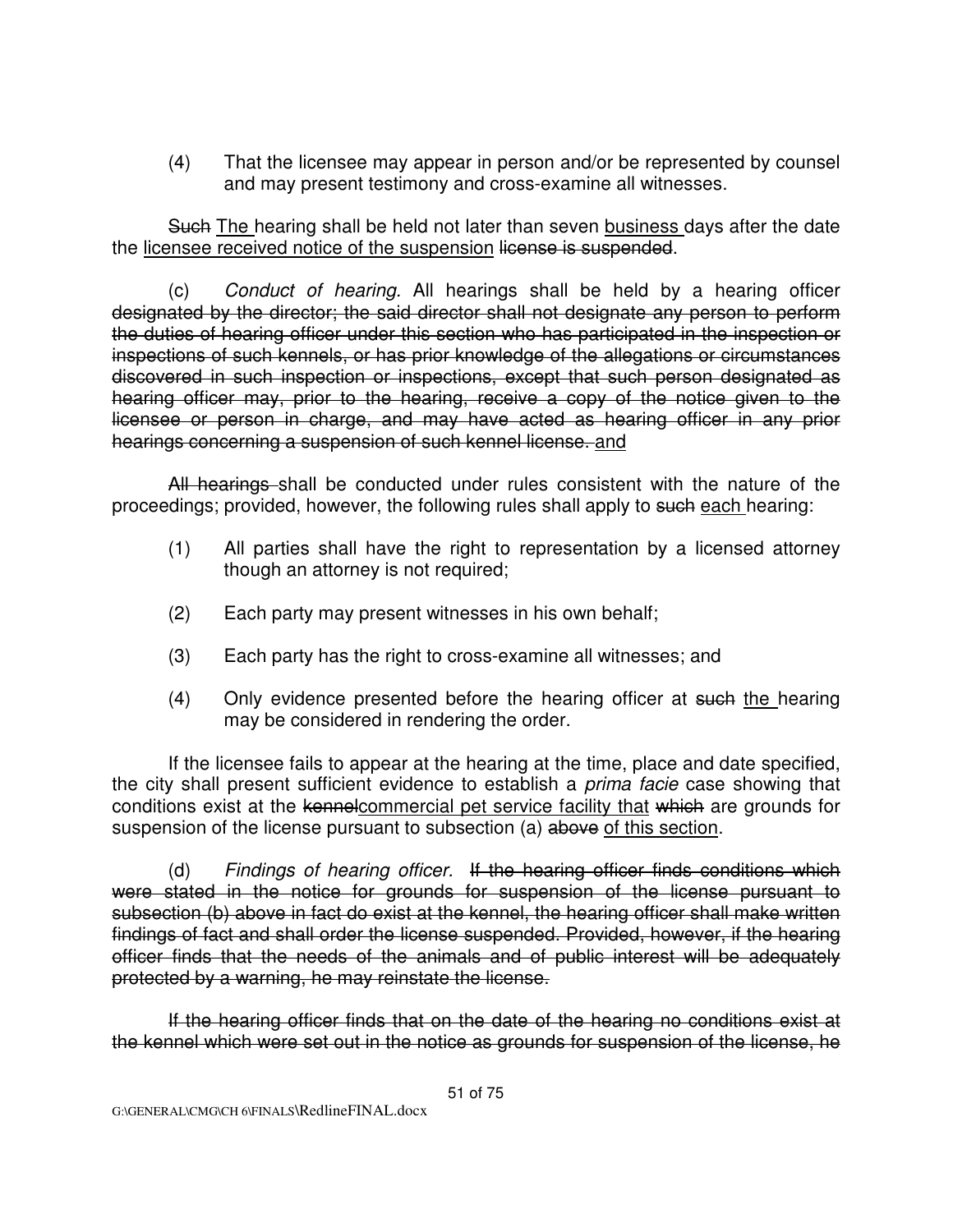shall order such license reinstated. However, reinstatement of such license shall not preclude the city from seeking revocation of the license as set out below.

After completion of the hearing, the hearing officer shall make written findings as to whether grounds exist for suspension of the license. If the hearing officer finds that no grounds exist for suspension of the license, the hearing officer shall deny the request for suspension. If the hearing officer finds that grounds do exist for suspension of the license, he shall order the suspension of the license; provided, however, if the hearing officer finds that the needs of the animals and the public interest will be adequately protected by a warning, he may issue a warning and deny the request for suspension. A denial of a request for suspension of a license shall not preclude the director from seeking a revocation of the license as set forth below.

 A copy of the written findings and order of the hearing officer shall be served on the licensee<sub></sub>, or if If the address of the licensee is unknown or the notice has been sent certified mail, return receipt requested and has been returned undelivered, such notice shall be served on the person in charge of the kennelcommercial pet service facility or on any employee or agent of the licensee.

 (e) Removal of animals upon suspension of license. If the license is suspended, no one shall accept or place any animal in the commercial pet service facility and all animals at the commercial pet service facility on the date the license is suspended shall be removed by the licensee as soon as possible, but in no case no later than ten calendar days after receipt by the licensee, his agent or his employee of the order of suspension from the hearing officer unless the license has been reinstated prior to that time.

 $(e)(f)$  Correction of conditions; inspection; reinstatement of license. Whenever the reason for a suspension no longer exists, the licensee or person in charge of the kennelcommercial pet service facility shall notify the veterinary division of the department **BARC** that the conditions under which the license was suspended have been corrected and that an inspection is requested; provided, however, if the license was suspended under subsection (a)(4) of this section, the licensee or person in charge of the commercial pet service facility shall notify BARC that the conditions under which the convictions were received have been corrected and an inspection is requested. Such The director shall conduct the inspection shall be conducted as soon as possible after receiving the request and in no event shall be later than three regular working business days after the receipt of the request for an inspection. If such the inspection shows that the conditions were in fact have been corrected, the director shall reinstate the license shall be reinstated unless the  $city$  director has given notice that  $it$  he is seeking revocation of the license.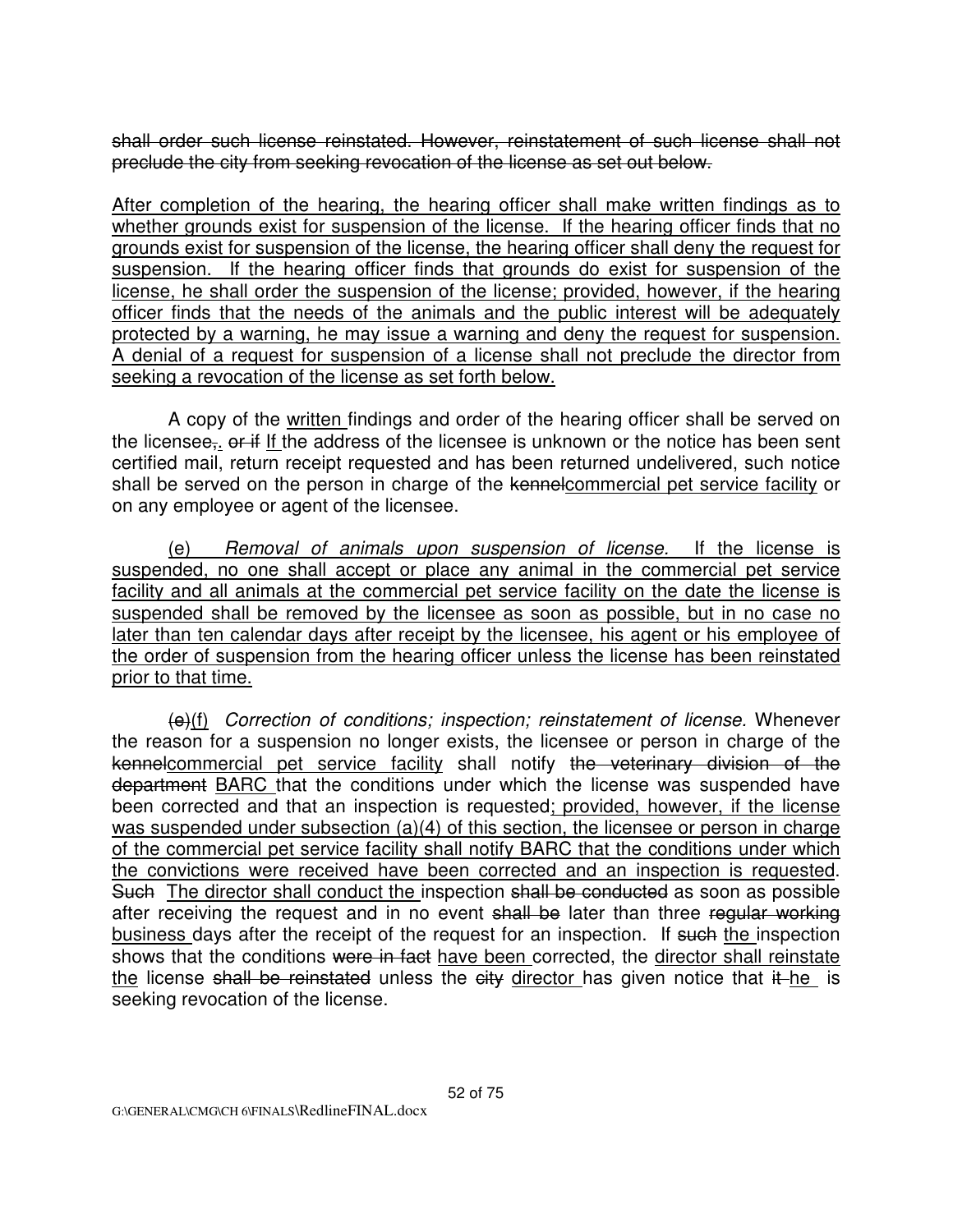$(f<sup>2</sup>(f<sup>2</sup>(f<sup>2</sup>))$  *Conditions for revocation.* The director may revoke a A license to operate a kennelcommercial pet service facility may be revoked if any of the following conditions occur:

- (1) Animals at the kennelcommercial pet service facility are being deprived of necessary food, water, care or shelter;
- (2) Animals at the kennelcommercial pet service facility are being cruelly treated;
- (3) Unsanitary conditions exist at the kennelcommercial pet service facility to such an extent that those conditions create a possible medium for the transmission of the disease to the animals kept at the kennelcommercial pet service facility or to human beings;
- (4) Conditions stated in subsection  $(f)(q)(2)$  and/or  $(f)(q)(3)$  above of this section have existed on two or more occasions at the kennelcommercial pet service facility after officials of BARC have warned the kennelcommercial pet service facility has been warned of such the conditions by officials of the department;
- (5) The commercial pet service facility license has been suspended There have been two or more times suspensions of the kennel license and conditions which were grounds for such suspensions did in fact exist at the time of the suspension;
- (6) The licensee is shown to have committed any offense involving cruelty to animals; or
- (7) The licensee has knowingly employed any person at the kennelcommercial pet service facility or allowed any person to work at the kennelcommercial pet service facility who has been convicted of any offense involving cruelty to animals.

 $\left(\frac{q}{r}\right)$ (h) Written notice of grounds for revocation. Prior to revocation, the director shall give written notice shall be given to the licensee or person in charge. Such The notice shall set forth:

- (1) The grounds upon which the city will seek revocation of the license;
- $\frac{1}{2}$  The specific conditions existing at the commercial pet service facility which are grounds for revocation of the license pursuant to subsection (g) of this section upon which the city will rely in seeking revocation of the license;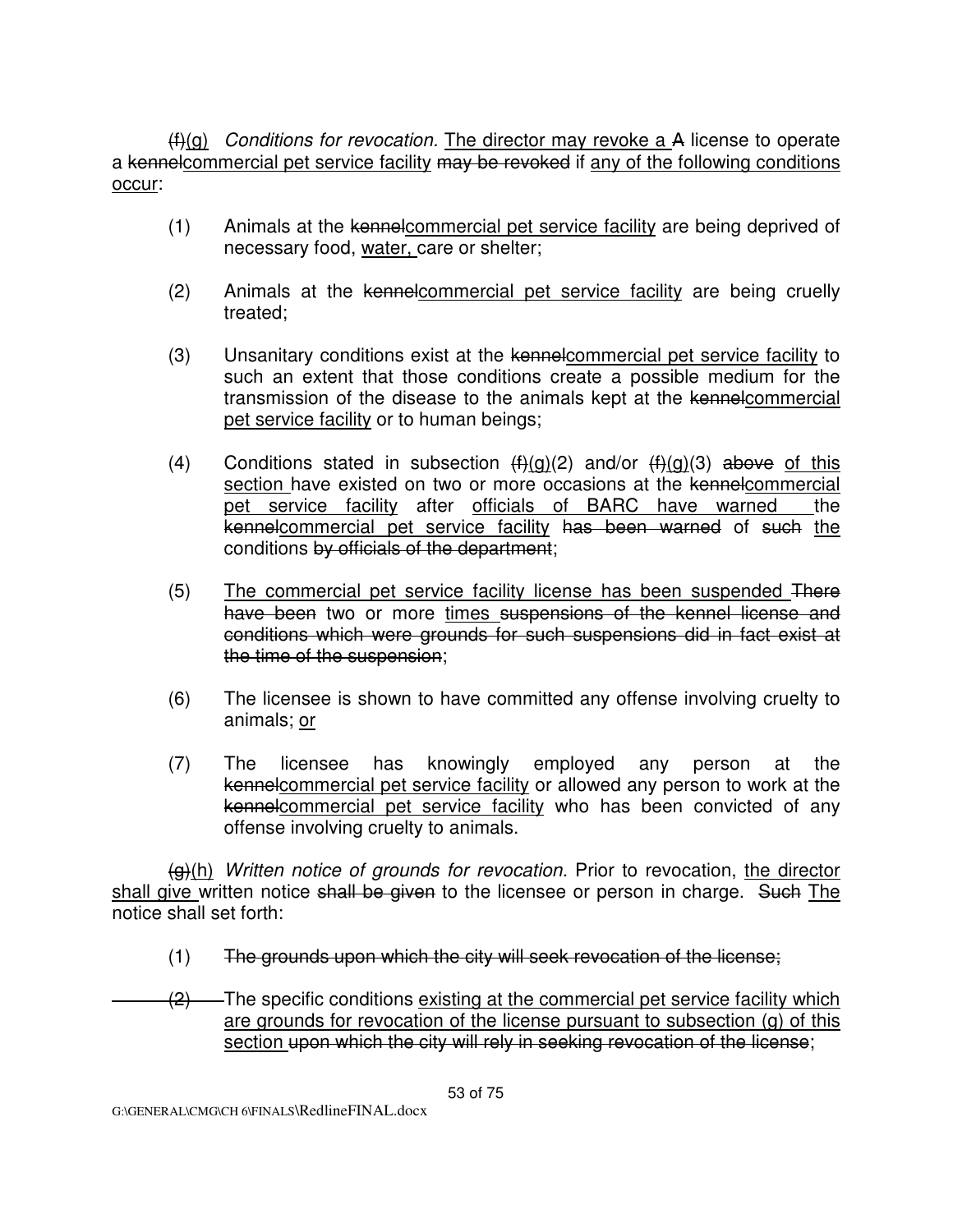- (32) That a hearing will be held before the director by a hearing officer;
- $(43)$  The date, time and place of such the hearing;
- $(54)$  That the licensee may appear in person and/or be represented by counsel, may present testimony and may cross-examine all witnesses.

Such Each hearings shall be held in accordance with subsection (c) above and of this section not later than seven business days after the date the notice of revocation is received by the licensee. If the licensee fails to appear at the hearing at the time, place and date specified, the city shall present sufficient evidence to establish a *prima facie* case showing that grounds in fact do exist for the revocation of the license.

 $(h)(i)$  Findings of hearing officer. After completion of the hearing, the hearing officer shall make written findings as to whether or not grounds exist for revocation of the license. If the hearing officer finds that no grounds exist for revocation of the license, the hearing officer shall deny the request for revocation. If the hearing officer finds that grounds do exist for revocation of the license, he shall order the revocation of the license revoke such; provided, however, if the city sought revocation for reasons under subsection  $(f)(g)(1)$ , (2) and/or (3) above of this section and no grounds exist for revocation under  $(f)(g)(4)$ , (5), (6) or (7) above of this section, the hearing officer may deny the request for revocation and either order the suspension of the license or issue a warning if he finds that the needs of the animals and the public interest will be adequately protected by a warning. The licensee of any license that is suspended under this subsection must comply with subsection (e) of this section regarding the removal of animals from the property. The license may be reinstated in accordance with subsection (f) of this section.

 A copy of the written findings and order of the hearing officer shall be served on the licensee. If the address of the licensee is unknown or if such the findings and order have been sent certified mail, returned receipt requested, and returned undelivered, such the findings and order shall be served on the person in charge of the kennelcommercial pet service facility or on an agent or employee of the licensee.

 $\left(\frac{1}{1}\right)(j)$  Removal of animals upon revocation of license. If the license is revoked, no one shall accept or place any no animal shall be accepted or placed in the kennelcommercial pet service facility and all animals at the kennelcommercial pet service facility on the date the license is revoked shall be removed therefrom by the licensee as soon as possible, but in no case no later than ten calendar days after notice receipt by the licensee, his agent or his employee of the order of revocation from the hearing officer that the license has been revoked was served on the licensee, his agent or his employee.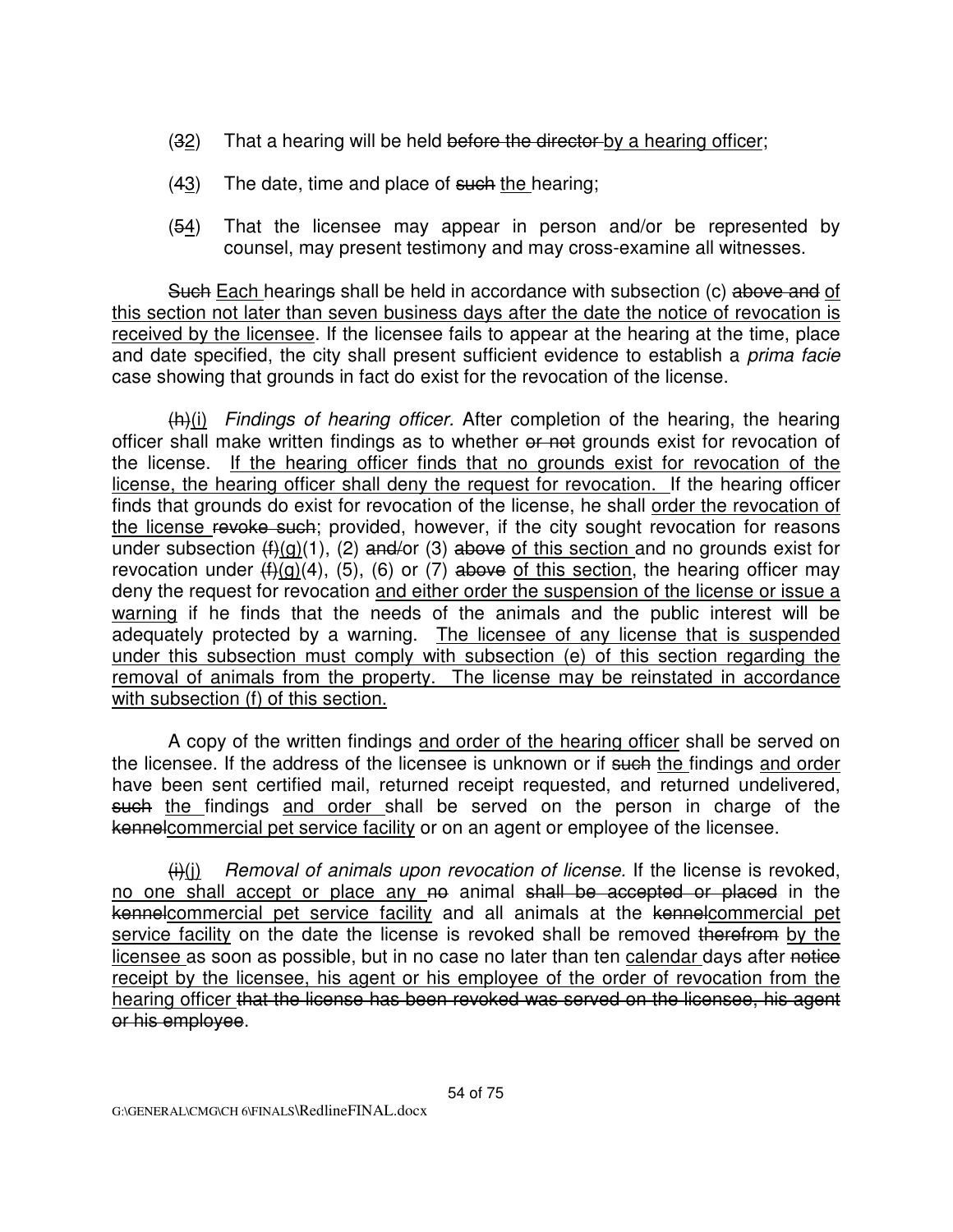$(H)(k)$  Service of notices. Any notice provided for in this section may be served by personal delivery or by certified mail, return receipt requested.

 $(k)(I)$  Nonrefundability of license fee; reinstatement of license. In the event a license is revoked, the city shall not be liable to the licensee for any refund of any part of the license fee. Reinstatement of a license that has been revoked shall require application and payment of a permit license fee as if it were an initial application; provided, however, no license shall be issued to the same licensee if the licensee has been convicted of any offense involving cruelty to animals; no license shall be issued to the same licensee within one year of the date a license has been revoked; and no license shall be issued for the same location unless it is shown that adequate precautions have been taken so that the conditions under which the license was revoked shall not reoccur. If there is a dispute between the inspector and a person applying for a license for a place for which a license was revoked as to whether adequate precautions have been taken so that the conditions under which the license was revoked will not reoccur, the applicant may request a hearing before the a hearing officer. Such The hearing shall be conducted under the same procedures as a hearing for a revocation of a license,; however, the burden shall be on the applicant to show that adequate precautions have been taken so that the conditions under which the license was revoked will not reoccur.

#### **Sec. 6-126. Minimum distance of dog kennel from residence, church, school or hospital.**

 $(a)$  It shall be unlawful for any person to operate or maintain in the city a dog kennel within 100 feet of any actual residence or habitation for human beings, or within 100 feet of any church, school or hospital, other than the residence of the keeper, possessor or owner of such dog kennel, such distance of 100 feet to be measured in a straight line from the nearest point of any kennel, pen, enclosure, or other structure in which such dogs are kept to the nearest point of such actual residence or place of human habitation, or church, school or hospital.

 (b) Subsection (a) of this section shall not apply to any dog kennel that has received approval from the department to operate at a distance less than 100 feet because the dog kennel has implemented containment measures, such as climate control, flooring, wall and ceiling covering, and flushing systems, in compliance with guidelines promulgated by the health officer to ensure standards of cleanliness and other disease control measures. Current copies of such guidelines shall be maintained in the office of the city secretary and at the department for public inspection. The approval required under this section shall be in writing and signed by the director.

 (c) Notwithstanding the foregoing subsection, in no instance will a dog kennel license be issued, reissued or renewed for the existence of a dog kennel within 30 feet of any actual residence or habitation for human beings, or within 30 feet of any church,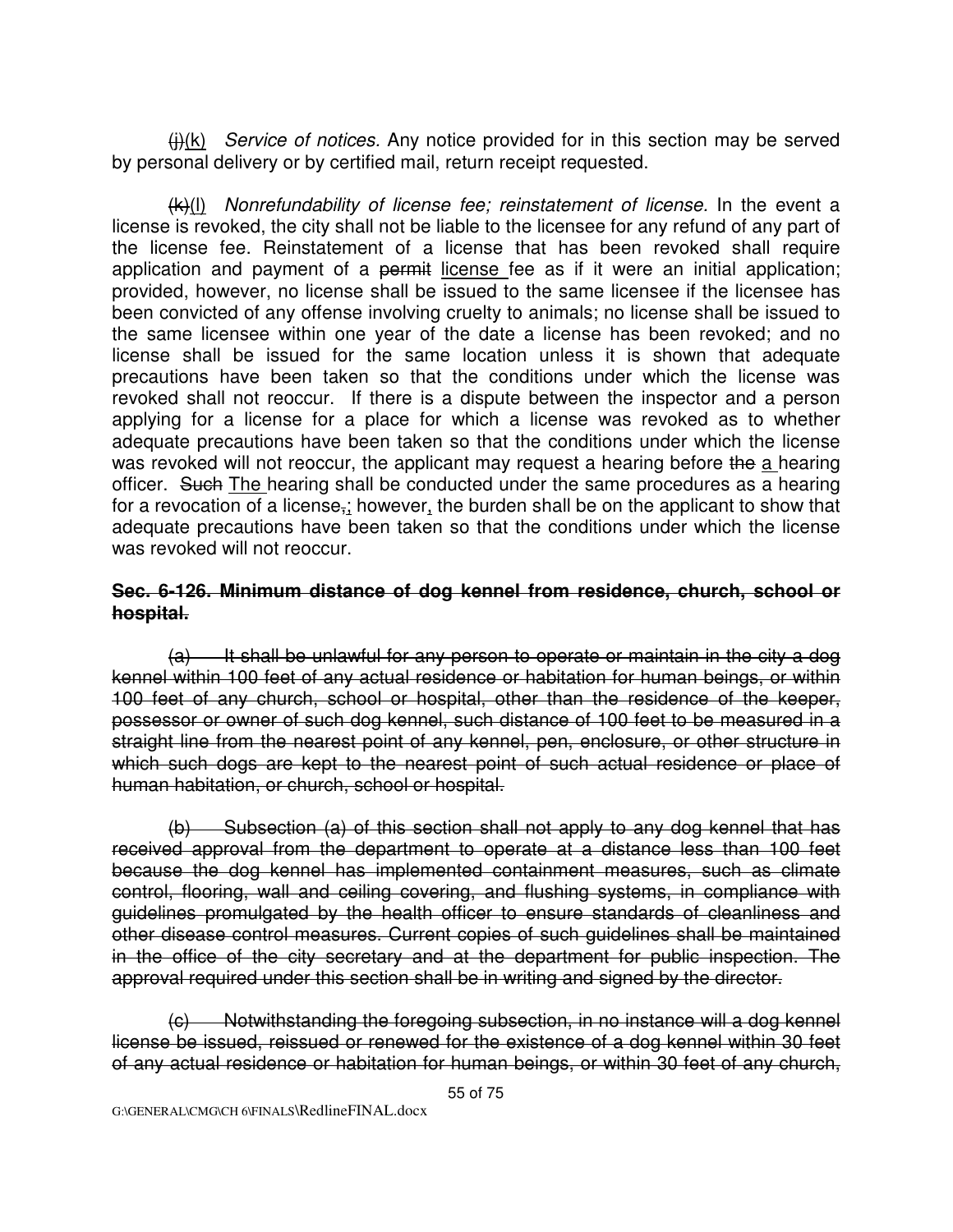school or hospital, other than the residence of the keeper, possessor or owner of such dog kennel, the measurement to be taken in the same manner as specified above for the 100 feet.

### **Secs. 6-127--6-130. Reserved.**

# DIVISION 6. ANIMAL SHELTER ADVISORY COMMITTEE

#### **Sec. 6-131. Committee created.**

 (a) There is hereby created the animal shelter advisory committee ("the committee").

 (b) The animal shelter advisory committee shall perform the state law advisory committee functions contemplated in section 823.005 of the Health and Safety Code by rendering advice and assistance to the director regarding the city's compliance with the requirements of chapter 823 of the Health and Safety Code.

#### **Sec. 6-132. Members; terms; offices.**

 (a) The animal shelter advisory committee shall consist of six members, which membership positions shall be designated as positions one through six. The members in positions one through four shall be appointed by the city council in accordance with rule 19 of the city council's rules of procedure as codified in section 2-2 of this Code. The members in positions five and six shall be appointed by the mayor and confirmed by the city council. The following membership criteria shall apply:

- (1) Position one shall be filled by a veterinarian who is licensed as such in Texas.
- (2) Position two shall be filled by a municipal or county official.
- (3) Position three shall be filled by a person whose duties include the daily operation of an "animal shelter" as that term is defined in section 823.001 of the Health and Safety Code.
- (4) Position four shall be filled by a person who is an officer or employee of an animal welfare organization.
- (5) Positions five and six shall be filled by residents of the city.

 (b) The members of the committee shall serve for two-year terms commencing on the first day of each even-numbered calendar year and ending on the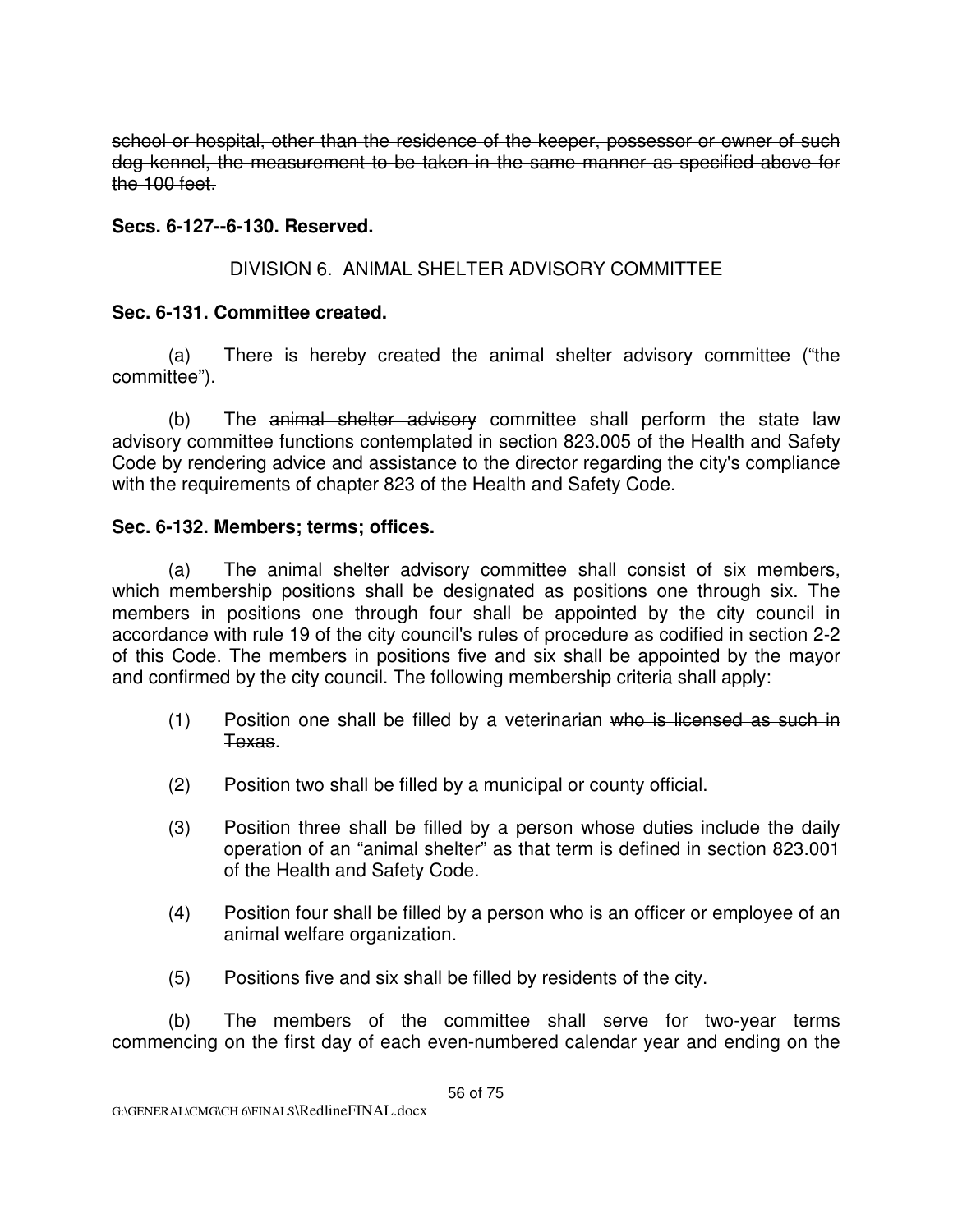last day of each odd-numbered calendar year, or until such time as their successors are appointed and qualified, whichever event shall occur later.

 (c) At the first meeting of each calendar year, the members of the committee shall select a chairperson. The member serving in position two of the animal shelter advisory committee shall be the ex officio secretary of the commission committee.

### **Sec. 6-133. Meetings; corporation; quorum.**

The committee shall meet from time to time at the call of the chairperson, provided that the committee shall meet not less than three times per calendar year. A majority of the members of the committee shall constitute a quorum for the conduct of business. The director shall arrange for a city conference room to be provided for the conduct of meetings. Members shall not be compensated for service, provided that any member who is a city employee shall continue to receive his regular compensation while serving on the committee. All meetings of the committee shall be conducted in accordance with the Texas Open Meetings Act.

#### **Secs. 6-134, 6-135. Reserved.**

# **ARTICLE V. DISPOSITION OF IMPOUNDED ANIMALS**

### **Sec. 6-136. Scope.**

This article shall apply to the disposition of impounded animals, and the word "animals" 'animals' as used herein in this article shall mean all animals other than those subject to the provisions of chapter 142 of the Texas Agriculture Code (estrays) and those subject to the provisions of article III of this chapter.

# **Sec. 6-137. Redemption rate after impoundment.**

(a) The person entitled to the possession of any animal delivered to the animal control centerBARC shall be entitled to have the animal delivered to him at the animal control centerBARC upon presentation of satisfactory evidence of ownership, as evidenced by the following:

# (1) A license issued pursuant to this chapter;

- (2) A microchip indicating ownership of the animal;
- (3) Receipt for purchase or adoption of the animal;
- (4) Records from a veterinarian showing vaccinations administered within the previous 12 months;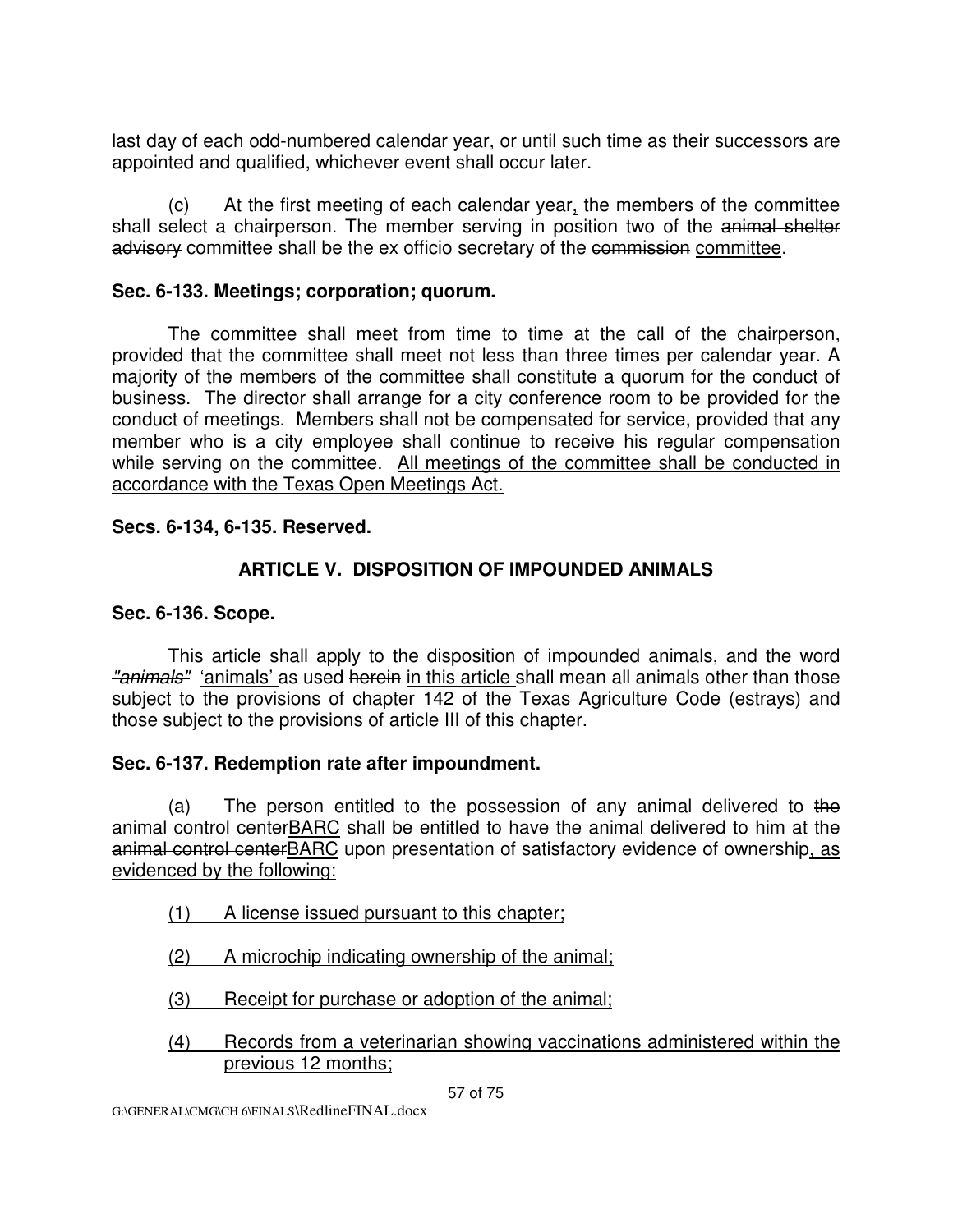- (5) Receipts for payment to a veterinarian or commercial pet service facility for services rendered to the animal; or
- (6) Photographic or videographic records showing the animal and individual asserting ownership at home or in other environments.

 (b) In addition to the requirements set forth in subsection (a) of this section, the person entitled to the possession of any animal delivered to BARC must also demonstrate proof of compliance with any other applicable ordinance or statute governing the release of an animal to such the owner, and shall payment of the following charges and fees as applicable, provided such the animal is not infected or reasonably believed to be infected with rabies or any other infectious or contagious disease:

- (1) Impoundment fee: Except as otherwise provided in this chapter, the following fees in the amounts stated in the city fee schedule shall be charged for the impoundment of an animal in the animal control centerBARC:
	- a. For animals other than dogs and cats and for sterilized dogs and cats:
	- 1. For the first impoundment of the animal;
	- 2. For the second impoundment of the same animal; and
	- 3. For the third and each subsequent impoundment of the same animal.
	- b. For unsterilized dogs or cats:
	- 1. For the first impoundment of the animal and mandatory sterilization of animal; a \$20.00 refund may be obtained upon proof of sterilization (mandatory for cats) within 30 days;
	- 2. For the second impoundment of the same animal;  $a$  \$20.00 refund may be obtained upon proof of mandatory sterilization (dogs and cats) within 30 days; and
	- 3. For the third and each subsequent impoundment;  $a$  \$20.00 refund may be obtained upon proof of mandatory sterilization (dogs and cats) within 30 days.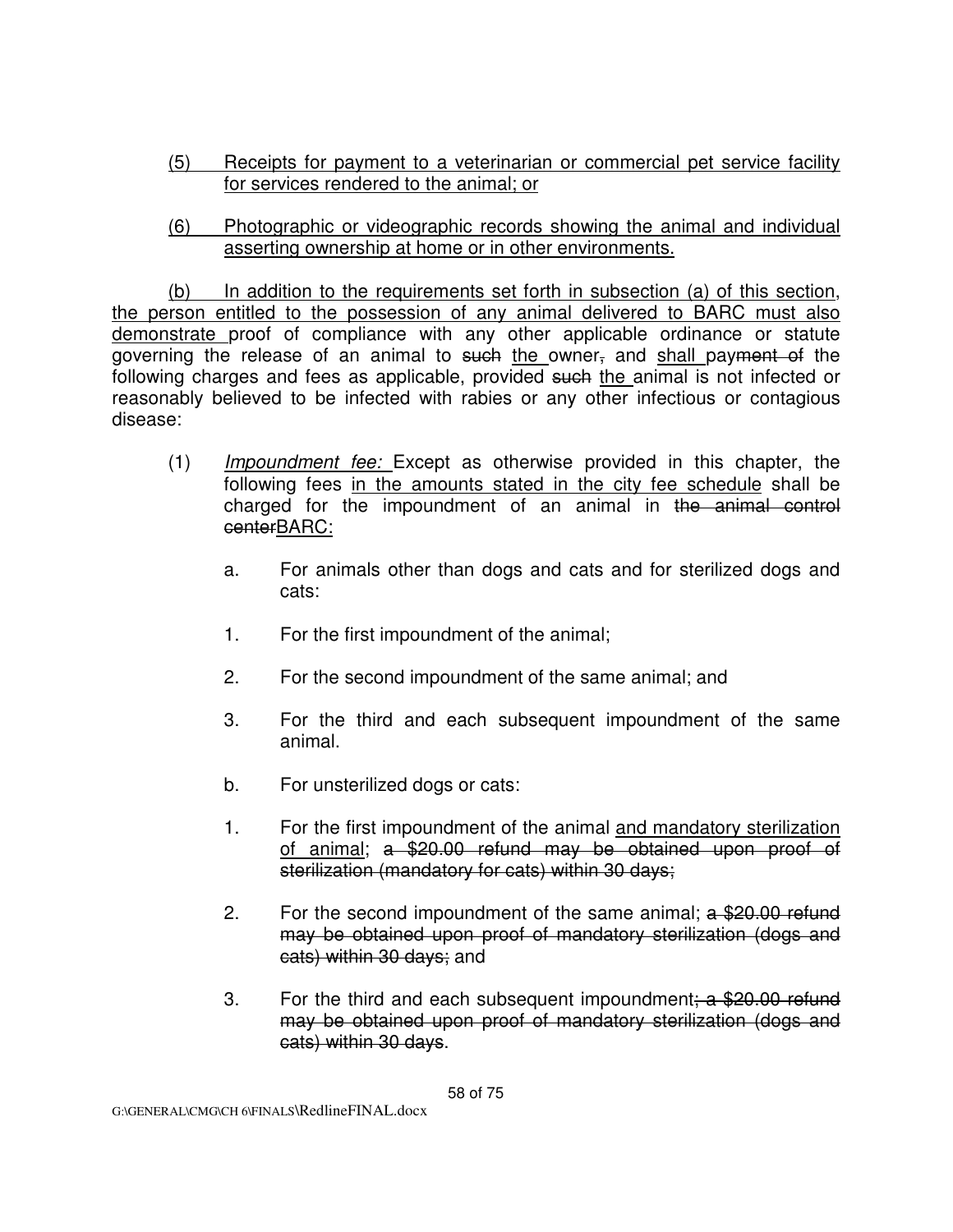- c. The fees specified above for unsterilized dogs or cats shall apply unless:
- 1. The dog or cat has a current unaltered pet license issued by the city and the animal has never been previously impounded by BARC;
- 1. tThe health officer in charge of BARC is able to determine by external examination that the animal has been sterilized;
- 2. The dog or cat is not yet of age to be sterilized; or
- $3.$  tThe owner presents a certificate from a veterinarian establishing either that the animal has been sterilized or that it is medically inadvisable to sterilize the animal.

A \$20.00 refund may be obtained upon proof of sterilization within 30 calendar days of the earlier of either the date of the animal's release or the date the animal is of age to be sterilized. Release of an unsterilized animal shall be conditioned as provided in subsection (gh) below of this section.

 However, no impoundment fee shall be charged for dogs, cats or other small animals delivered to the animal control center by the owner, or for dogs, cats or other small animals placed in custody of the animal control center because the owner of the animal has been arrested and is in the custody of the state.

- (2) License fee: Purchase of a license as provided in article IV of this chapter if a dog or cat has no valid license for an amount stated in the city fee schedule.
- (3) Boarding fee: Except as otherwise specifically provided in this chapter, the director shall impose the per animal daily boarding fee stated for this provision in the city fee schedule. The director may promulgate a schedule of fees for various types of dogs and cats. The fees of impoundment shall be based on the costs for care and feeding of the type of dog or cat impounded, as well as any determination of a dog to be a public nuisance, aggressive, or dangerous dog pursuant to article VI of this chapter. However, when a person seeks delivery of an animal on the first regular working business day after a Sunday or after a holiday observed by closure of city offices, no boarding fee shall be charged for the immediately preceding Sunday or holiday unless such the Sunday or holiday was within the period of quarantine of the animal for rabies observation. Provided further, no boarding fee shall be charged for any dog, cat or other small animal during the time that the owner thereof was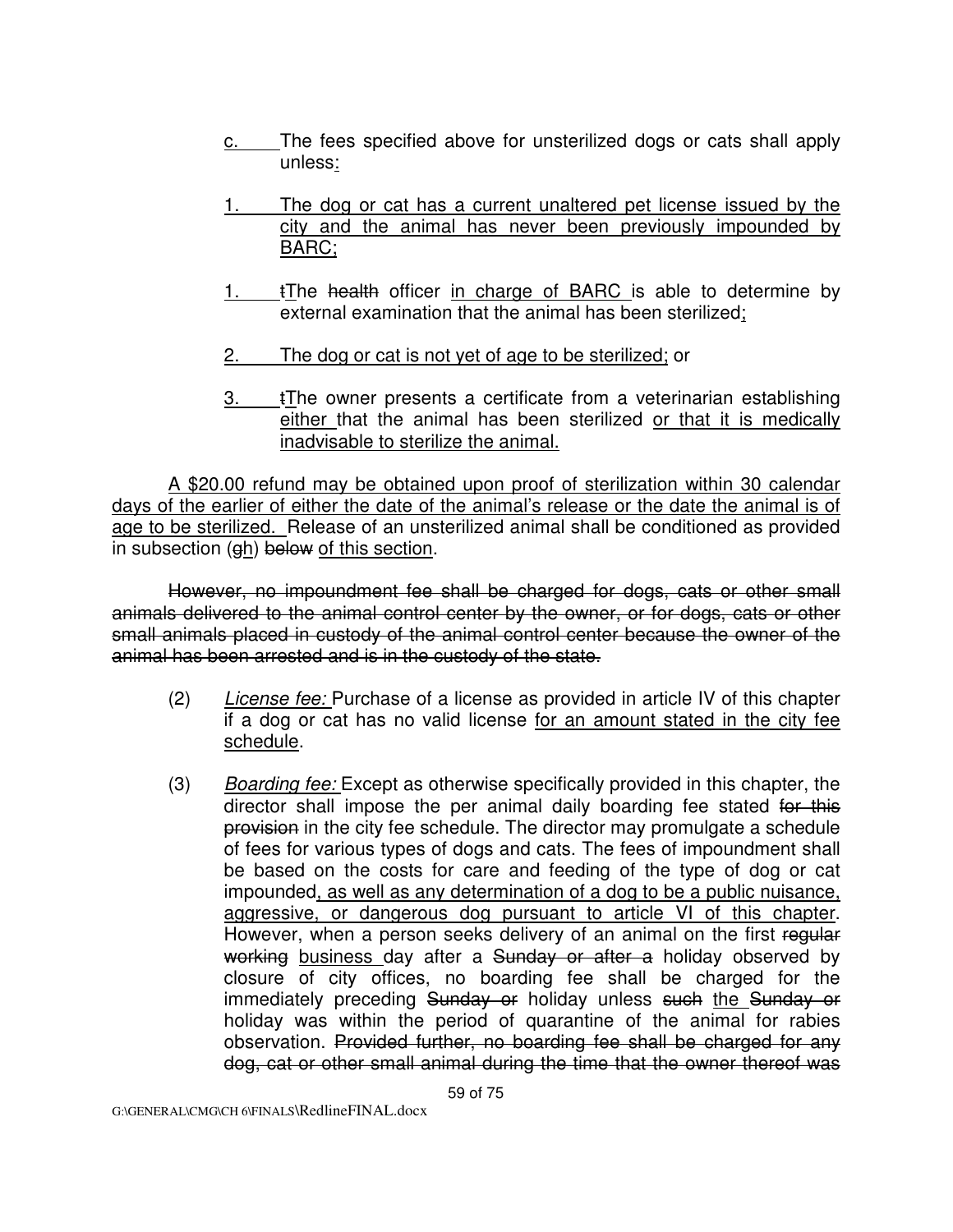in custody of the state when the animal was placed in the custody of the animal control center because such owner had been arrested. The animal control center shall not keep an animal of a person who is in the custody of the state for more than 15 days unless such animal is being held as evidence in a pending court case.

- (4) Vaccination fee: The rabies vaccination fee stated for this provision in the city fee schedule if a dog or cat has not been vaccinated in accordance with the provisions of article IV of this chapter.
- (5) Veterinarian care fee: Reasonable expenses for the treatment of the animal for injury or illness. Any veterinarian of the animal control centerBARC is hereby specifically authorized to treat an animal for injury or illness when such the treatment is found to be reasonably necessary in his judgment. The veterinarian in charge of the animal control centerBARC shall, from time to time, establish a uniform schedule of fees for such treatment on the basis of the city's actual costs incurred in providing such services treatment. The director shall post a A copy of the schedule shall be posted at the animal control center, on BARC's website and maintain a copy for public inspection in the offices of the director and and a copy shall be filed with the city secretary. The minimum fee for veterinary services to any animal shall be not less than the minimum fee stated for this provision in the city fee schedule.

#### (6) Reserved.

 (bc) It shall be the duty of the officer in charge of the animal control centerBARC to offer for sale adoption any and all healthy animals deemed medically and behaviorally appropriate by the BARC veterinarians that have become the property of BARC pursuant to impounded under the terms of section 6-102 of this Code and not redeemed within three days, and to sell offer the animals for adoption the same for cash or other financial consideration for the amount of the accrued fees against such the animal. The person entitled to the possession of any animal shall be entitled to redeem the same upon paying the purchaser double the amount paid by him for such animal and his reasonable expenses for keeping the same. Any animal not so redeemed within 30 days from the date of the sale shall become the absolute property of the purchaser. Upon the adoption of the animal by any individual, title and sole ownership of the animal by BARC ceases and transfers to the adopting individual.

(ed) No animals which that have been taken to the animal control centerBARC shall be redeemed or sold adopted unless they are vaccinated for rabies, except in the following in such instances: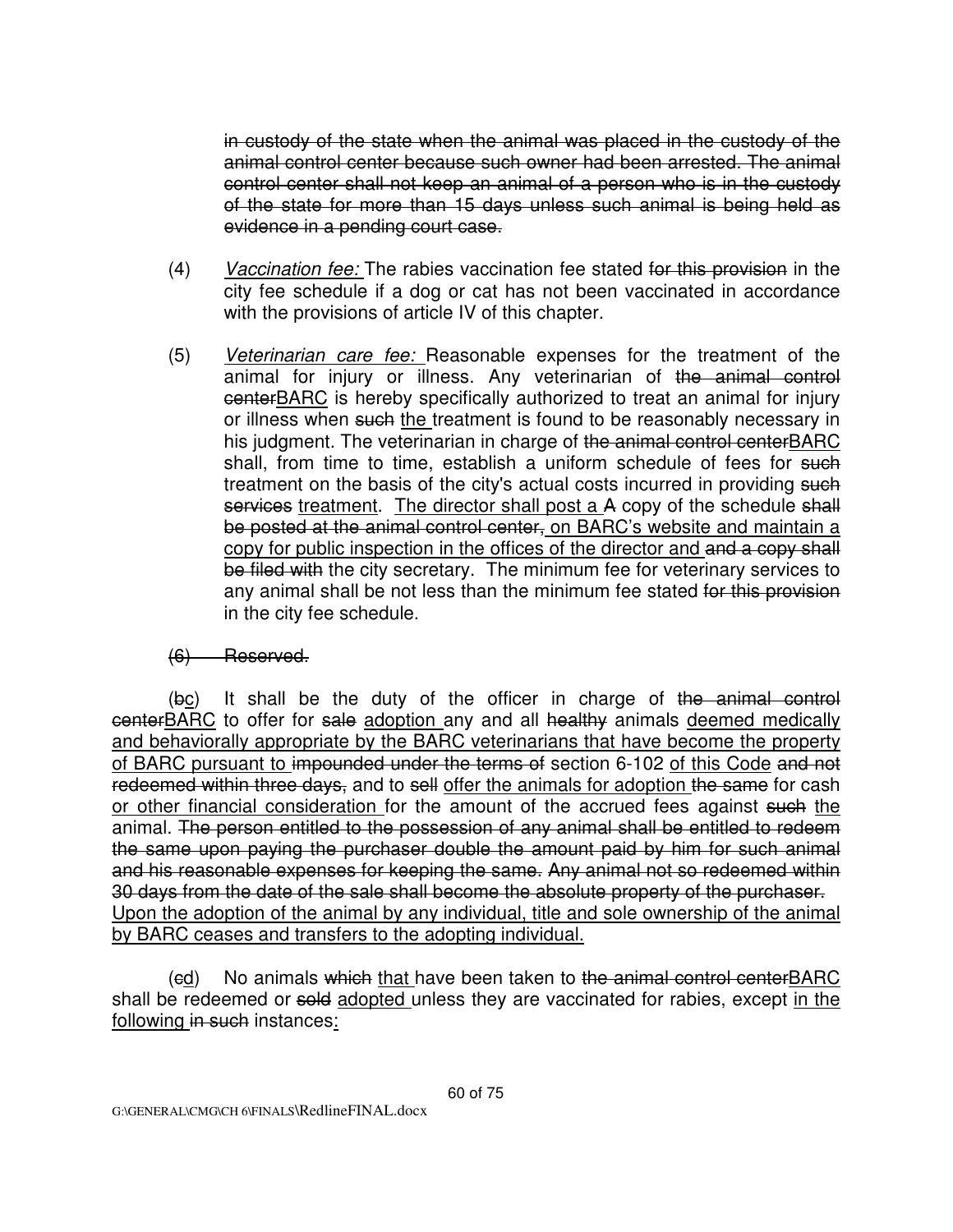- (1) where the appropriate official has been furnished with satisfactory proof and evidence that such the animal has been inoculated with a rabies vaccine approved by the U. S. Department of Agriculture's Veterinary Biologics Division, and that such the immunization will not expire prior to the expiration of a license issued for the animal upon release of the animal within the licensing year in which such animal is to be released.;
- (2) The animal is less than four months of age;
- (3) The vaccination against rabies is medically inadvisable for the animal as evidenced by a certificate duly signed by a veterinarian attesting such and containing the identification of the dog or cat by breed, color, sex, and the name and address of the owner; or
- (4) The animal cannot be inoculated for rabies due to illness, in which case, the owner must comply with subsection (g) of this section.

 (de) The owners of all any animals impounded in the animal control centerBARC shall be required to redeem the same the animal as provided for in subsection (a) hereof of this section and shall not be permitted to purchase adopt the such animal in lieu of paying the redemption fee.

 $(e_i)$  It is hereby made unlawful to remove animals from the animal control centerBARC except in accordance with the procedures established herein in this section and the regulations established by the director.

 $(fg)$  Any dog or cat impounded in the animal control centerBARC that is claimed by the owner that has not been inoculated for rabies in accordance with article IV of this chapter and, which dog or cat cannot be inoculated in accordance with such section due to illness, will be delivered to any veterinary hospital within the city, as designated by the animal's owner, thereof for further treatment for the fee stated for this provision in the city fee schedule,. In these instances, provided the veterinarian operating such the veterinary hospital must agrees to:

- $(1)$  vVaccinate such the animal for rabies in accordance with article IV of this chapter (dogs and cats) prior to releasing the animal from the veterinary hospital, and provided further, that such veterinarian also agrees to
- (2) fFurnish a certificate evidencing the vaccination to the animal control centerBARC.

(eh) Except where when the health officer in charge of BARC is able to determine by external examination that a dog or cat has been sterilized, the dog or cat is not yet of age to be sterilized, or the owner has presented a certificate from a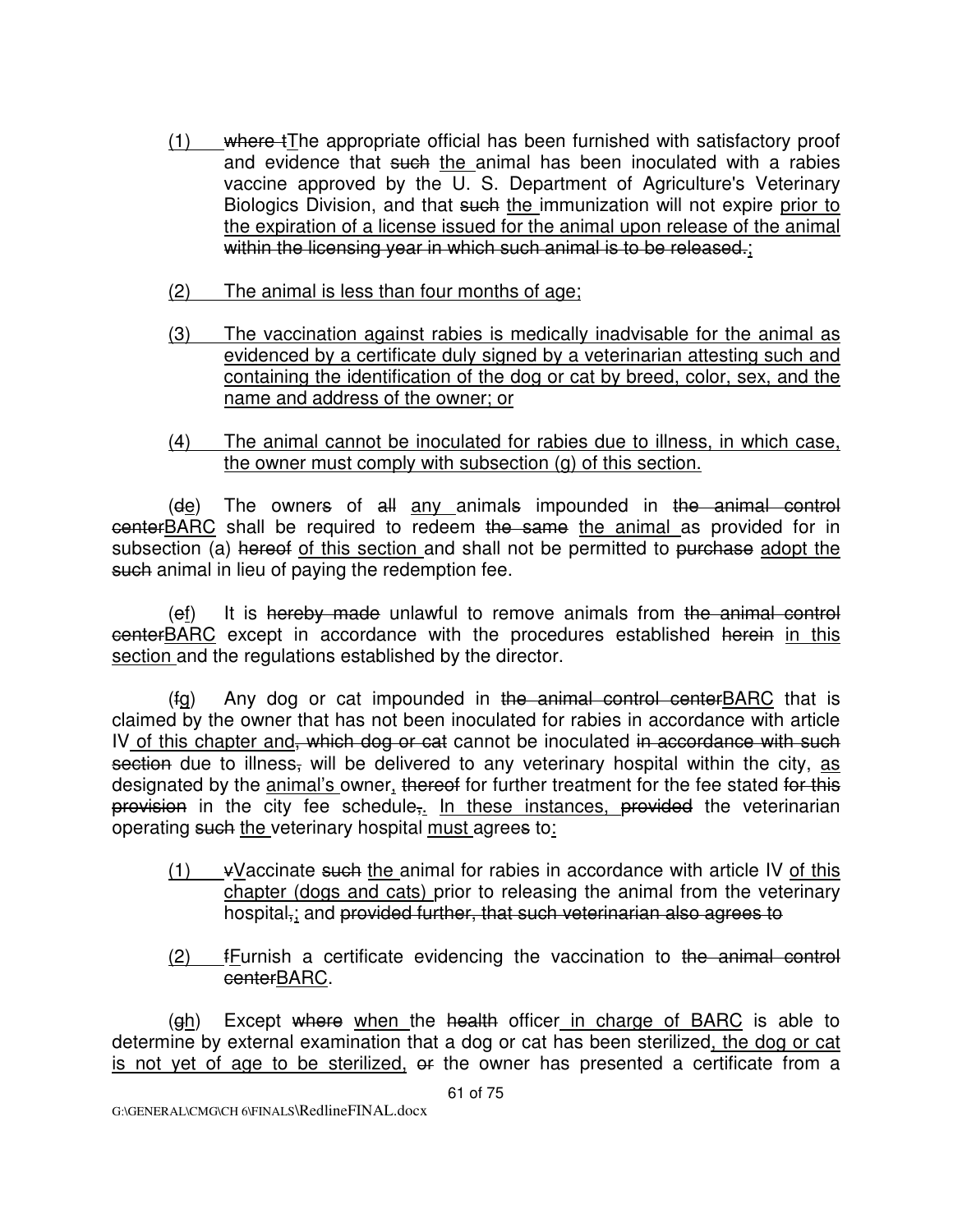veterinarian establishing either that the animal dog or cat has been sterilized or that it is medically inadvisable to sterilize the dog or cat, the release of the animal shall be conditioned upon an owner's execution of a written agreement that he will have the animal sterilized by a veterinarian and provide written proof thereof to the health-officer in charge of BARC within 30 calendar days of the earlier of:

 $(1)$   $\qquad$  tThe date of the animal's release; or

# (2) The date the animal is of age to be sterilized.

It shall be unlawful It is unlawful for anyone to whom an animal has been conditionally released under this subsection to fail to comply with the provisions of this subsection. timely cause the animal to be sterilized and to provide a veterinarian's certificate evidencing the sterilization to the health officer within 30 days after the date of the animal's release to the person.

 (hi) Under no circumstances may an animal that has been impounded be transferred or sold to a dealer as that term is defined in 7. U.S.C. § 2132.

### **Sec. 6-138. Disposal of impounded dogs, cats, other animals not redeemed or sold adopted.**

Animals taken up and impounded under the terms of this chapter that are not redeemed as provided in this article shall be disposed of by the city as follows:

 (1) Any animal that is vaccinated and sterilized and is otherwise deemed suitable for adoption may be offered for adoption through a city facility. The director shall impose a per animal adoption fee within the range stated for this provision in the city fee schedule. The director is authorized to offer an incentive program to promote the adoption of dogs, cats or other animals for one or more periods during which the director may reduce the adoption fee by an amount not to exceed one-half of the current adoption fee. Within ninety days after the completion of any incentive program period, the director shall compile the results of the program and provide a report to council members on the effectiveness of the program. Upon the adoption of the animal by any individual, title and sole ownership of the animal by BARC ceases and transfers to the individual.

 (2) Any animal that is suitable for adoption as a pet and is not placed for adoption through city facilities, may be placed for adoption through a private nonprofit humane shelter organization. The director shall establish uniform criteria for the placement of adoptable animals through a humane shelters organization and shall make surplus adoptable animals available to those shelters organizations that meet the criteria. The criteria shall include requirements that animals be vaccinated and sterilized in accordance with law and that the animals be licensed in the jurisdiction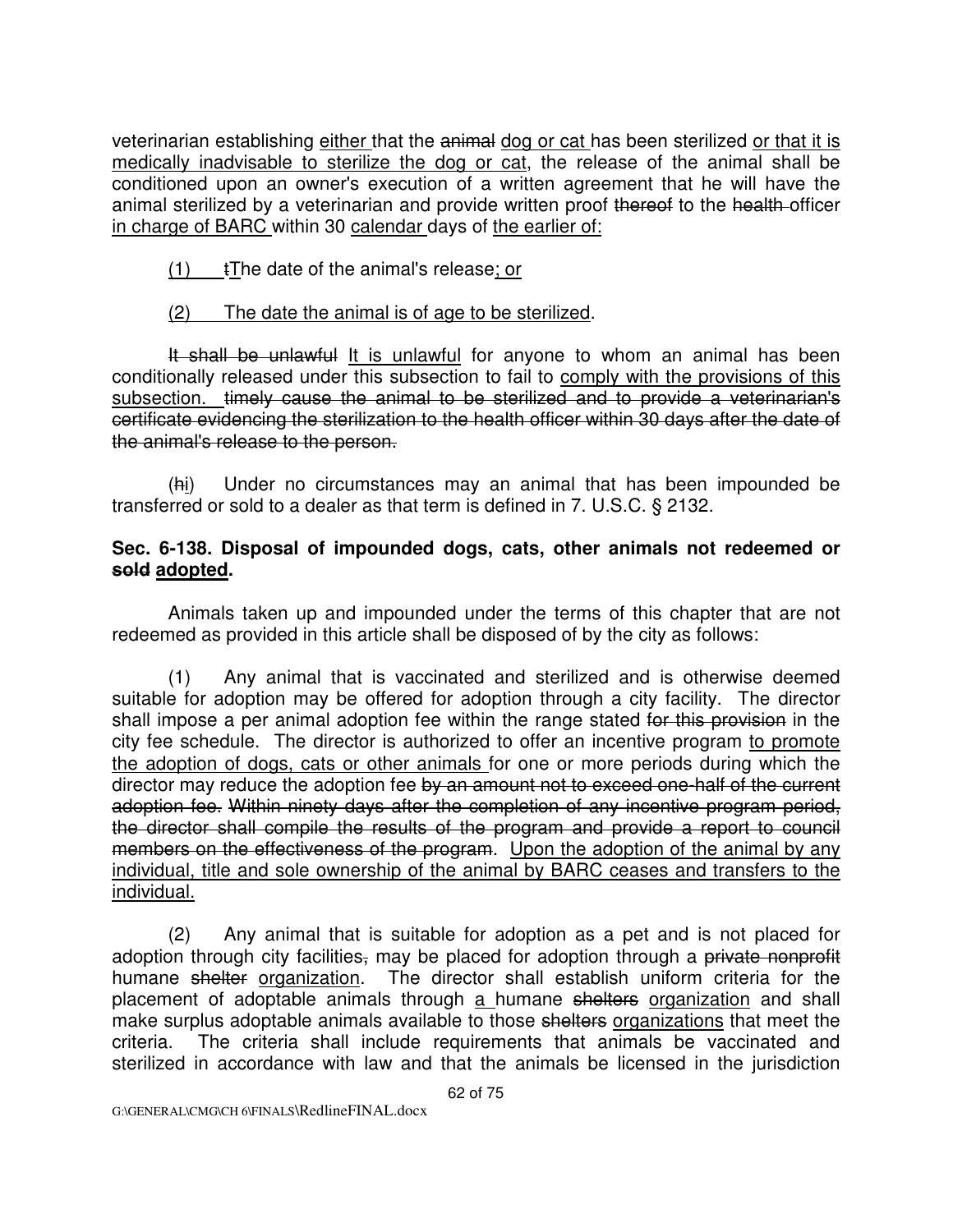where they will be kept. Upon the transfer of the animal to the humane organization, title and sole ownership of the animal by BARC ceases and transfers to the humane organization.

(3) The director may authorize a third party, not regularly employed by the  $city<sub>z</sub>$  to offer animals for adoption and collect the adoption fees on behalf of the city if such the third party demonstrates proof of financial responsibility for the fees to be collected and remitted in a form satisfactory to the director. A third party may not impose any fee in addition to that specified by this section. Upon the adoption of the animal by any individual, title and sole ownership of the animal by BARC ceases and transfers to the individual.

 (4) All animals that are not placed for adoption shall be destroyed by use of humane euthanasia procedures as recommended from time to time by the American Veterinary Medical Association.

 (5) Under no circumstances may an animal be sold or donated for research or teaching purposes to a medical school, licensed hospital, or nonprofit university or college.

# **Sec. 6-139. Euthanasia of animals upon owner's or citizen's request.**

The director may accept a dog or cat from the its owner thereof for disposal for no charge. No fee shall be charged to a citizen who brings an injured or ill cat or dog to the animal control centerBARC for euthanasia. The disposal of such animals shall be accomplished in the same manner as though the animals had been impounded and not redeemed.

# **Sec. 6-140. Sterilization of dogs and cats.**

In accordance with applicable state law, the director shall establish procedures to ensure that no unsterilized dog or cat is released from the city's animal control facilities except under the terms of a sterilization agreement as required by chapter 828 of the Texas Health and Safety Code.

# **Sec. 6-141. Adoption or fostering of animals from BARC; denial; appeal.**

 (a) Except as provided in subsection (b) of this section, any person of at least 18 years of age may submit an application to the director to adopt or foster an animal.

 (b) No person who has been convicted of animal cruelty shall be permitted to adopt or foster animals from BARC. If the director denies an application to adopt or foster an animal from BARC due to the applicant's prior conviction of animal cruelty, the director shall give written notice by personal delivery or certified mail, return receipt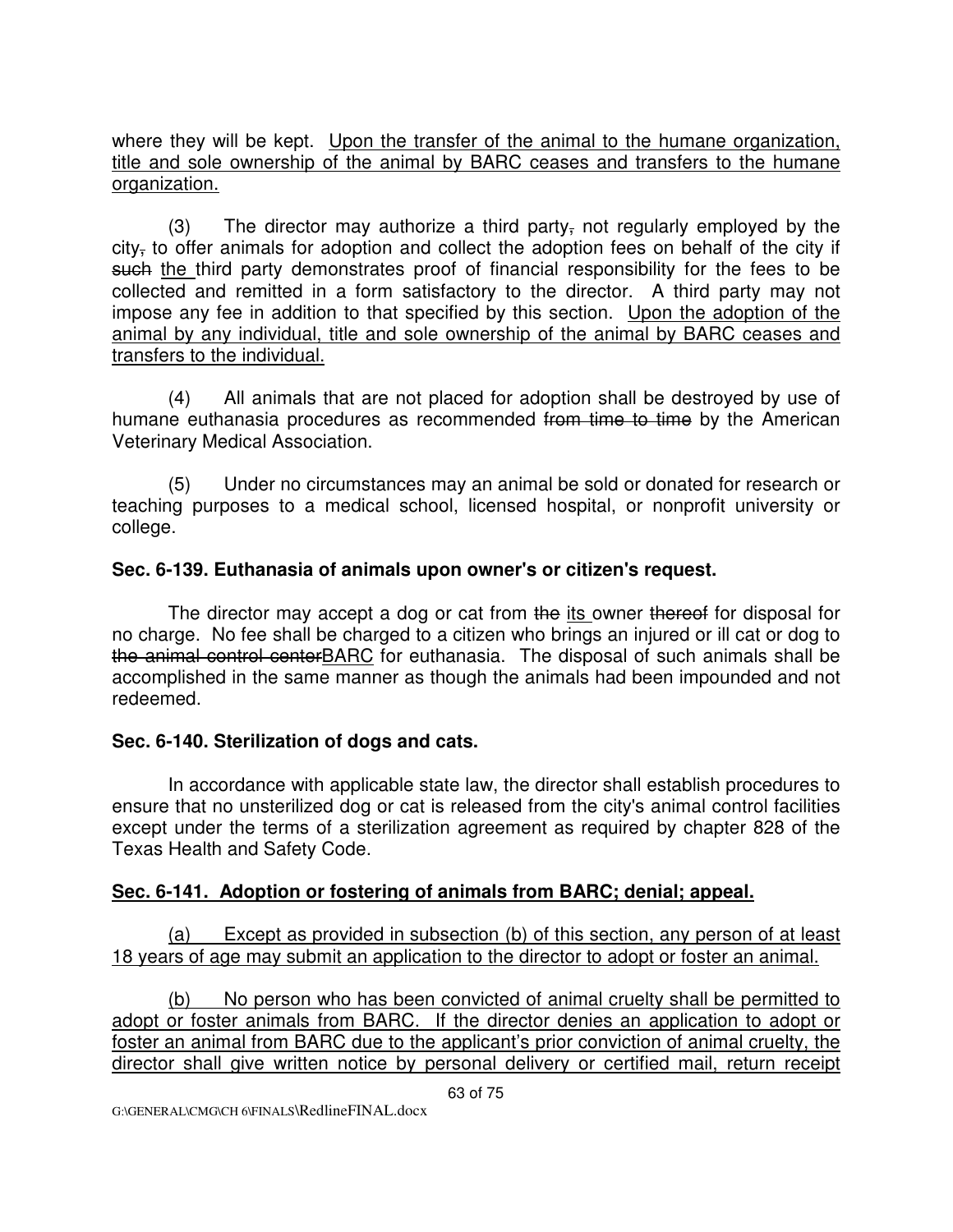requested, to the applicant at the address stated in the application. The decision of the director is final unless the applicant files a written appeal with the director not later than the fifth business day after the date the applicant received notice that the application was denied. If the applicant timely files a written appeal, the applicant shall be given notice of the date, time and place of the hearing for his appeal. A hearing officer shall conduct the hearing within ten business days of the director's receipt of the notice of appeal. The hearing shall be conducted informally and the hearing officer shall determine by a preponderance of the evidence whether grounds exist for the denial of the application. The hearing officer may consider city records used in the consideration of the application and affidavits, as well as any testimony or documentary evidence offered by the applicant. At the conclusion of the hearing, the hearing officer shall enter a written order with his findings as to whether or not the application should be denied. The written order shall be sent by personal delivery or certified mail, return receipt requested, to the applicant at the address stated in the application and shall be sent as soon after the conclusion of the hearing as practicable, but in no event more than 30 calendar days thereafter. The decision of the hearing officer shall be final.

### **Secs. 6-141142 --6-150. Reserved.**

# **ARTICLE VI. DANGEROUS, AGGRESSIVE, AND PUBLIC NUISANCE DOGS**

#### **Sec. 6-151. Definitions.**

As used in this article, the following words and phrases shall have the meanings herein ascribed to them provided below, unless the content of their usage clearly indicates another meaning:

#### Aggressive dog means a dog that meets one of the following conditions:

- (1) Bites, assaults, or otherwise attacks a person without provocation on the property of the owner and causes serious bodily injury to the person, provided that the person is on the property of the owner with the owner's consent or invitation;
- (2) Has displayed aggressive tendencies that cause a person of normal sensibilities to fear the dog will attack that person or a domesticated animal without provocation while inside an enclosure, and such enclosure is not sufficient to ensure the safety of persons or domesticated animals on adjoining property or the public at large;
- (3) Has otherwise interfered with the freedom of movement of persons in a public right-of-way, regardless of whether the dog was on the property of its owner; or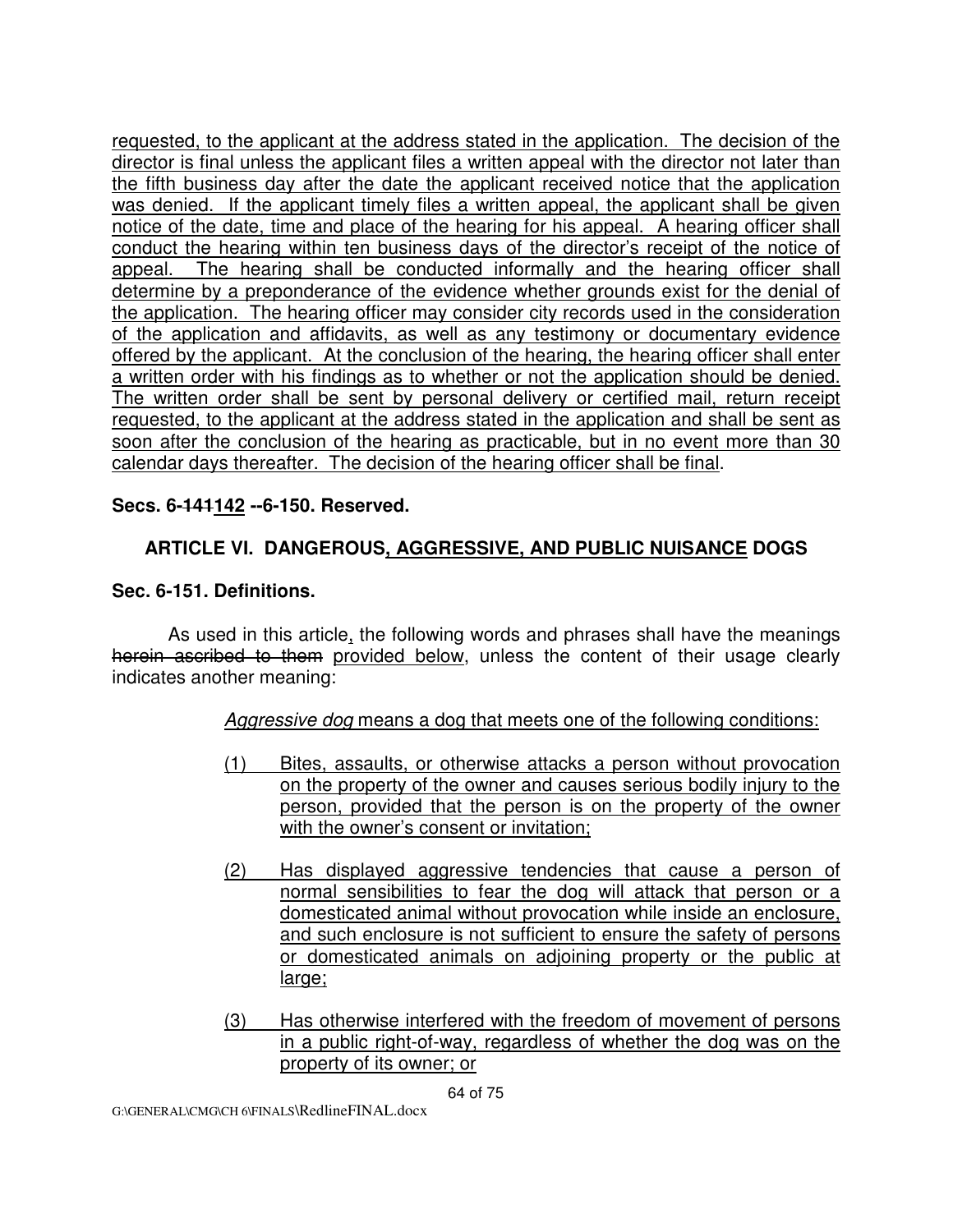### (4) A peace officer or animal control officer has reason to believe the dog has a dangerous disposition and is likely to be harmful to humans or other domestic animals.

Bodily injury means physical pain, illness, or any impairment of physical condition that results from a bite or attack by a dog.

Dangerous dog has the same meaning ascribed as provided in section 822.041 of the Texas Health and Safety Code, as amended from time to time.

 Hearing officer shall mean the director or any person he may designate to conduct a hearing under this article, provided such person shall not have participated in any investigation of the facts regarding the alleged dangerous dog or be in the chain of command of any such person.

Owner has the same meaning ascribed as provided in section 822.041 of the Texas Health and Safety Code, as amended from time to time.

Public nuisance dog shall mean any dog that meets one of the following conditions:

- (1) Substantially interferes with the right to enjoyment of life or property by persons other than the owner by acts including, but not limited to, frequent, long, or continued barking or howling, repeated defecation on property other than that of the owner, or damaging property other than that of the owner;
- (2) Attacks domestic animals;
- (3) Is documented by BARC, a police officer, a neighborhood protection official or a member of the public to be running at large three or more times in a 12-month period; or
- (4) Is one of a number of dogs or other animals maintained on the property owned or controlled by its owner so as to be dangerous to the public health, safety or welfare.

Secure enclosure means a fenced area or structure that is:

 (1) At least 6 feet in height with secure sides and a secure top; if the enclosure does not have a floor that is secured to its sides, the sides shall be embedded at least two feet into the ground;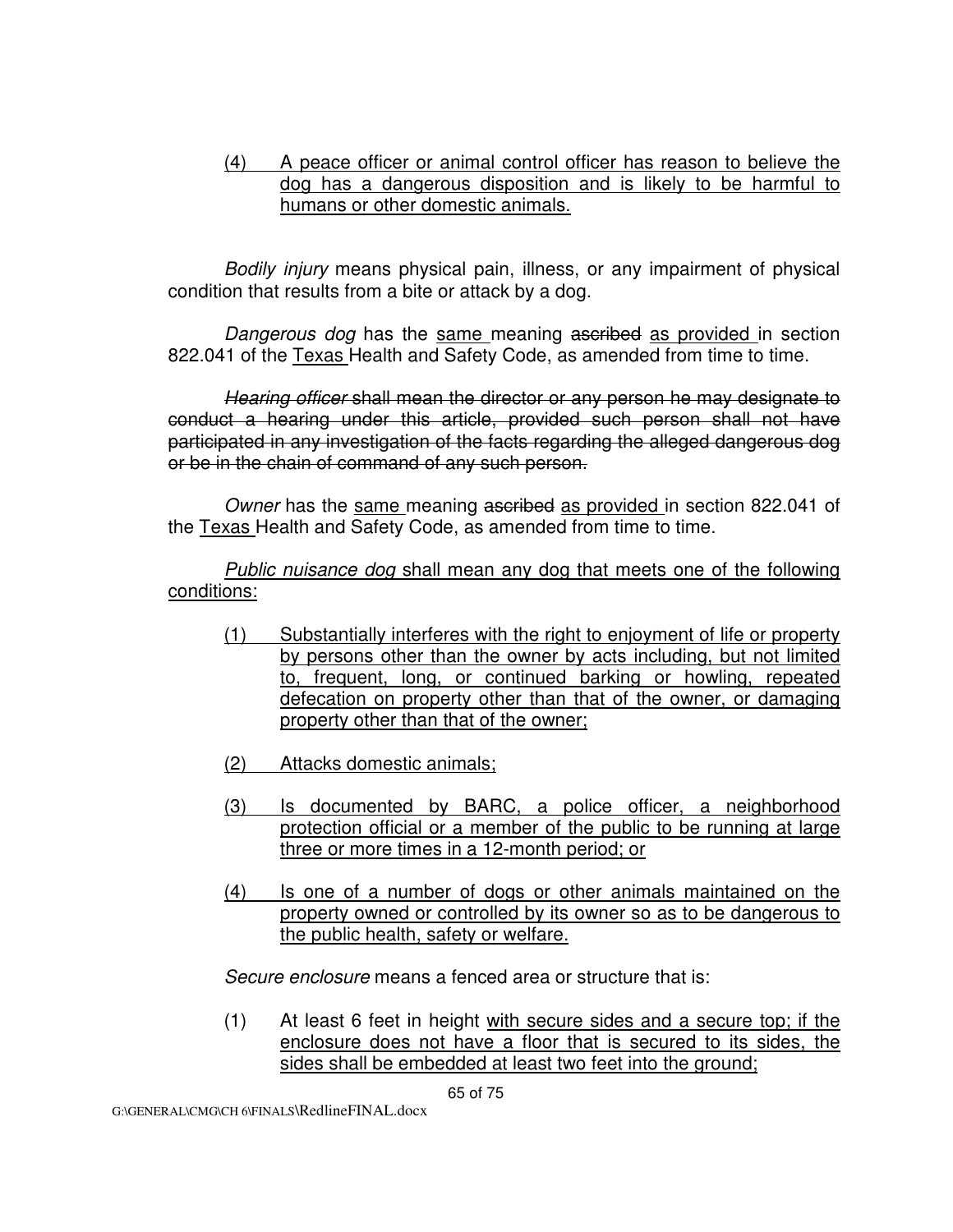(2) Of sufficient size to allow the dog to move freely;

(3) Locked;

- $(34)$  Capable of preventing the entry of the general public, including children;
- (45) Capable of preventing the escape or release of a dangerous dog by any means, including digging, climbing, jumping, or chewing out of the enclosure; and
- $(56)$  Clearly marked as containing a dangerous dog-; and
- (7) Located no less than five feet from another property line or fence adjoining the premises on which the enclosure is located.

Serious bodily injury has the same meaning ascribed as provided in section 822.001 of the Texas Health and Safety Code, as amended from time to time.

Unprovoked means action by a dog that is not:

- (1) In response to being tormented, abused, or assaulted by any person;
- $(2)$  In response to pain or injury;  $\theta f$
- (3) In protection of itself or its food, kennel, or nursing offspring.; or
- (4) In response to a person trespassing or committing a crime on the owner's property.

# **Sec. 6-152. Impoundment order; surrender.**

 (a) Upon receipt of a sworn, written complaint by any person, in a form approved by the director, that any a dog situated within the city may constitute a dangerous dog, the director shall cause conduct an investigation to be conducted. If upon investigation, the director reasonably believes that grounds exist to declare the dog a dangerous dog, he shall issue a written order<del>, which includes</del> containing the grounds for the order, and a requirement that the dog be impounded at the city's animal impoundment facilities at the licensee's or owner's expense pending a hearing to determine whether the dog is dangerous as defined in this article.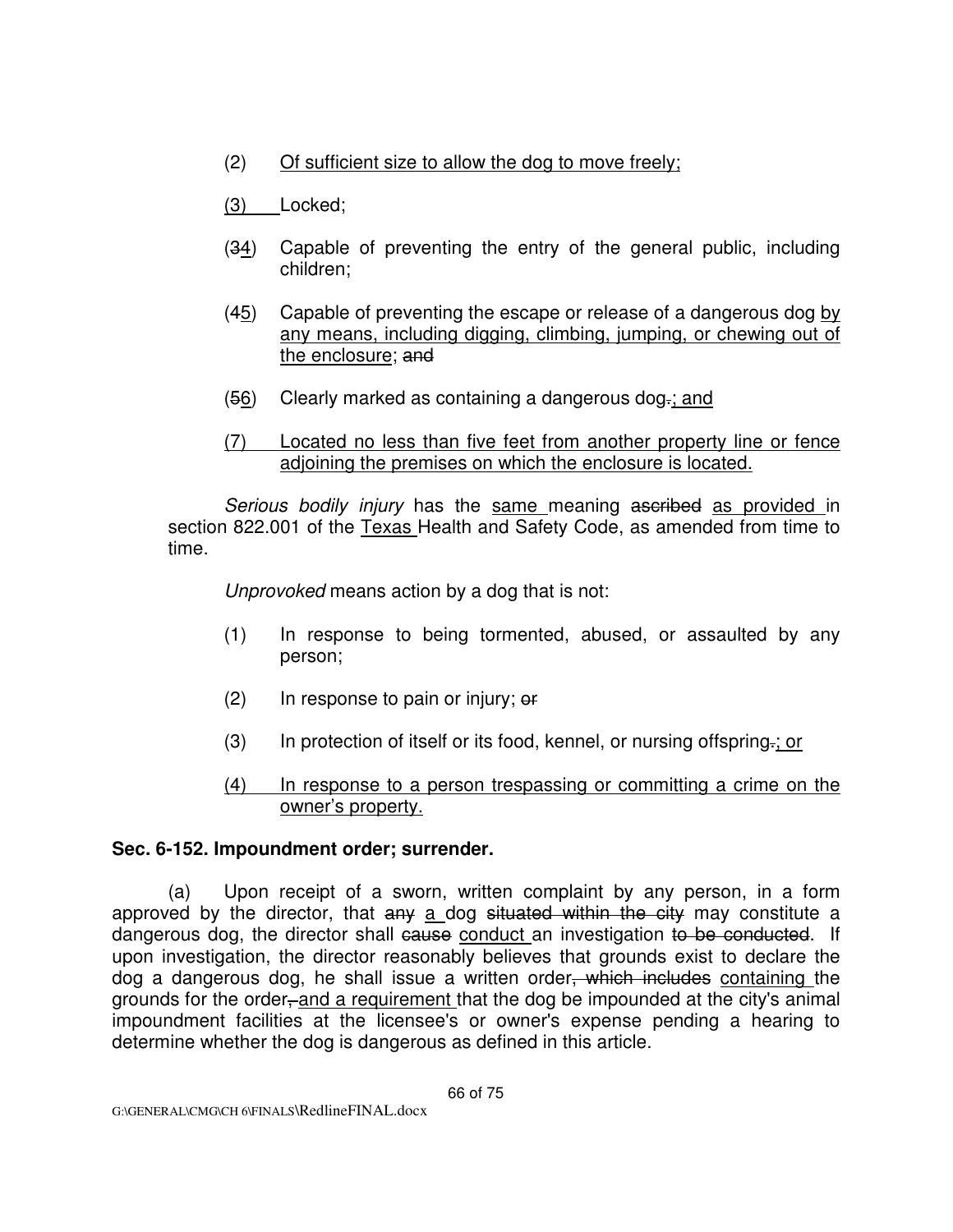(b) It shall be unlawful It is unlawful for any person to refuse to surrender to any city officer or employee who has presented a true copy of such the order to the person any dog for which an impoundment order has been issued.

# **Sec. 6-153. Determination hearing.**

 (a) The director shall cause written notice to be given to the licensee or owner that a hearing will be conducted to determine whether the animal is a dangerous dog. Such The notice shall include the following:

- $(1)$  The place where the hearing will be conducted.
- (2) The date and time of the hearing, which shall be not later than the tenth calendar day after the impoundment of the animal; provided that the hearing officer may continue the hearing upon the written request of the licensee or owner or upon the written certification of the attending physician of a person injured by the dog that the injured person is not medically able to attend the hearing, or in the event that it is necessary to give notice of the hearing by newspaper publication-;
- (3) That the licensee or owner may appear at the hearing and present evidence, cross examine witnesses and be represented by legal counsel.;
- (4) That the dog may be ordered euthanized if the hearing officer finds that it is a dangerous dog.; and
- (5) That the licensee or owner may request a probable cause hearing pursuant to section 6-156 of this Code.

The notice may shall be given by personal delivery or sent by certified mail, return receipt requested, to the last known address of the licensee or owner. If the director is unable to effect delivery of notice by personal delivery or by mail, he shall cause the notice to be published one time in a newspaper of general circulation, and to be posted in a conspicuous public place at the city's animal impoundment facility, and to be posted online on BARC's website, each of which acts shall be done at least seven business days prior to the date of the hearing.

 (b) The hearing shall be conducted by the hearing officer under rules consistent with the nature of the proceeding. The burden of proof shall be upon the city to establish, by a preponderance evidence presented at the hearing, that the dog is, a dangerous dog. At the conclusion of the hearing, the hearing officer shall enter a written order with factual findings as to whether the dog is a dangerous dog. At the conclusion of the hearing, the hearing officer may: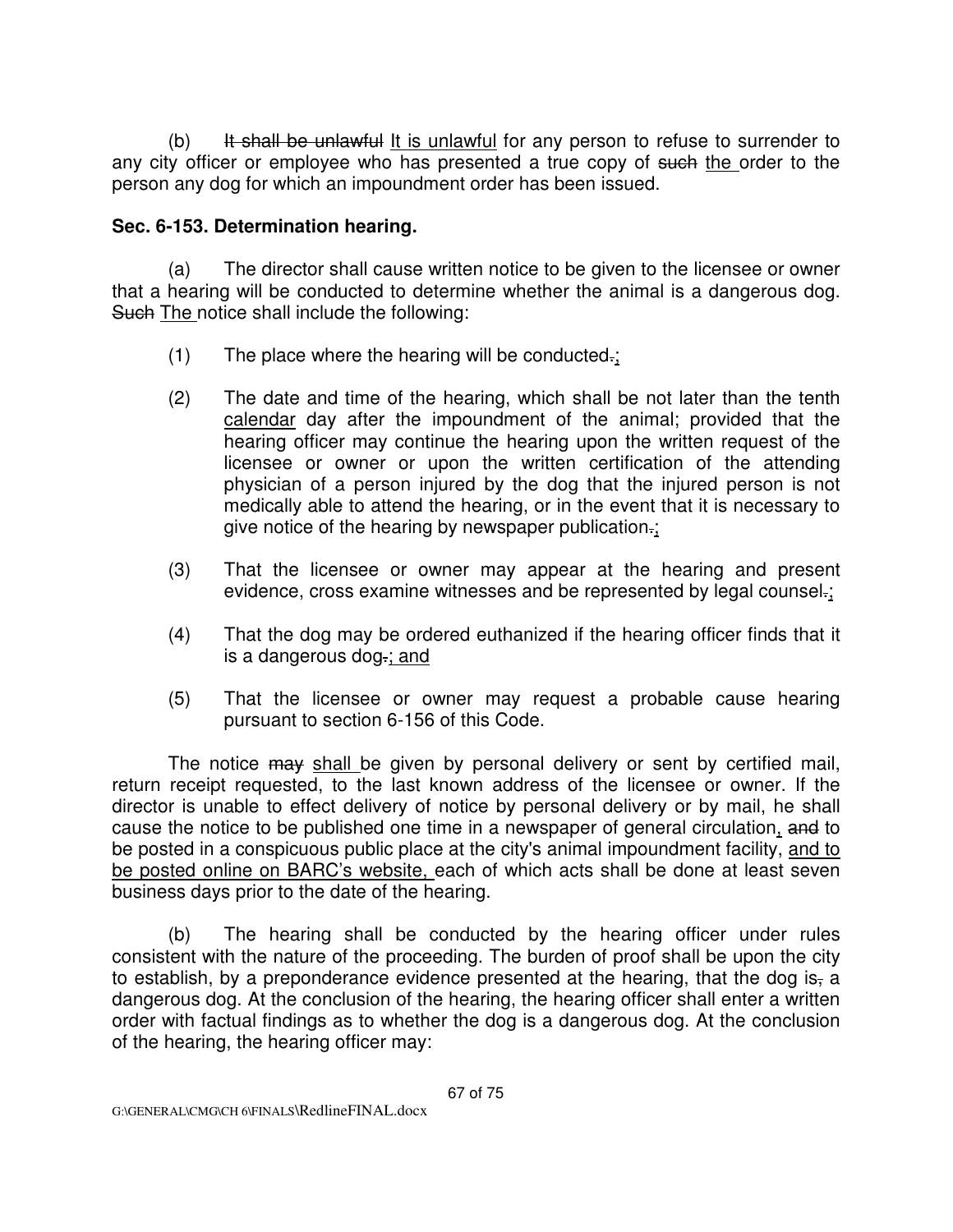- (1) Determine that a dog is not dangerous and, if the dog is impounded, waive any impoundment fees incurred and release the dog to its licensee or owner, provided that the dog may continue to be held, if required, for the duration of any rabies quarantine period as provided by this Code;
- (2) Determine that a dog is dangerous and order the licensee or owner to comply with the requirements for ownership of a dangerous dog set forth in this article and Subchapter D, Chapter 822 of the Texas Health and Safety Code, as amended, and, if the dog is impounded, release the dog to its licensee or owner in accordance with subsection (d) of this section; or
- (3) Determine that a dog has killed or caused serious bodily injury to a person and order the dog to be seized and humanely euthanized.

 (c) If a dog is determined to be dangerous, the director shall notify the licensee or owner, either in person or by certified mail, return receipt requested:

- (1) That the dog is dangerous;
- (2) Whether the dog has been ordered to be humanely euthanized;
- (3) If the dog has not been ordered to be humanely euthanized, what the licensee or owner must do to comply with requirements for ownership of a dangerous dog and to reclaim the dog, if impounded; and
- (4) That the licensee or owner has a right to appeal a determination of dangerousness or an order to euthanize.

 (d) An impounded dog determined by the hearing officer to be dangerous shall remain impounded or confined at a location approved by the director and will not be released to the licensee or owner until the licensee or owner pays all fees incurred for impoundment of the dog and complies with all requirements for ownership of a dangerous dog set forth in this article and Subchapter D, Chapter 822 of the Texas Health and Safety Code, as amended from time to time. If all impoundment fees have not been paid and all requirements have not been met within 30 calendar days after a final determination that a dog is dangerous, the hearing officer may cause the dog to be humanely euthanized.

# **Sec. 6-154. Requirements for owner of a dangerous dog.**

Not later than the 30th calendar day after the date a licensee or owner learns that he is the owner of a dangerous dog that is not to be humanely euthanized, the licensee or owner shall: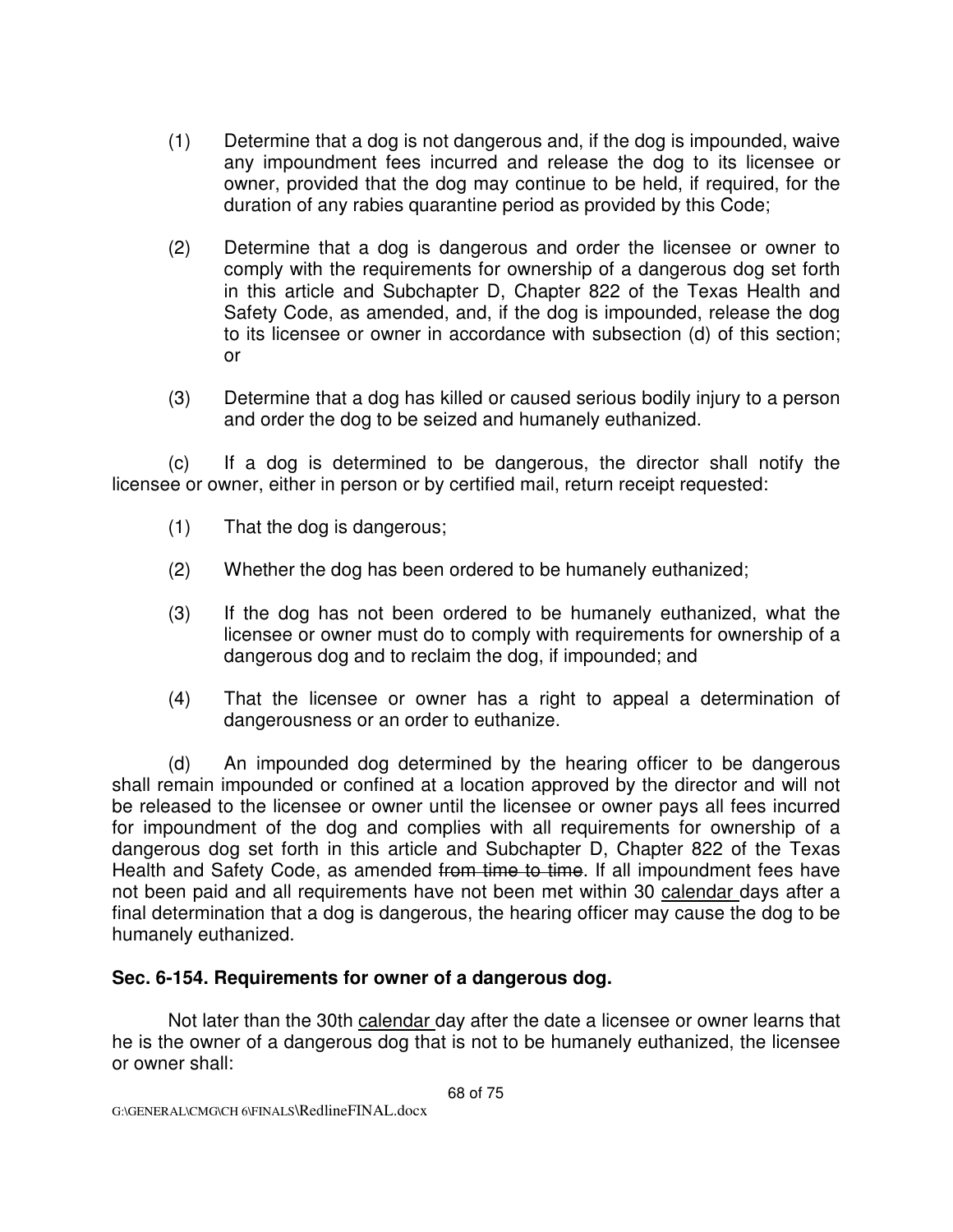(1) Comply at all times with the requirements set forth in Subchapter D, Chapter 822 of the Texas Health and Safety Code;

 (2) Permit the department to implant a microchip in the dog, at the licensee's or owner's expense, which will identify it as a dangerous dog;

(3) Affix a red, city-issued "dangerous dog" tag to the dog's collar that must be worn by the dog at all times and renewed annually;

 (4) Restrain the dangerous dog at all times on a leash of sufficient strength to control the dog, no longer than 6 feet in length, and in the immediate control of a person at any time the dog is not in a secure enclosure;

 (5) Confine the dog in a secure enclosure except as provided in the preceding item; and

(6) Sterilize the dog; and

 (7) Obtain liability insurance coverage in an amount of at least \$100,000.00 to cover damages resulting from an attack by the dangerous dog causing bodily injury to a person and provide proof of the required liability insurance coverage to the department. The proof of insurance must clearly indicate that the insurer is aware that the insured dog has been declared dangerous either by the inclusion of a statement on the coverage policy itself or in an original letter on the insurer's letterhead signed by the insurance agent issuing the policy.

# **Sec. 6-155. Seizure and impoundment of a dangerous dog**

 (a) The director shall seize and impound or order seizure and impoundment, at the licensee's or owner's expense, of any dog previously determined to be dangerous if:

- (1) The licensee or owner violates any provision of this article or Subchapter D, Chapter 822 of the Texas Health and Safety Code, as amended; or
- (2) The dog causes bodily injury to any person.

 (b) If a previously determined dangerous dog has been seized and impounded under this section, the hearing officer shall conduct a hearing to determine if the dog should be returned to the licensee or owner or humanely euthanized. The hearing must be conducted within eight business days after the date of seizure, and the hearing officer shall provide written notice of the hearing either in person or by certified mail, return receipt requested, to the licensee or owner. In no event shall the hearing be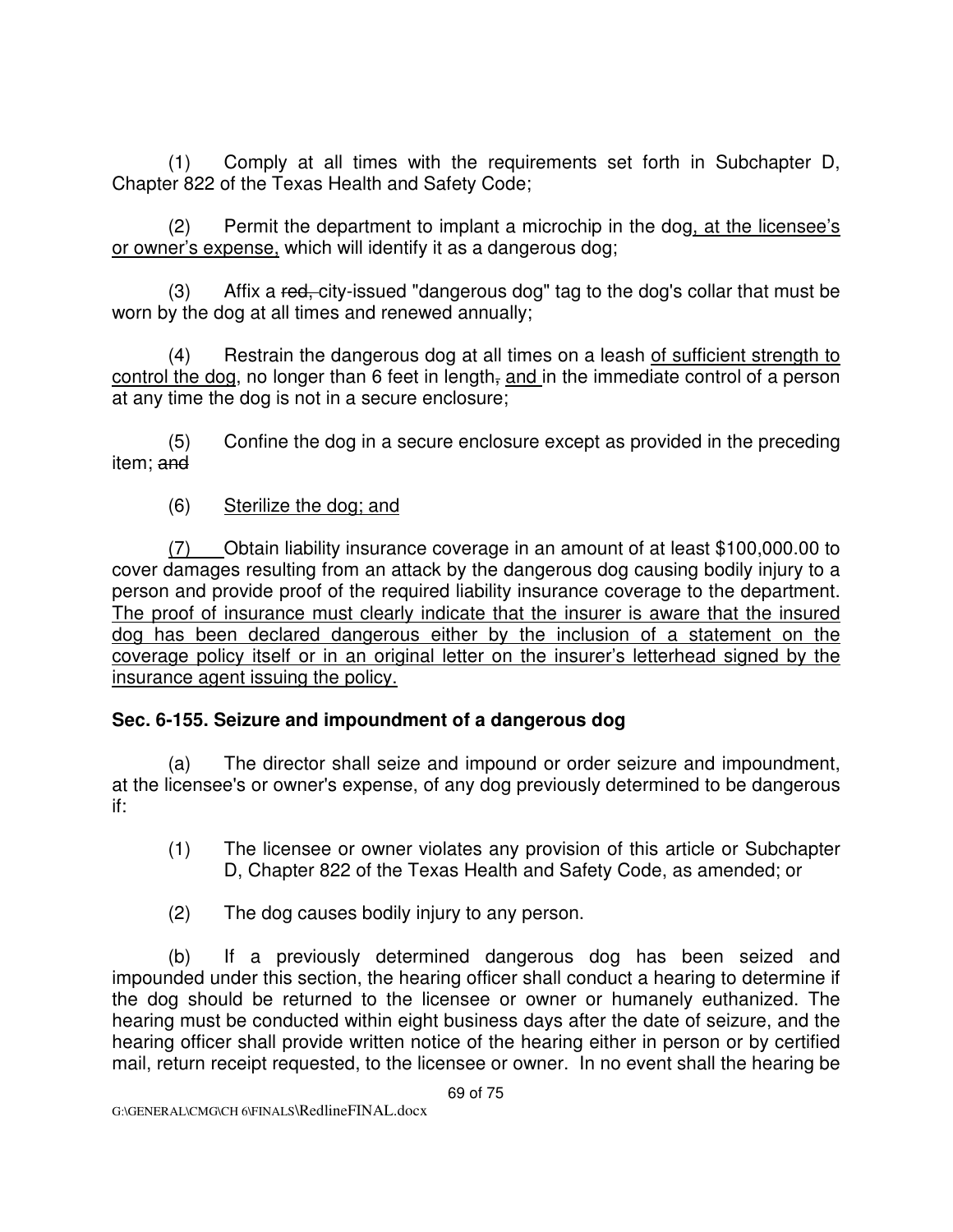conducted less than seven five business days after the notice has been mailed or delivered to the licensee or owner.

 (c) At the conclusion of a hearing required under this section, the hearing officer may order that the dog either be returned to the licensee or owner in accordance with subsection (d) of this section or be humanely euthanized.

 (d) A dangerous dog seized and impounded under this section shall not be returned to the licensee or owner until the licensee or owner pays all fees incurred for impoundment of the dog and complies with all requirements for ownership of a dangerous dog set forth in this article and Subchapter D, Chapter 822 of the Texas Health and Safety Code, as amended. If all impoundment fees have not been paid and all requirements have not been met within ten business days after the hearing officer issues the order to return the dog to the licensee or owner, the hearing officer may cause the dog to be humanely euthanized.

#### **Sec. 6-156. Probable cause hearing.**

Any licensee or owner whose dog has been impounded may, at any time prior to the hearing scheduled pursuant to section 6-153 or section 6-155 of this Code, request an informal probable cause hearing by written request delivered to the office of the director. The hearing officer shall conduct the hearing within 48 hours after receipt of the request, Saturdays, Sundays, and city holidays and days that city offices are closed excepted. The hearing shall be conducted informally, and the hearing officer may consider city investigative reports, medical records, and affidavits, as well as any testimony or documentary evidence offered by the licensee or owner. If the hearing officer finds that probable cause does not exist to detain the dog for a hearing under section 6-153 or 6-155 of this Code, he shall cause the impoundment order to be withdrawn. If the impoundment order is withdrawn, the animal shall be forthwith released, provided that it may continue to be held, if required, for the duration of any rabies quarantine period as provided by this Code.

#### **Sec. 6-157. Unlicensed dogs, rabies quarantine.**

 (a) The provisions of this article shall not be construed to require the issuance of an impoundment order or the conduct of a hearing for the impoundment or euthanasia of any dog that is found to be running at large in violation of city ordinances. In the event that any dog impounded for such cause is claimed for redemption, the director may, if he has grounds to believe that it is a dangerous dog, issue notice of a hearing pursuant to section 6-153 or 6-155 of this Code to the person claiming the dog and continue to hold the dog unless and until it is authorized to be released pursuant to section 6-153 or 6-155 of this Code.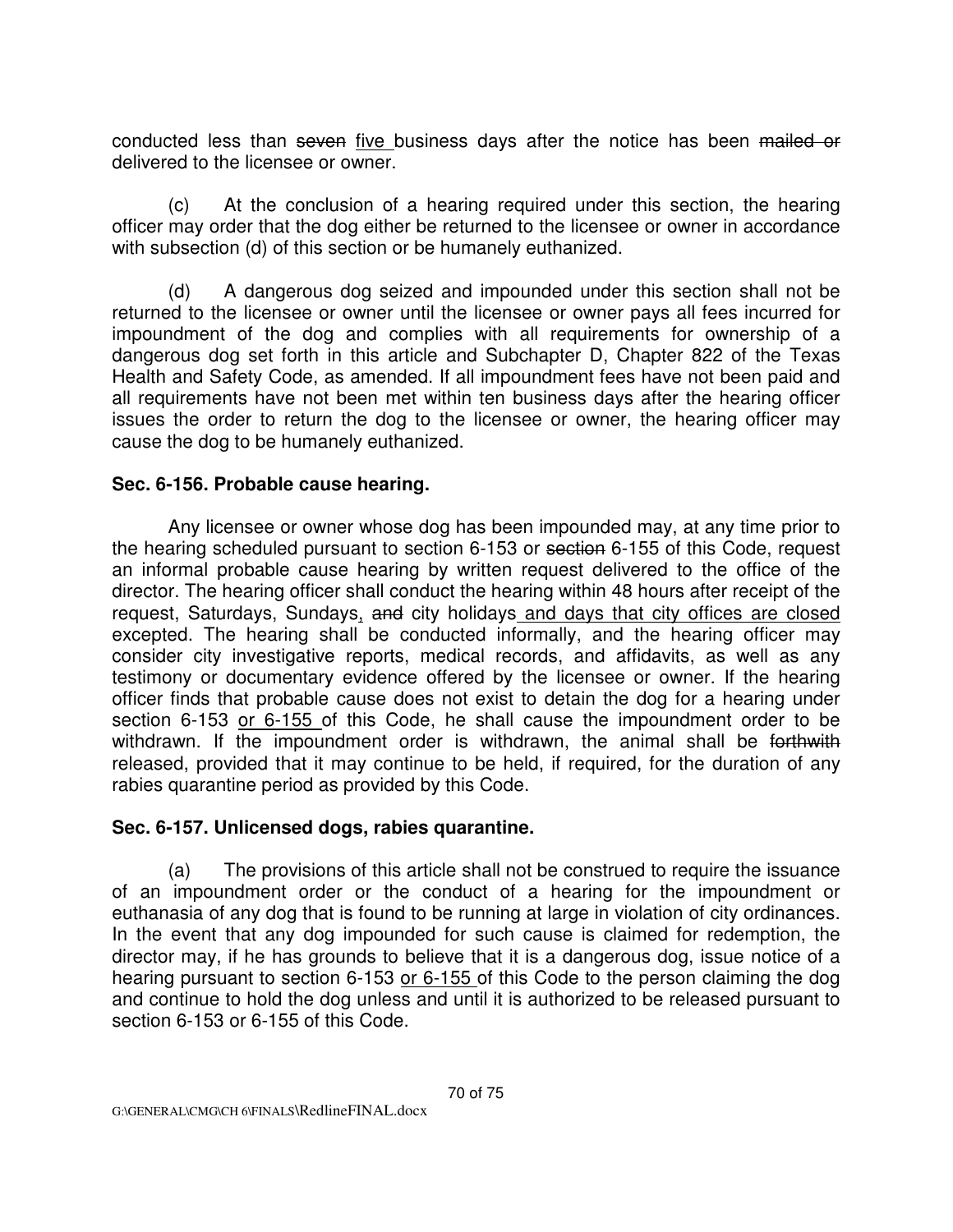(b) The provisions of this article shall not be construed to require the issuance of an impoundment order for the impoundment of any dog for rabies quarantine pursuant to applicable provisions of the Code or state law. In the event that a dog is already impounded in the city's facilities for such that reason, and the director determines that it may be a dangerous dog, he may issue a notice of hearing under section 6-153 or 6-155 of this Code and continue to hold the dog unless and until it is authorized to be released pursuant to section 6-153 or 6-155 of this Code.

#### **Sec. 6-158. Appeal from a determination as a dangerous dog.**

If the hearing officer determines a dog is a dangerous dog under section 6-153 of this Code, that decision is final unless the licensee or owner files a written appeal with a justice, county, or the municipal court of competent jurisdiction not later than the 15th calendar day after the date the licensee or owner received notice that the dog is dangerous. The appeal hearing must be a trial de novo and is a civil proceeding for the purpose of affirming or reversing the director's determination of dangerousness.

# **Sec. 6-159. Appeal from an order to euthanize.**

If the hearing officer orders a dangerous dog to be humanely euthanized under section 6-153 or section 6-155 of this Code, that decision is final unless the licensee or owner files a written appeal with the municipal court within five business days after receiving notice of the order to euthanize. If an appeal is timely filed, the director shall suspend the order to euthanize pending final determination of the court. The appeal hearing must be a trial de novo and is a civil proceeding for the purpose of affirming or reversing the director's hearing officer's order to euthanize.

# **Sec. 6-160. Dangerous dog owned or harbored by minor.**

If the licensee or owner of a dangerous dog is a minor, the parent or guardian of the minor shall be liable for all injuries and property damage sustained by any person or domestic animal in an unprovoked attack by the dog.

#### **Sec 6-161. Violations; defenses.**

 (a) A person commits an offense if he violates, or fails to perform an act required by, a provision of this article or Subchapter D, Chapter 822 of the Texas Health and Safety Code, as amended. A person commits a separate offense each day or part of a day during which a violation is committed, permitted, or continued.

(b) An offense under this article is a Class C misdemeanor.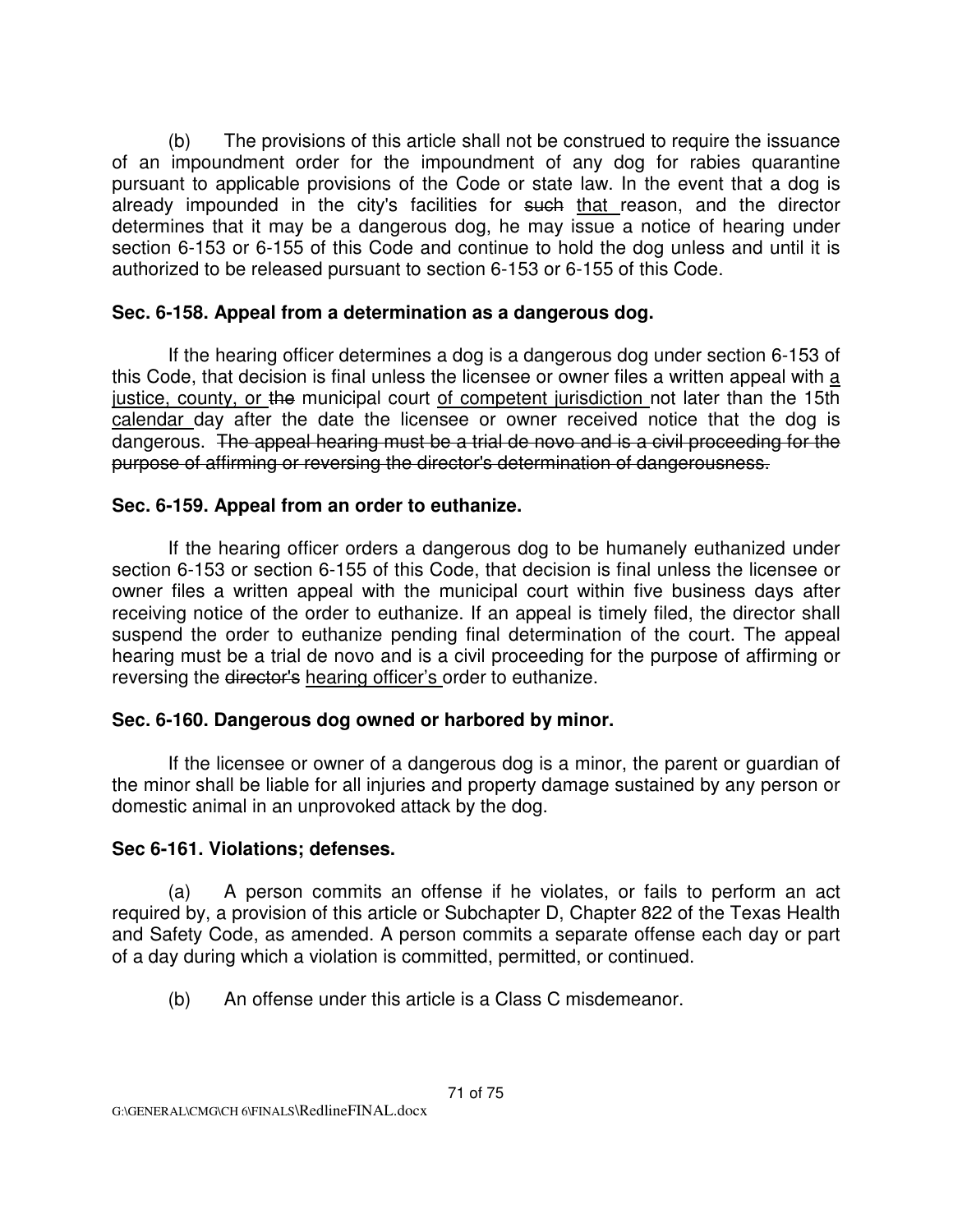(c) Any defense to prosecution under Subchapter D, Chapter 822 of the Texas Health and Safety Code, as amended, is a defense to prosecution under this article.

 (d) Any defense to an order to euthanize under Section 822.003 (f) of the Texas Health and Safety Code, as amended, is a defense under this article.

#### **Sec 6-162. Dangerous, aggressive, and public nuisance dog database; animal complaints investigated by the police department.**

(a) The department shall maintain a detailed database of all dogs deemed to be dangerous, aggressive, and public nuisances and shall make this information available to the police department. The database shall include, but not be limited to, information such as the licensee's or owner's name, address, phone number, the dangerous dog case number, the assigned microchip number, and all identifying information regarding the dog.

(b) Any reports involving complaints of animals investigated by the police department shall be electronically transmitted to BARC and shall include all relevant information gathered as a result of the response to the incident.

### **Sec. 6-163. Dangerous dogs designated by another animal control authority.**

It is unlawful for any person to own, harbor, or maintain custody or control of a dog that has been declared to be dangerous, aggressive, vicious, public nuisance, or otherwise designated as a potentially harmful dog by another animal control authority.

#### **Sec 6-164. Aggressive dog.**

Upon receipt of a sworn, written complaint by any person, in a form approved by the director, that any dog may be an aggressive dog, the director shall conduct an investigation. If upon investigation, the director reasonably believes that grounds exist to declare the dog an aggressive dog, he shall issue a written order containing the grounds for his determination to the licensee or owner of the dog by personal delivery, or by certified mail, return receipt requested. The order shall include all requirements for licensees or owners of a dog determined to be aggressive as set forth in section 6- 165 of this Code and the process for appeal of the determination.

# **Sec 6-165. Requirements for an aggressive dog; violation.**

(a) Not later than the 30th calendar day after the date a licensee or owner learns that he is the owner of an aggressive dog, the licensee or owner shall: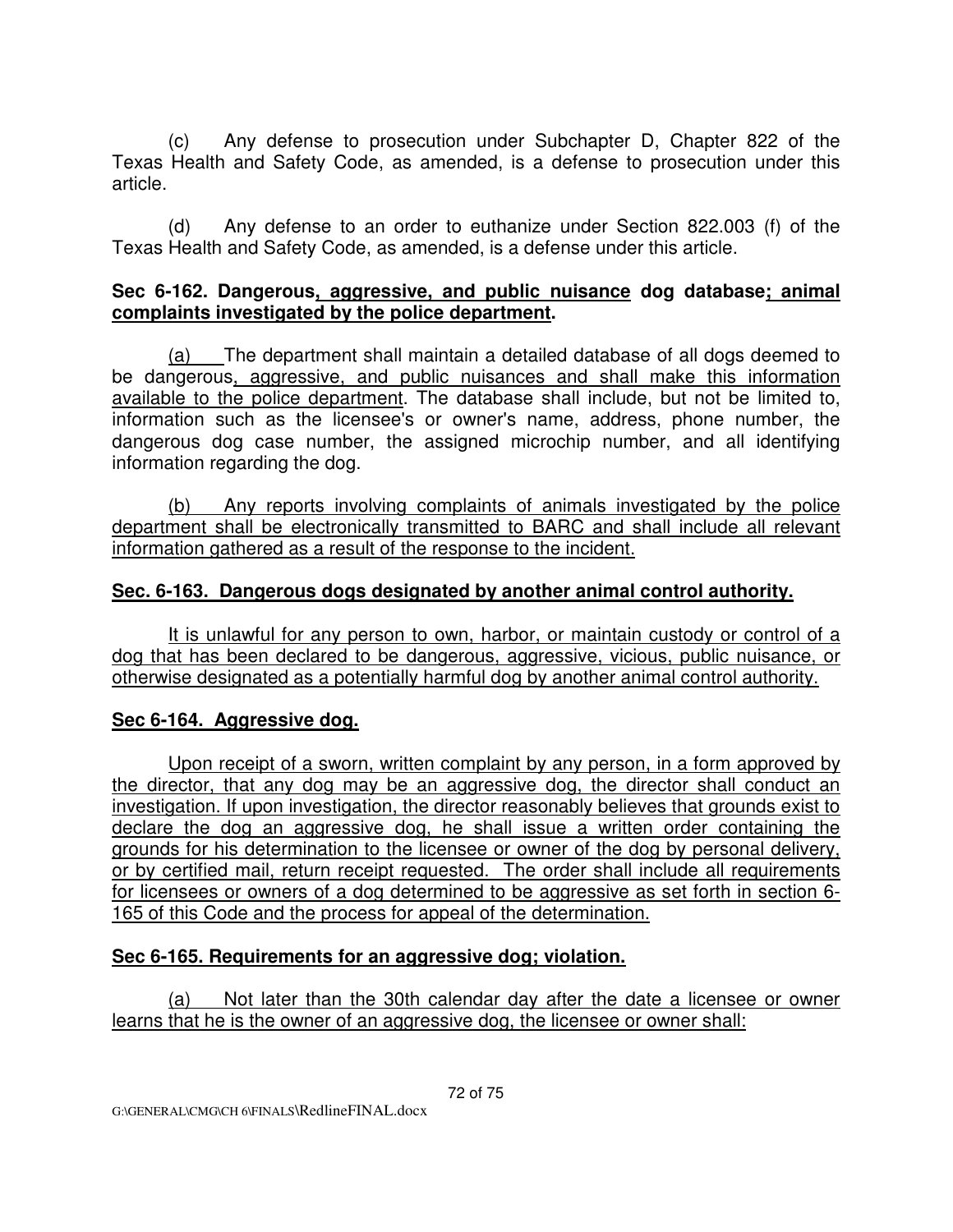- (1) Permit the department to implant a microchip in the dog, at the licensee's or owner's expense, which will identify it as an aggressive dog;
- (2) Affix a city-issued "aggressive dog" tag to the dog's collar that must be worn by the dog at all times and renewed annually;
- (3) Restrain the aggressive dog at all times on a leash of sufficient strength to control the dog, no longer than 6 feet in length and in the immediate control of a person at any time the dog is not in a fenced area or structure that meets the requirements set forth in the following item;
- (4) Except as provided in the preceding item, confine the dog in a fenced area or a structure that is:
	- a. At least 6 feet in height;
	- b. Of sufficient size to allow the dog to move freely;
	- c. Locked;
	- d. Capable of preventing the entry of the general public, including children;
	- e. Capable of preventing the escape or release of the dog; and
	- f. Clearly marked as containing an aggressive dog; and

(5) Sterilize the dog.

 (b) A person commits an offense if he violates or fails to perform an act required by this section. A person commits a separate offense each day or part of a day during which a violation is committed, permitted, or continued.

### **Sec. 6-166. Appeal from a determination as an aggressive dog.**

If the director determines a dog is an aggressive dog under section 6-164 of this Code, that decision is final unless the licensee or owner files a written appeal with the office of the director not later than five calendar days after the date the licensee or owner receives an order from the director stating that the dog is an aggressive dog. A hearing officer shall conduct the hearing within ten calendar days of the director's receipt of the notice of appeal. The hearing shall be conducted informally, and the hearing officer may consider city investigative reports, medical records, and affidavits, as well as any testimony or documentary evidence offered by the licensee or owner. At the conclusion of the hearing, the hearing officer shall enter a written order with factual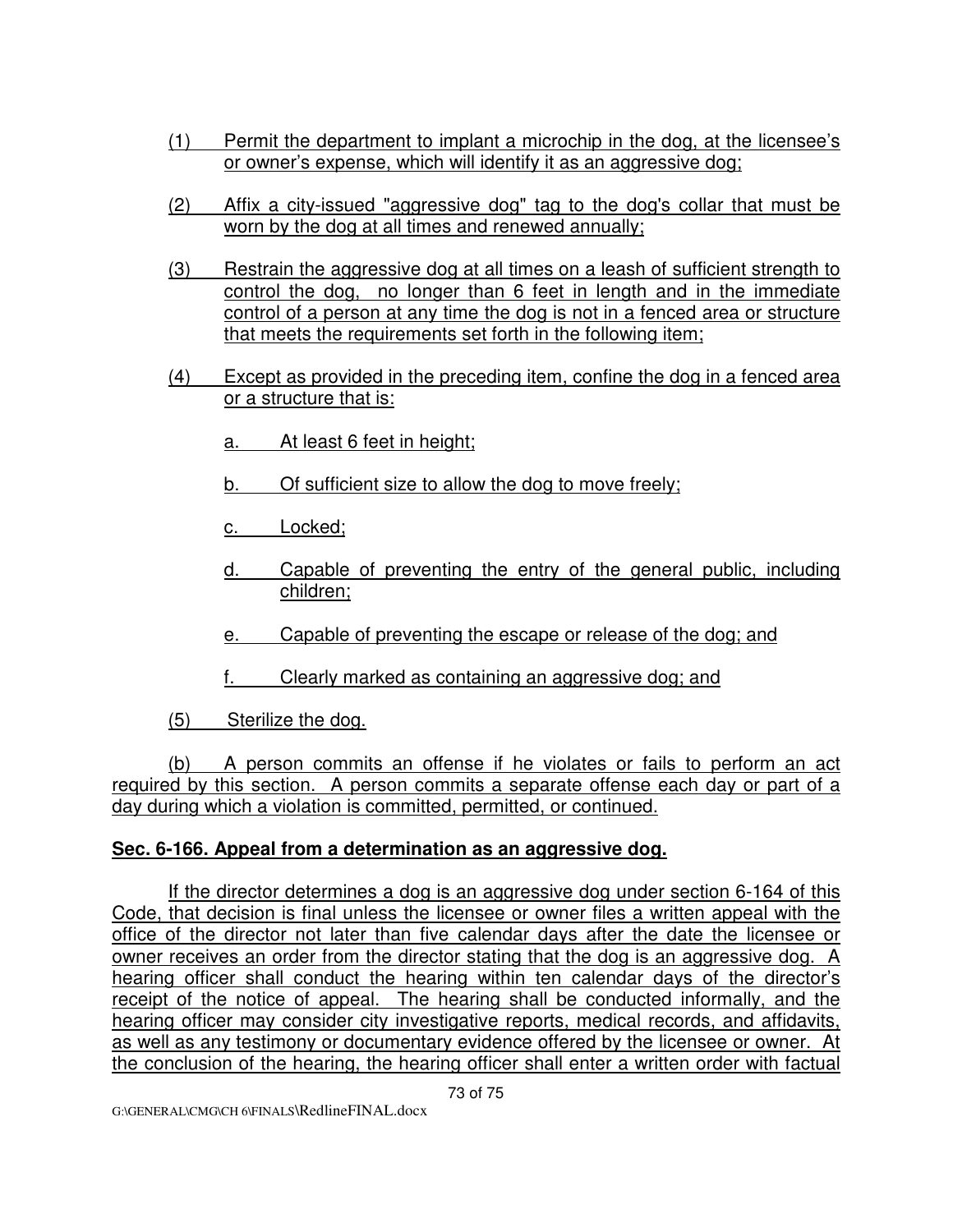findings as to whether the dog is an aggressive dog. The written order of the hearing officer shall be sent by personal delivery or certified mail, return receipt requested, to the licensee or owner as soon after the conclusion of the hearing as practicable, but in no event more than five business days thereafter. The decision of the hearing officer shall be final.

# **Sec. 6-167. Public nuisance dog.**

(a) Upon receipt of a sworn, written complaint by any person, in a form approved by the director, that any dog may constitute a public nuisance, the director shall conduct an investigation. If upon investigation, the director reasonably believes that grounds exist to declare the dog a public nuisance dog, he shall issue a written order containing the grounds for his determination to the licensee or owner of the dog by personal delivery, or by certified mail, return receipt requested. The order shall include all requirements for licensees or owners of a dog determined to be a public nuisance as set forth in section 6-168 of this Code and the process for the appeal of the determination.

(b) For purposes of this section, if a dog is documented to be at large three or more times in a 12-month period by a member of the public, such documentation must consist of photographic evidence with a date and time stamp and in which the dog can be clearly identified.

# **Sec. 6-168. Requirements for a public nuisance dog; violation.**

(a) Not later than the 30th calendar day after the date a licensee or owner learns that he is the owner of a public nuisance dog, the licensee or owner shall take all measures necessary to abate the nuisance that served as the basis for the determination of the dog as a public nuisance dog.

 (b) A person commits an offense if he violates or fails to perform an act required by this section. A person commits a separate offense each day or part of a day during which a violation is committed, permitted, or continued.

# **Sec. 6-169. Appeal from a determination as a public nuisance dog.**

If the director determines a dog is a public nuisance dog under section 6-167 of this Code, that decision is final unless the licensee or owner files a written appeal with the office of the director not later than five calendar days after the date the licensee or owner receives an order from the director stating that the dog is a public nuisance dog. The hearing shall be conducted and a written order from the hearing officer shall be issued in the same manner as set forth in section 6-166 of this Code. The decision of the hearing officer shall be final.